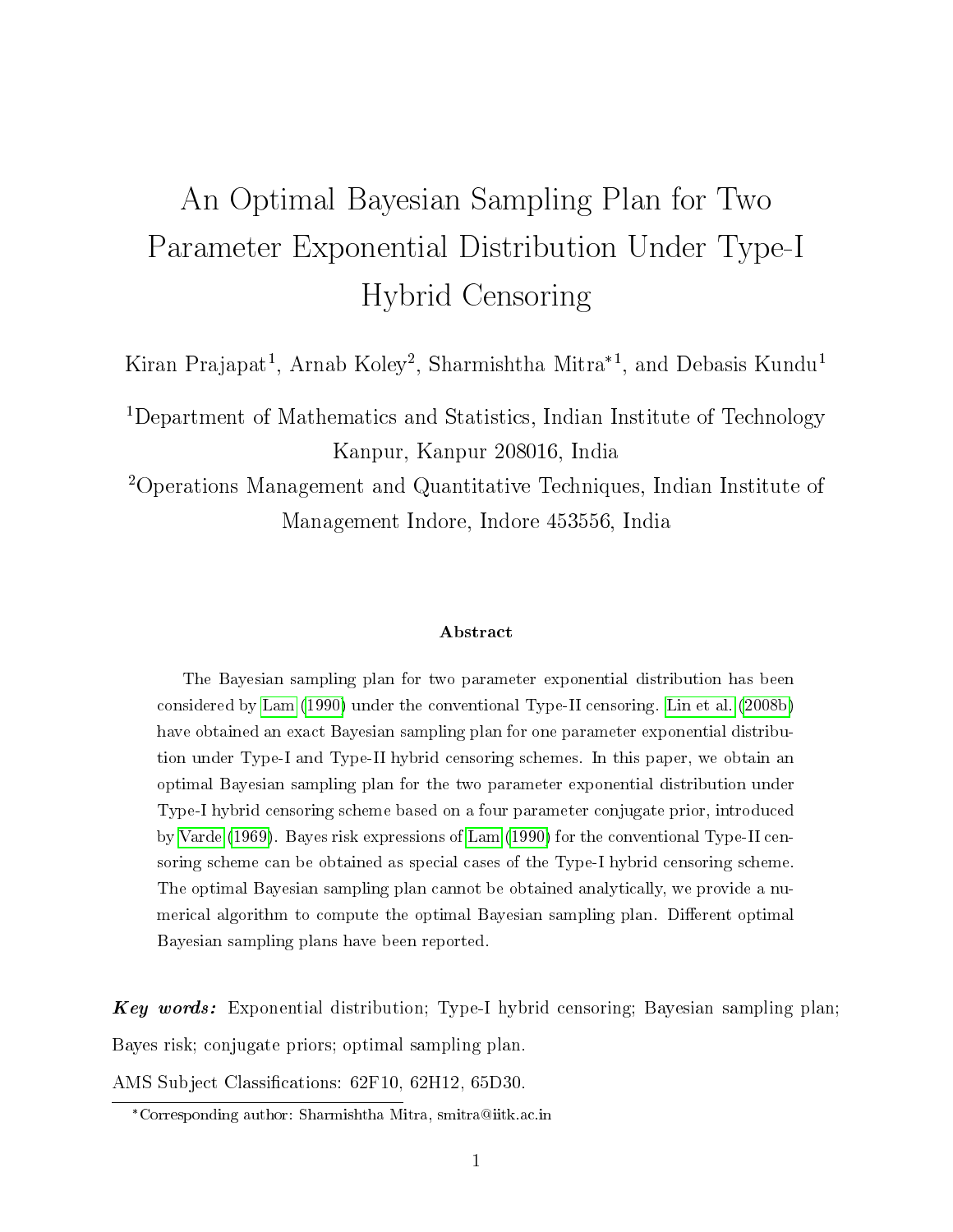#### 1 Introduction

The quality of a manufactured unit is very important for manufacturers as it directly affects their profits and market sale. A sampling plan defines a criterion for determining whether and how a lot of manufactured units has to be accepted or rejected. Various sampling schemes for acceptance sampling plan have been discussed in the literature. The Bayesian sampling plan is quite popular and realistic as it is based on the minimization of the Bayes risk of a decision function among all the sampling plans.

Several authors, see for example, [Wetherill and Campling](#page-20-0) [\(1966\)](#page-20-0); [Hald](#page-17-0) [\(1968\)](#page-17-0); [Fertig](#page-17-1) [and Mann](#page-17-1) [\(1974\)](#page-17-1), have considered Bayesian sampling plans based on a linear loss function. [Lam](#page-18-1) [\(1988\)](#page-18-1) and [Lam and Cheung](#page-18-2) [\(1993\)](#page-18-2) developed a sampling plan with a polynomial loss function based on the assumption that the lifetimes of the experimental units follow normal distribution. [Lam](#page-18-0) [\(1990\)](#page-18-0) further discussed the Bayesian variable sampling plan for both one (scale) parameter and two (scale and location) parameters exponential distributions under the conventional Type-II censoring. He also showed that optimal sampling plan can be obtained in finite number of searching steps. Some more work on Bayesian sampling plan for exponentially distributed lifetimes has been developed by [Lam](#page-18-3) [\(1994\)](#page-18-3), [Lam and](#page-18-4) [Choy](#page-18-4) [\(1995\)](#page-18-4), [Huang and Lin](#page-18-5)  $(2002)$ , [Lin et al.](#page-19-2)  $(2008a,b, 2010, 2011)$  $(2008a,b, 2010, 2011)$  $(2008a,b, 2010, 2011)$  $(2008a,b, 2010, 2011)$  and see the references cited therein. The decision function used by these authors is also based on the maximum likelihood estimator of the mean lifetime of the experimental units. [Lin et al.](#page-19-5) [\(2002\)](#page-19-5), [Huang](#page-18-6) [and Lin](#page-18-6) [\(2004\)](#page-18-6), [Chen et al.](#page-17-2) [\(2004a\)](#page-17-2), [Chen et al.](#page-17-3) [\(2004b\)](#page-17-3), [Liang and Yang](#page-19-6) [\(2013\)](#page-19-6), [Tsai et al.](#page-19-7)  $(2014)$  and [Yang et al.](#page-20-1)  $(2017)$  obtained acceptance sampling plans using different decision functions. Several authors considered others distributions also, see for example, [Jianwei and](#page-18-7) [Lam](#page-18-7) [\(1999\)](#page-18-7), [Aminzadeh](#page-16-0) [\(2003\)](#page-16-0), [Chen et al.](#page-17-2) [\(2004a\)](#page-17-2), [Jun et al.](#page-18-8) [\(2006\)](#page-18-8), [Chen et al.](#page-17-4) [\(2007\)](#page-17-4), [Balakrishnan et al.](#page-16-1) [\(2007\)](#page-16-1), [Amin and Salem](#page-16-2) [\(2012\)](#page-16-2) and [Yang et al.](#page-20-1) [\(2017\)](#page-20-1).

Many consumer durables, like refrigerator, computer and many other electrical gadgets,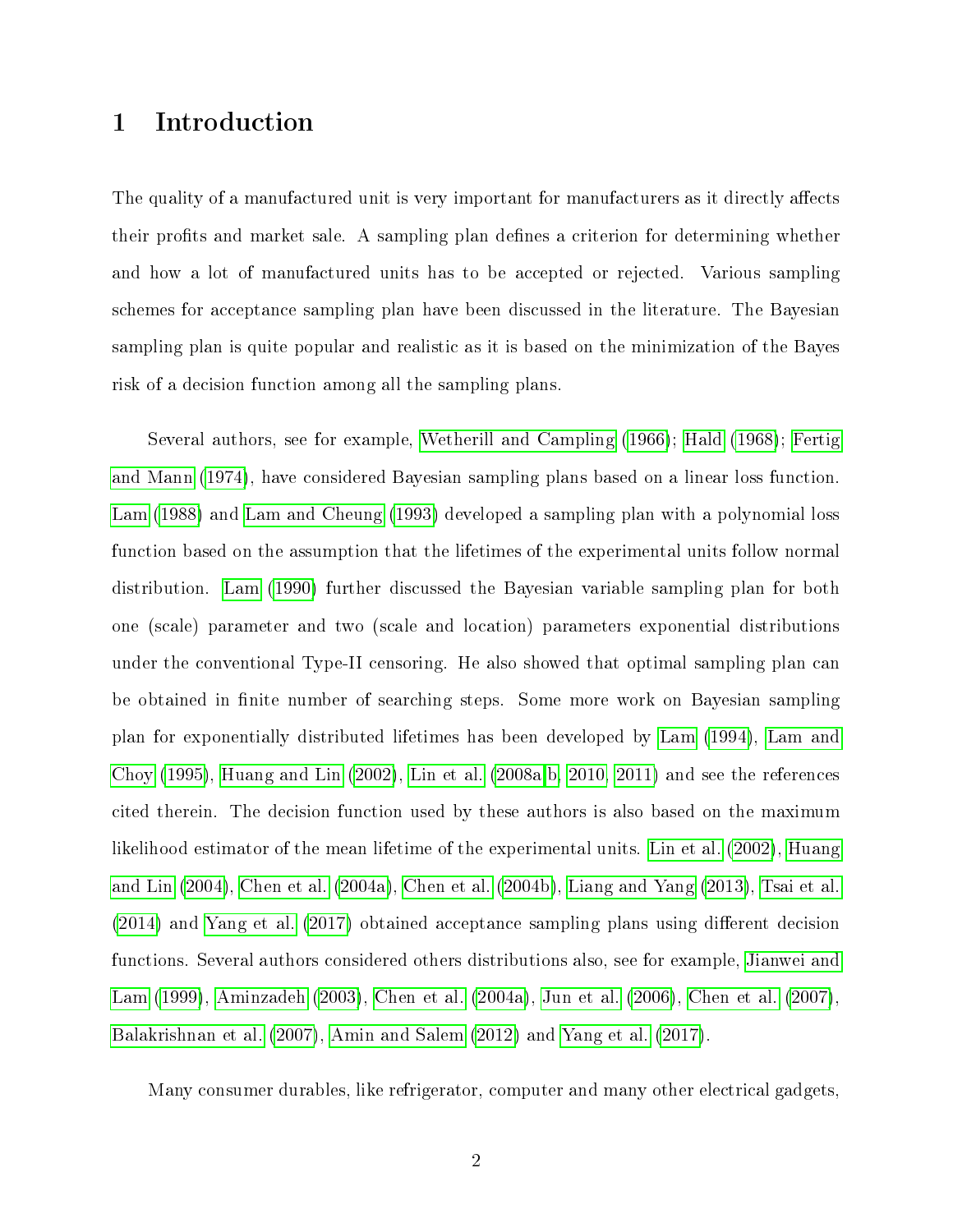etc, are designed in a way, so that they perform without any failure for at least some pre specified time period, that is, their lifetimes can be assumed to be shifted random variables and two parameter exponential distribution can be used in their modeling. This kind of manufactured units are expensive and have larger lifetimes and therefore, it is quite meaningless to observe the complete life data. Because of the restrictions on time and cost, Type-I and Type-II hybrid censoring schemes introduced by [Epstein](#page-17-5) [\(1954\)](#page-17-5) and [Childs et al.](#page-17-6) [\(2003\)](#page-17-6), respectively, are natural options. Hybrid censoring schemes are mixture of Type-I and Type-II censoring schemes. For a preassigned integer  $r \geq 1$  and censoring time  $T > 0$ , the experiment is terminated by the time  $\tau=min\{X_{(r)},T\}$  under a Type-I hybrid censoring scheme. Where,  $X_{(r)}$  denotes the  $r^{th}$  order statistic of sample  $(X_{(1)}, X_{(2)}, \ldots, X_{(n)})$  of size n. Till now, the main focus has been given mainly to one parameter exponential distribution for various censoring schemes. [Lam](#page-18-0) [\(1990\)](#page-18-0) considered the Bayesian sampling plan for two parameter exponential distribution under the conventional Type-II censoring.

The main focus of the paper is to obtain optimal Bayesian sampling plans for the two parameter exponential distribution based on Type-I hybrid censoring. We have considered a very flexible prior on  $(\lambda, \mu)$ , originally introduced by [Varde](#page-19-1) [\(1969\)](#page-19-1). Based on the conjugate prior and for a quadratic loss function, the Bayes risk is obtained. The same prior and quadratic loss function have been considered by [Lam](#page-18-0) [\(1990\)](#page-18-0) also. Here, the Bayes risk cannot be minimized analytically and we provide a numerical algorithm to minimize and to obtain optimal sampling plans. It has been proved that the algorithm converges in a finite number of steps.

The rest of the paper is organized as follows. Model building and description about the prior and loss function are included in Section [2.](#page-3-0) Bayes risk expressions are derived in Section [3.](#page-5-0) The graphical behavior of the Bayes risk and different optimal sampling plans are provided in Sections [4](#page-11-0) and [5,](#page-13-0) respectively. Finally, the paper is concluded in Section [6.](#page-15-0) All the proofs and detailed derivations are provided in the Appendices.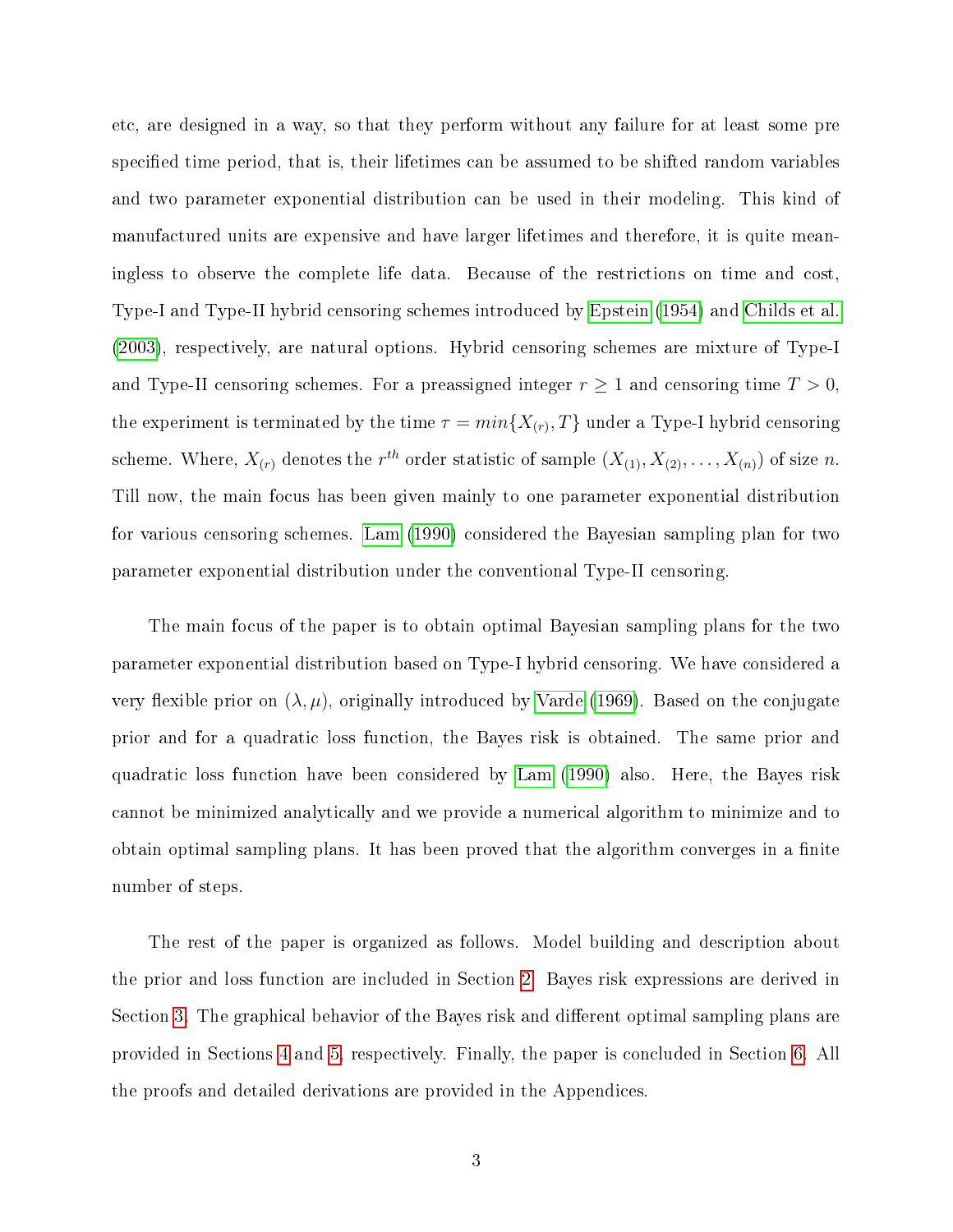#### <span id="page-3-0"></span>2 Model Description and Priors

Suppose a lot of manufactured units for inspection has been given to make a decision whether to accept or reject the lot. For this, a sample of n units has been put on test for an experiment to inspect the quality of the lot. Suppose the quality of a unit is measured by its lifetime and the sampling is based on Type-I hybrid censoring. Let  $(X_1, X_2, ..., X_n)$  be a random sample denoted by  $\underline{X}$  with common probability density function (pdf)

$$
f(x; \lambda, \mu) = \lambda e^{-\lambda(x-\mu)}, x \ge \mu, \lambda > 0, \mu > 0,
$$
\n(1)

where  $X_1, X_2, ..., X_n$  denote the lifetimes of n units and the parameters  $\lambda$  and  $\mu$  are unknown.

To obtain an optimal Bayesian sampling plan, we need to design a decision function for accepting or rejecting the lot. We consider a decision function based on the maximum likelihood estimator of the mean lifetime. Suppose that the mean lifetime is denoted by W and its maximum likelihood estimator is denoted by  $\widehat{W}$ . Let the decision function

$$
\delta(\underline{X}) = \begin{cases} 1, & \text{if } \widehat{W} \ge \xi \\ 0, & otherwise, \end{cases}
$$

with  $\xi \geq 0$ , where 1 and 0 denote acceptance and rejection of the lot, respectively.

A reasonable quadratic loss function of the life testing experiment under discussion is given as:

$$
\ell(\delta(\underline{X}), \lambda, \mu) = nC_s + \tau C_T - (n - D)r_s + \delta(\underline{X}) \Big(\sum_{0 \le i+j \le 2} C_{ij} \lambda^i \mu^j\Big) + (1 - \delta(\underline{X}))C_r,
$$

where

 $C_s$ : per unit cost due to inspection,  $C_T$ : per unit cost on time, D: number of failed units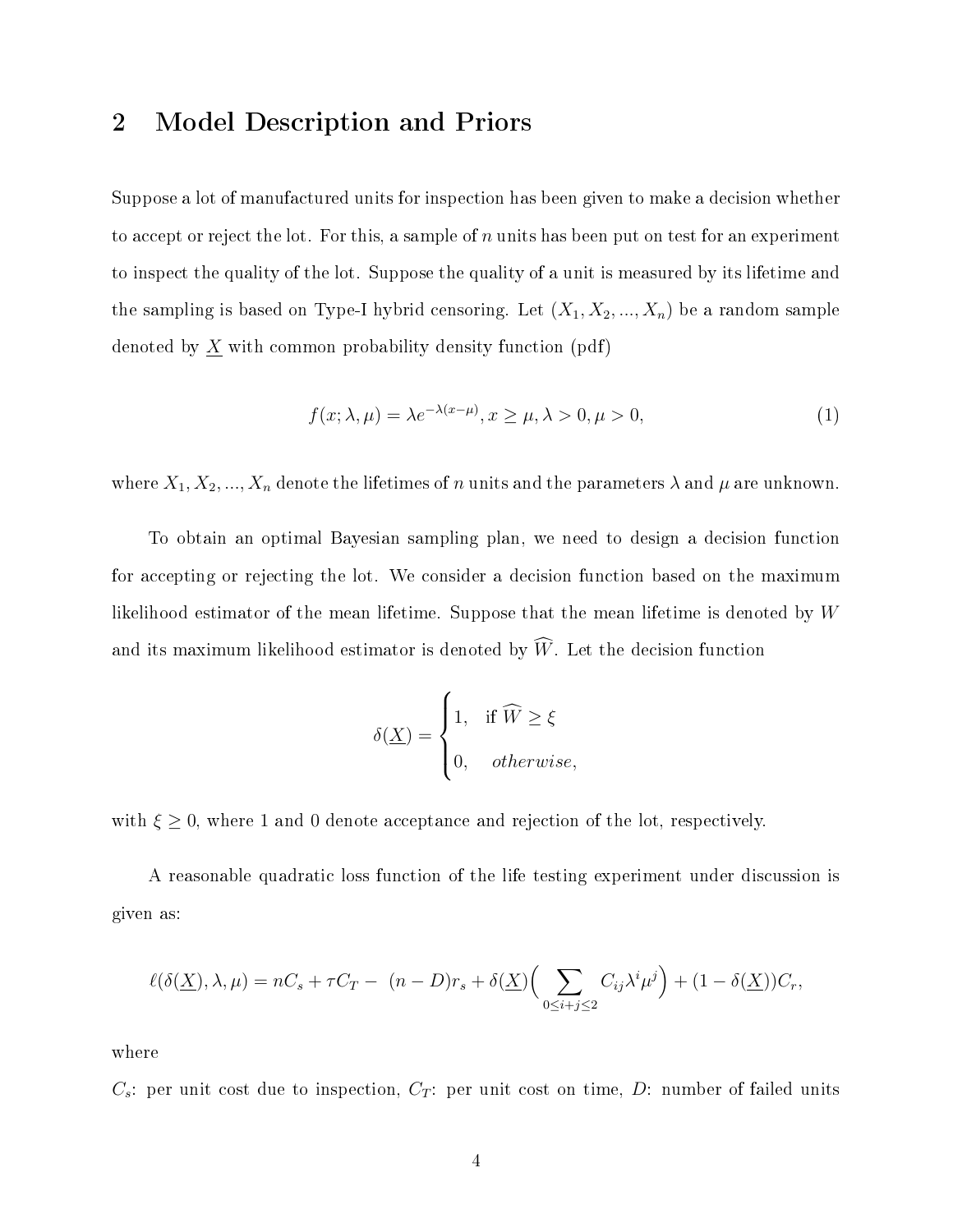in the experiment,  $r_s$ : per unit salvage value,  $C_r$ : cost due to rejection of the lot, and the quadratic term denotes the cost due to acceptance of the lot with constant coefficients  $C_{ij}$ 's such that  $\sum_{0 \leq i+j \leq 2} C_{ij} \lambda^i \mu^j \geq 0$ .

Optimal Bayesian sampling plan minimizes Bayes risk of decision function  $\delta(\underline{X})$  under the loss function  $\ell(\delta(\underline{X}), \lambda, \mu)$  based on a prior on the parameters  $\lambda$  and  $\mu$  among all the sampling plans.

It is assumed that  $(\lambda, \mu)$  follow a prior distribution introduced by [Varde](#page-19-1) [\(1969\)](#page-19-1). The prior density function is given by

<span id="page-4-0"></span>
$$
p(\lambda,\mu) = \frac{1}{A}\lambda^{\alpha-1}exp[-\lambda(\beta-\gamma\mu)], \lambda > 0, 0 < \mu \le \eta,
$$
\n(2)

where,

$$
\alpha > 0, \beta > 0, \alpha \le \gamma < \frac{\beta}{\eta}
$$

and

$$
A = \begin{cases} \frac{\Gamma(\alpha-1)}{\gamma} \left[ \frac{1}{(\beta-\gamma\eta)^{\alpha-1}} - \frac{1}{\beta^{\alpha-1}} \right], & \alpha \neq 1 \\ \frac{1}{\gamma} \left[ ln\beta - ln(\beta-\gamma\eta) \right], & \alpha = 1, \end{cases}
$$

with known  $\alpha$ ,  $\beta$ ,  $\gamma$  and  $\eta$ . In practice, an uniform and an exponential or a gamma independent priors are taken for location  $\mu$  and scale  $\lambda$ . (See [Bayoud](#page-17-7) [\(2012\)](#page-17-7) and [Kundu et al.](#page-18-9) [\(2013\)](#page-18-9)). The followings are true for the four parameter prior distribution given in equation  $(2)$ :

- (a) Prior is a conjugate prior.
- (b)  $\lambda$  and  $\mu$  are dependent which is a general case.

The four parameter conjugate prior was originally suggested by [Varde](#page-19-1) [\(1969\)](#page-19-1) and used by [Lam](#page-18-0) [\(1990\)](#page-18-0) in case of Type-II censoring.

Under this set up, a sampling plan is a 4-tuple quantity which is  $(n, r, T, \xi)$  and an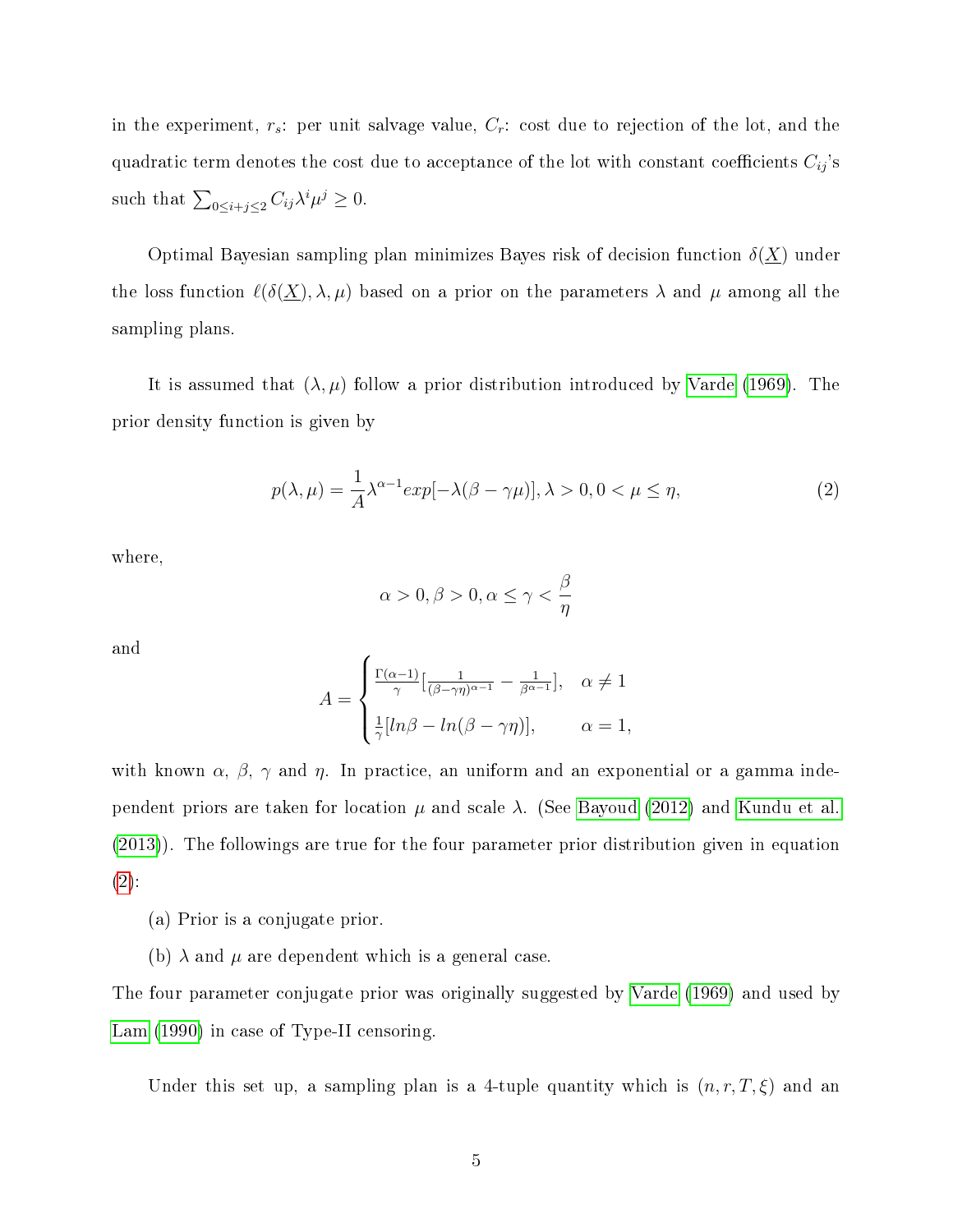optimal Bayesian sampling plan is obtained by choosing n, r, T and  $\xi$  such that the corresponding Bayes risk is minimum among all the sampling plans. Further, in order to obtain the optimal Bayesian sampling plan, it is necessary to determine the decision function  $\delta(X)$ and its Bayes risk. The explicit expression of the Bayes risk will be provided in the next section.

#### <span id="page-5-0"></span>3 Bayes Risk

Under Type-I hybrid censoring we stop the experiment by time  $\tau = min\{X_{(r)}, T\}$  for a preassigned integer  $r\geq 1$  and censoring time  $T>0.$  Since  $D$  is the number of  $X_i$ 's such that  $X_i \leq \tau$ , therefore  $D = 0, 1, ..., r - 1$  for  $T < X_{(r)}$  and  $D = r$  for  $X_{(r)} \leq T$ . Under the Type-I hybrid censoring scheme, the likelihood function is given by

$$
L(\lambda, \mu | \underline{x}) = \begin{cases} \frac{n!}{(n-D)!} \lambda^D e^{-\lambda \left[ \sum_{i=1}^D (x_{(i)} - \mu) + (n-D)(T-\mu) \right]}, & \text{if } T < X_{(r)} \\ \frac{n!}{(n-r)!} \lambda^r e^{-\lambda \left[ \sum_{i=1}^r (x_{(i)} - \mu) + (n-r)(x_{(r)} - \mu) \right]}, & \text{if } X_{(r)} \le T. \end{cases}
$$
(3)

[Childs et al.](#page-17-8) [\(2012\)](#page-17-8) have given MLEs of the parameters  $\lambda$  and  $\mu$  under Type-I HCS (hybrid censoring scheme). Assuming  $\theta = \frac{1}{\lambda}$  $\frac{1}{\lambda}$ , it can be seen that MLE of  $(\theta, \mu)$  does not exist for any r satisfying  $1 \le r \le n$  when  $D = 0$ . When  $r = 1$ , MLE of  $(\theta, \mu)$  does not exist for  $D = 1$  but it is quite obvious to consider  $(0, X_{(1)})$  as an estimator in this particular case. When  $r \geq 2$ , MLE of  $(\theta, \mu)$  exists and is given by

$$
(\widehat{\theta}, \widehat{\mu}) = \begin{cases} \left( \frac{\sum_{i=1}^{D} X_{(i)} + (n-D)T - nX_{(1)}}{D}, X_{(1)} \right), & \text{if } D = 1, 2, ..., r - 1 \\ \left( \frac{\sum_{i=1}^{r} X_{(i)} + (n-r)X_{(r)} - nX_{(1)}}{r}, X_{(1)} \right), & \text{if } D = r. \end{cases}
$$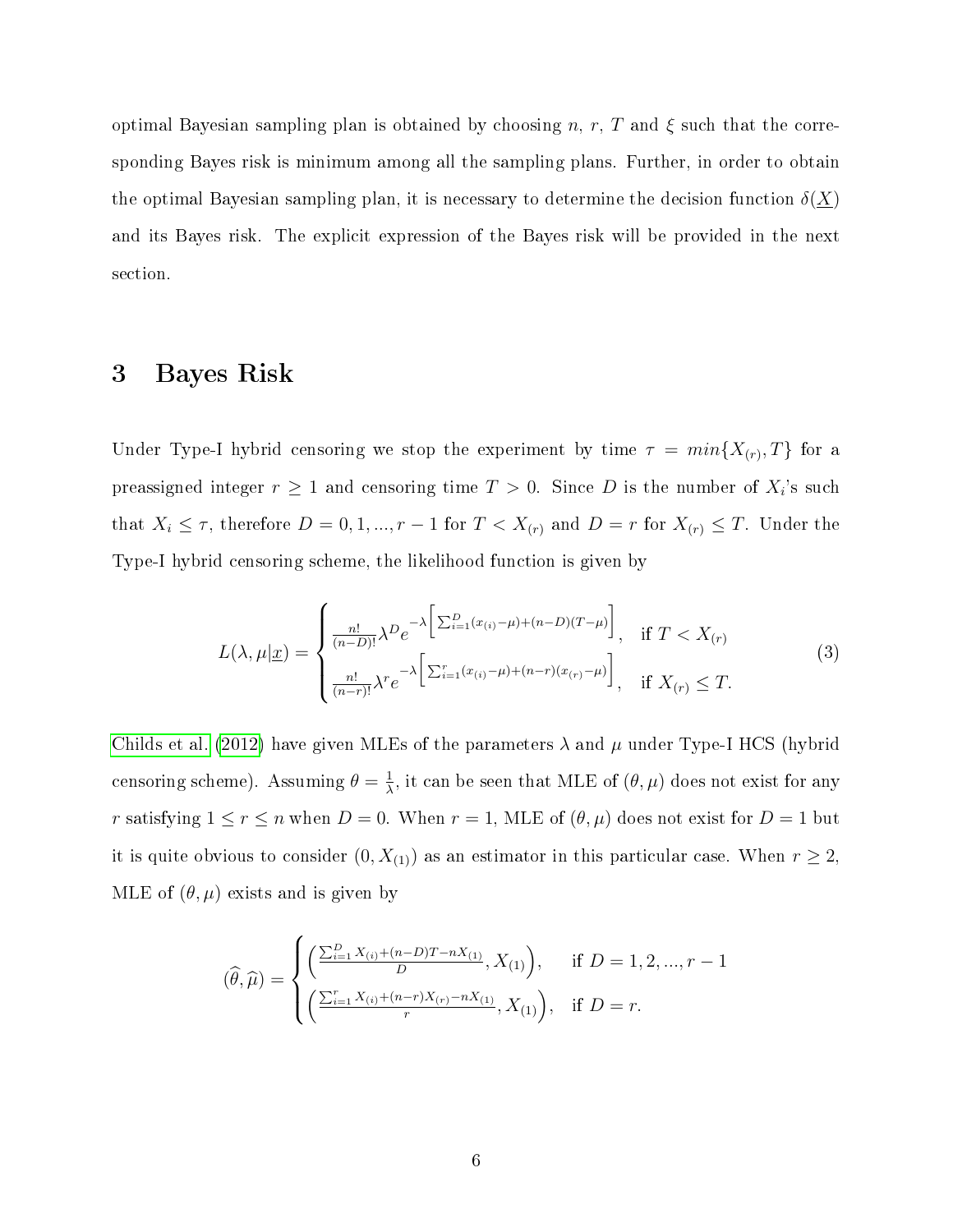The estimator of the mean lifetime W will be  $\widehat{\mu} + \widehat{\theta}$ , *i.e.*, for  $r = 1$  and  $D > 0$ , it is  $X_{(1)}$  and for  $r \geq 2$  and  $D > 0$ , it is given by

$$
\widehat{W} = \begin{cases} X_{(1)} + \frac{1}{D} \Big[ \sum_{i=1}^{D} X_{(i)} + (n - D)T - nX_{(1)} \Big], & \text{if } D = 1, 2, ..., r - 1 \\ X_{(1)} + \frac{1}{r} \Big[ \sum_{i=1}^{r} X_{(i)} + (n - r)X_{(r)} - nX_{(1)} \Big], & \text{if } D = r. \end{cases}
$$
\n(4)

Note that the decision function is based on the estimator  $\widehat{W}$ , and we need to find the probability density function of  $\widehat{W}$  in order to compute the Bayes risk. To find the conditional probability distribution of  $\widehat{W}$ , we first need the conditional moment generating function (mgf) of  $\widehat{W}$  given  $D \ge 1$  (*i.e.*,  $D > 0$ ). Define

$$
M_{\widehat{W}}(s) = E(e^{s\widehat{W}}|D \ge 1).
$$

**Lemma 3.1.** The conditional moment generating functions of  $\widehat{W}$  given  $D > 0$  for various cases are as follows

*Case (i):*  $r = 1$  and  $n \ge 1$ 

$$
M_{\widehat{W}}(s) = (1 - q^n)^{-1} \left\{ \frac{e^{s\mu}}{(1 - \frac{s}{\lambda n})} - q^n \frac{e^{sT}}{(1 - \frac{s}{\lambda n})} \right\}, \ |s| < n\lambda.
$$

*Case (ii):*  $r = 2$  *and*  $n = 2$ 

$$
M_{\widehat{W}}(s) = \frac{1}{1-q^2} \Bigg\{ 2q(1-q)e^{sT} + \frac{e^{s\mu}}{(1-\frac{s}{2\lambda})^2} + q^2 \frac{e^{sT}}{(1-\frac{s}{2\lambda})^2} - 2q \frac{e^{(\mu+T)/2}}{(1-\frac{s}{2\lambda})^2} \Bigg\}, \ |s| < 2\lambda.
$$

*Case (iii):*  $r \geq 2$  *and*  $n \geq 3$ 

$$
M_{\widehat{W}}(s) = \frac{1}{1 - q^n} \left[ \sum_{d=1}^{r-1} \sum_{k=0}^{d-1} \left\{ c_{dk} \frac{e^{s(\mu + \mu_{dk})}}{(1 - \frac{s}{\lambda_d})^{d-1} (1 - \frac{s}{\lambda_{dk}})} - e_{dk} \frac{e^{sT}}{(1 - \frac{s}{\lambda_d})^{d-1} (1 - \frac{s}{\lambda_{dk}})} \right\} \right]
$$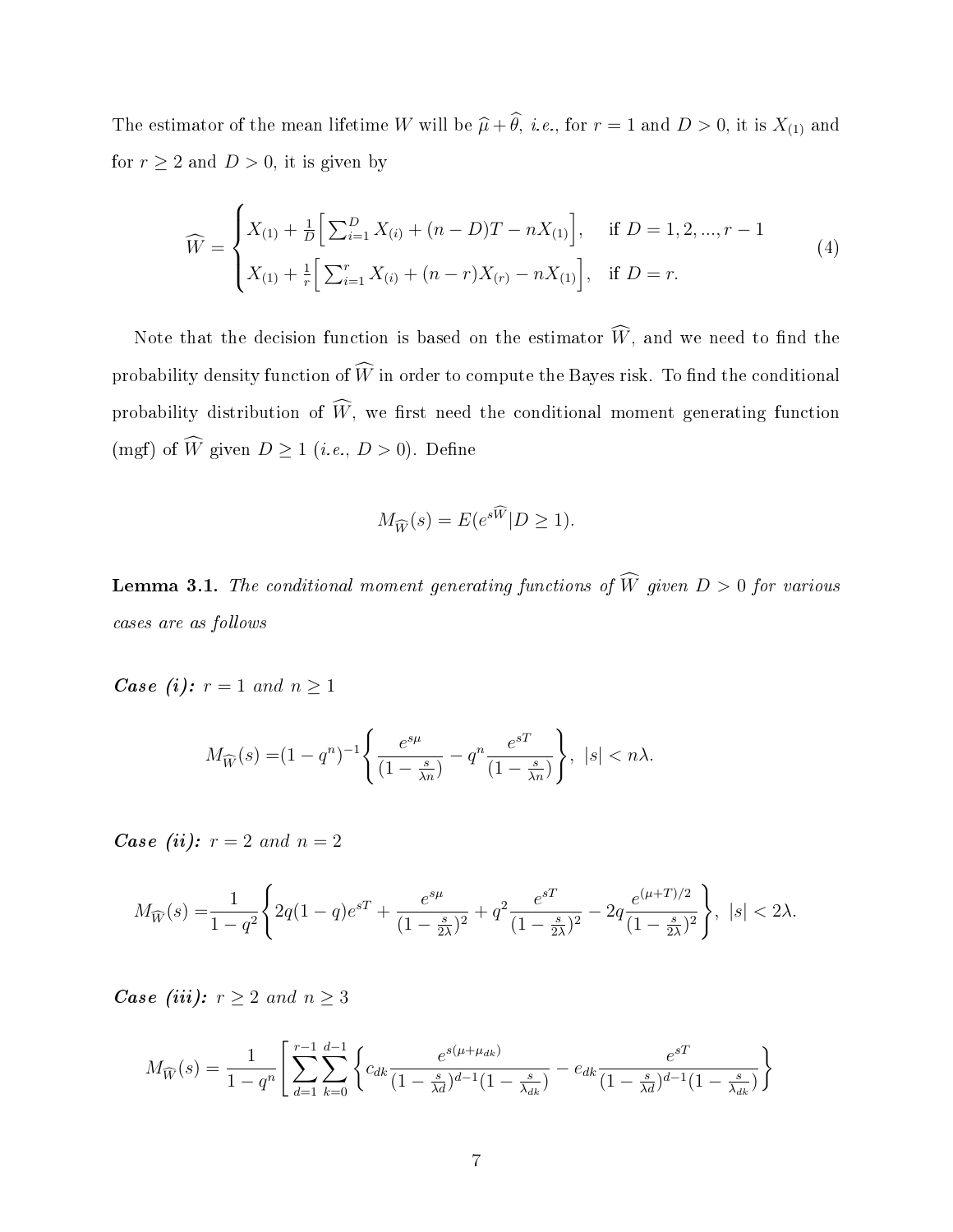$$
+\frac{e^{s\mu}}{(1-\frac{s}{\lambda r})^{r-1}(1-\frac{s}{\lambda n})}-q^n\frac{e^{sT}}{(1-\frac{s}{\lambda r})^{r-1}(1-\frac{s}{\lambda n})} + \sum_{k=0}^{r-2} \left\{c_k \frac{e^{s(\mu+\mu_k)}}{(1-\frac{s}{\lambda r})^{r-1}(1-\frac{s}{\lambda k})}-e_k \frac{e^{sT}}{(1-\frac{s}{\lambda r})^{r-1}(1-\frac{s}{\lambda k})}\right\}, |s| \leq \lambda.
$$

Here

$$
q = e^{-\lambda(T-\mu)}
$$
  
\n
$$
c_{dk} = (-1)^k {n \choose d} {d \choose k} q^{n-d+k} \text{ for } d = 1, 2, ..., (r-1) \text{ and } k = 0, 1, ..., (d-1),
$$
  
\n
$$
e_{dk} = (-1)^k {n \choose d} {d \choose k} q^n \text{ for } d = 1, 2, ..., (r-1) \text{ and } k = 0, 1, ..., (d-1),
$$
  
\n
$$
\lambda_{dk} = \frac{\lambda d(d-k)}{(2d-k-n)} \text{ for } d = 1, 2, ..., (r-1) \text{ and } k = 0, 1, ..., (d-1),
$$
  
\n
$$
\mu_{dk} = \frac{1}{d}(n-d+k)(T-\mu) \text{ for } d = 1, 2, ..., (r-1) \text{ and } k = 0, 1, ..., (d-1),
$$
  
\n
$$
c_k = (-1)^{k+1} r {n \choose r} {r-1 \choose k} \frac{1}{n-r+k+1} q^{n-r+k+1} \text{ for } k = 0, 1, ..., (r-2),
$$
  
\n
$$
e_k = (-1)^{k+1} r {n \choose r} {r-1 \choose k} \frac{1}{n-r+k+1} q^n \text{ for } k = 0, 1, ..., (r-2),
$$
  
\n
$$
\lambda_k = \frac{\lambda r(r-k-1)}{(2r-k-n-1)} \text{ for } k = 0, 1, ..., (r-2),
$$
  
\n
$$
\mu_k = \frac{1}{r} (n-r+k+1)(T-\mu) \text{ for } k = 0, 1, ..., (r-2).
$$

Proof. The proof of case *(iii)* can be obtained from [Childs et al.](#page-17-8) [\(2012\)](#page-17-8). They did not provide explicit expression for case  $(i)$  and case  $(ii)$  but they also can be obtained along same lines.  $\Box$ 

<span id="page-7-0"></span>**Theorem 3.1.** The conditional probability density functions or survival functions of  $\widehat{W}$  given  $D > 0$  for various cases are as follows

*Case (i):*  $r = 1$  *and*  $n \ge 1$ 

$$
f_{\widehat{W}}(x) = \sum_{l=0}^{\infty} q^{nl} \{ g(x - \mu; 1, n\lambda) - q^n g(x - T; 1, n\lambda) \}, \ x > \mu,
$$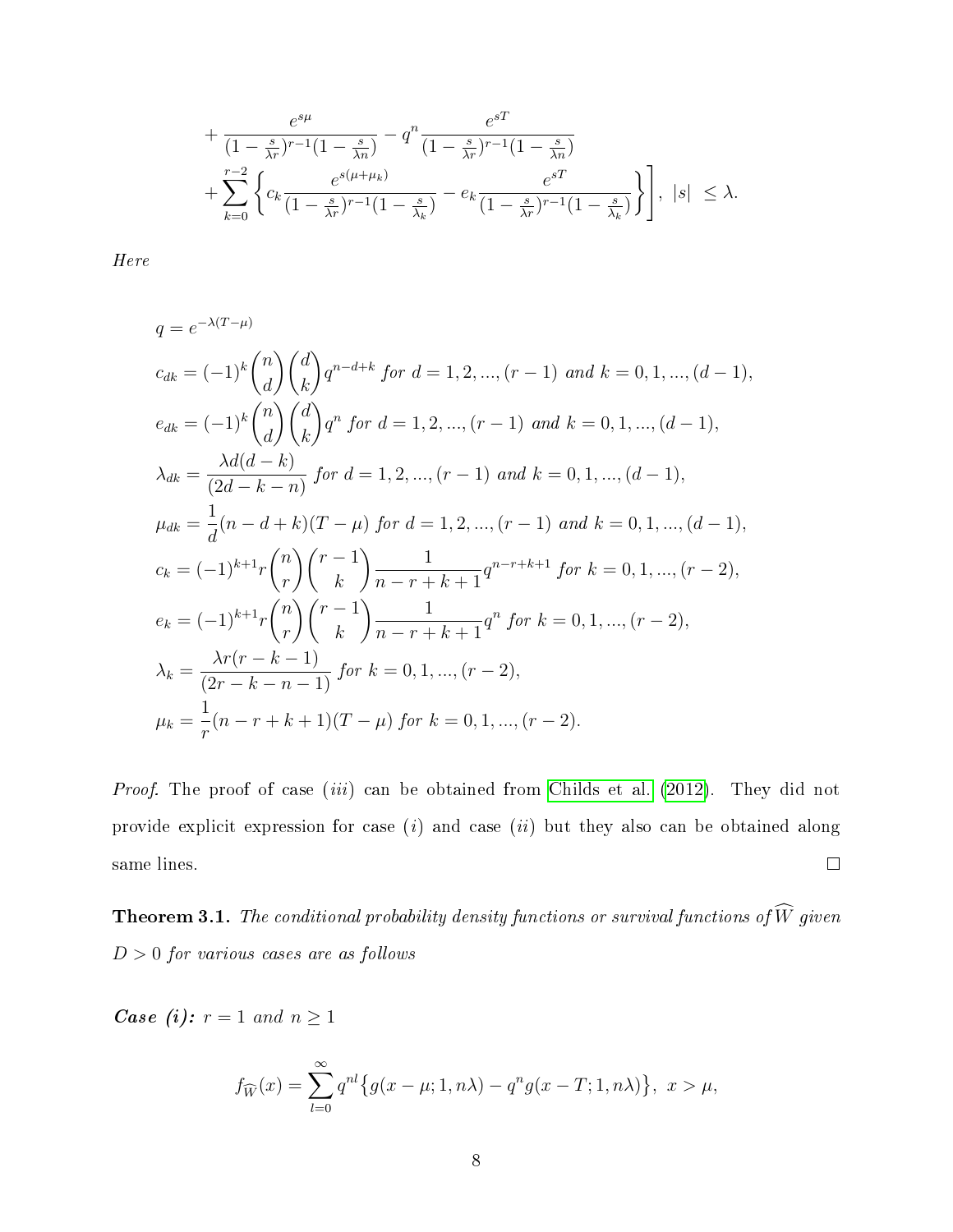where  $g(z, a, b)$  is the pdf of  $Gamma(a, b)$  given by

$$
g(z; a, b) = \begin{cases} \frac{b^a}{\Gamma(a)} z^{a-1} e^{-bz}, & \text{if } z > 0, \\ 0, & \text{otherwise,} \end{cases}
$$
  $a > 0, b > 0.$ 

*Case (ii):*  $r = 2$  *and*  $n = 2$ 

$$
P(\widehat{W} > x) = \begin{cases} 1, & \text{if } x < \mu \\ \sum_{l=0}^{\infty} q^{2l} \Big[ 2q(1-q)S_1(x) + S_2(x-\mu; 2, 2\lambda) \\ +q^2 S_2(x-T; 2, 2\lambda) - 2q S_2(x-\frac{\mu+T}{2}; 2, 2\lambda) \Big], & \text{if } \mu \le x < T \\ 0, & \text{if } T \le x, \end{cases}
$$

where

$$
S_1(t) = \begin{cases} 1, & \text{if } t < T \\ 0, & \text{if } t \ge T \end{cases} \qquad \text{and} \qquad S_2(t; a, b) = \begin{cases} 1, & \text{if } t < 0 \\ \frac{b^a}{\Gamma(a)} \int_t^\infty u^{a-1} e^{-bu} \, du, & \text{if } t \ge 0. \end{cases}
$$

*Case (iii):*  $r \geq 2$  *and*  $n \geq 3$ 

$$
f_{\widehat{W}}(x) = \sum_{l=0}^{\infty} q^{nl} \Big[ c_{10} g(-x + \mu + \mu_{10}; 1, \frac{\lambda}{n-2}) - e_{10} g(-x + T; 1, \frac{\lambda}{n-2}) + I_{\{r \ge 3\}} \sum_{d=2}^{r-1} \sum_{k=0}^{d-1} \Big\{ c_{dk} g_3(x - \mu - \mu_{dk}; d-1; \lambda d, \lambda_{dk}) - e_{dk} g_3(x - T; d-1, \lambda d, \lambda_{dk}) \Big\} + g_1(x - \mu; r - 1, \lambda r, \lambda n) - q^n g_1(x - T; r - 1, \lambda r, \lambda n) + \sum_{k=0}^{r-2} \Big\{ c_k g_3(x - \mu - \mu_k; r - 1, \lambda r, \lambda_k) - e_k g_3(x - T; r - 1, \lambda r, \lambda_k) \Big\} \Big], x > \mu,
$$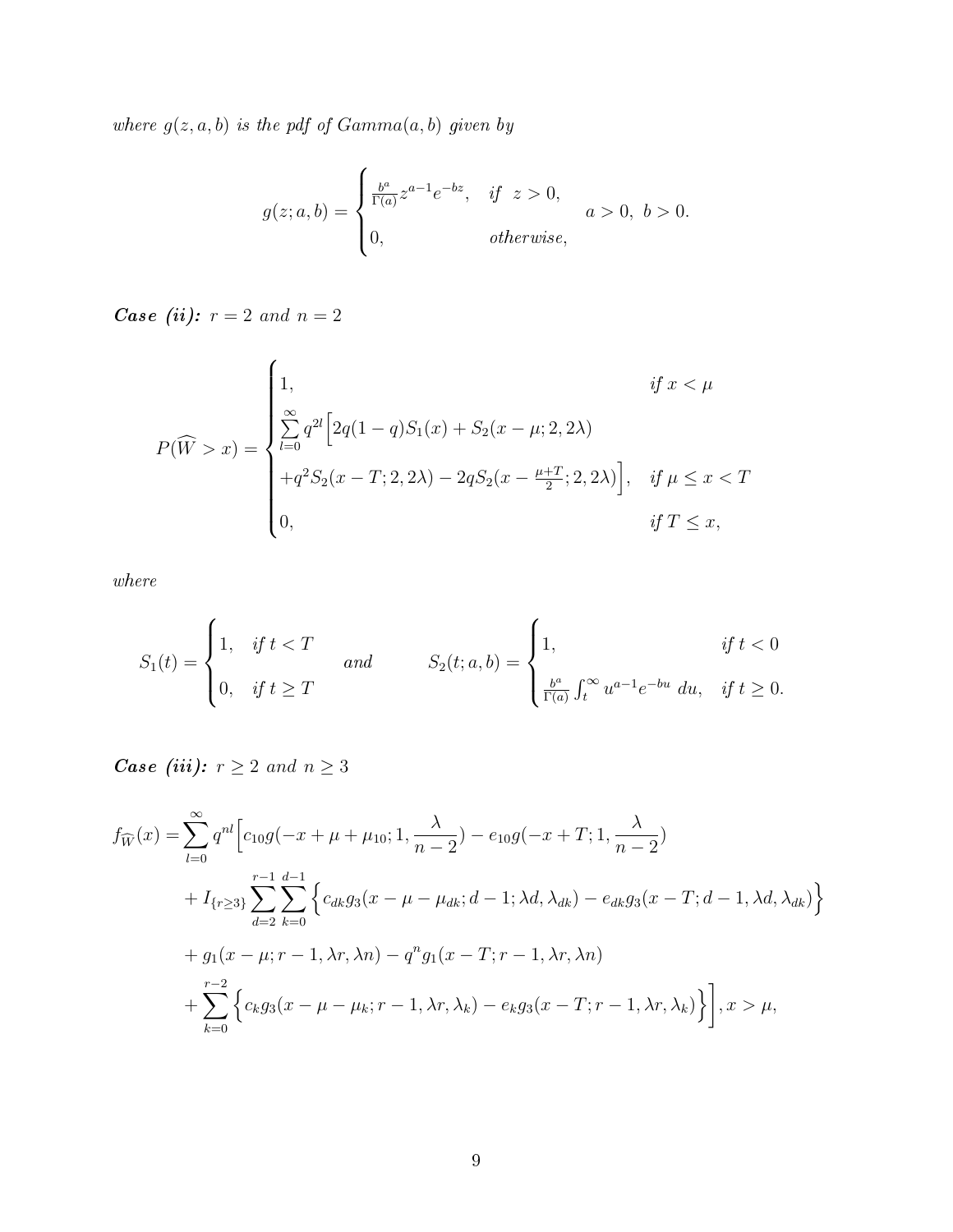where

$$
g_3(z; a_1, b_1, b_2) = \begin{cases} g_1(z; a_1, b_1, b_2), & \text{if } b_2 > 0 \\ g_2(z; a_1, b_1, -b_2), & \text{if } b_2 < 0 \\ g(z, a_1, b_1), & \text{if } b_2 = \infty, \end{cases}
$$

with  $g_1(z; a_1, b_1, b_2)$  and  $g_2(z; a_1, b_1, b_2')$  as pdfs of  $X - Y_1$  and  $X - Y_2$ , respectively, for  $X \sim$  $Gamma(a_1, b_1), Y_1 \sim Gamma(1, b_2)$  and  $Y_2 \sim Gamma(1, b_2')$  with integer valued  $a_1$ . Here  $X$  is independent with  $Y_1$  and  $Y_2$ , i.e.,

$$
g_1(z; a_1, b_1, b_2) = \frac{b_1^{a_1} b_2}{\Gamma(a_1)} e^{-b_2 z} \int_0^z u^{a_1-1} e^{(b_2-b_1)u} du
$$
  
= 
$$
\begin{cases} \sum_{s=0}^{a_1-1} (-1)^s \frac{b_1^{a_1} b_2}{(b_2-b_1)^{s+1}} \frac{z^{a_1-s-1} e^{-b_1 z}}{(a_1-s-1)!} + \left(\frac{b_1}{b_1-b_2}\right)^{a_1} b_2 e^{-b_2 z}, & \text{if } b_2-b_1 > 0 \\ g(z; a_1+1, b_1), & \text{if } b_2-b_1 = 0 \end{cases}
$$

and

$$
g_2(z; a_1, b_1, -b_2) = \begin{cases} \sum_{s=0}^{a_1-1} (-1)^s \frac{b_1^{a_1} b_2}{(b_2 - b_1)^{s+1}} \frac{z^{a_1 - s - 1} e^{-b_1 z}}{(a_1 - s - 1)!}, & \text{if } z > 0 \\ -\left(\frac{b_1}{b_1 - b_2}\right)^{a_1} b_2 e^{-b_2 z}, & \text{if } z < 0. \end{cases}
$$

 $\Box$ Proof. The results can be easily obtained using the mgfs. The details are avoided.

<span id="page-9-0"></span>**Remark [3.1](#page-7-0).** It is immediate from the Theorem 3.1 that the pdfs of  $\widehat{W}$  for  $r = 1$  and  $r \geq 2$ reduce to  $g(x-\mu; 1, \lambda n)$  and  $g_1(x-\mu; r-1, \lambda r, \lambda n)$ , respectively, as  $T \to \infty$ . It may be noted that these are the pdfs for the estimators of the mean lifetime of a two parameter exponential distribution in the case of Type-II censoring, see [Lam](#page-18-0) [\(1990\)](#page-18-0).  $\Box$ 

The MLE of W,  $\widehat{W}$ , does not exist when  $D = 0$ . But note that the event  $\{D = 0\}$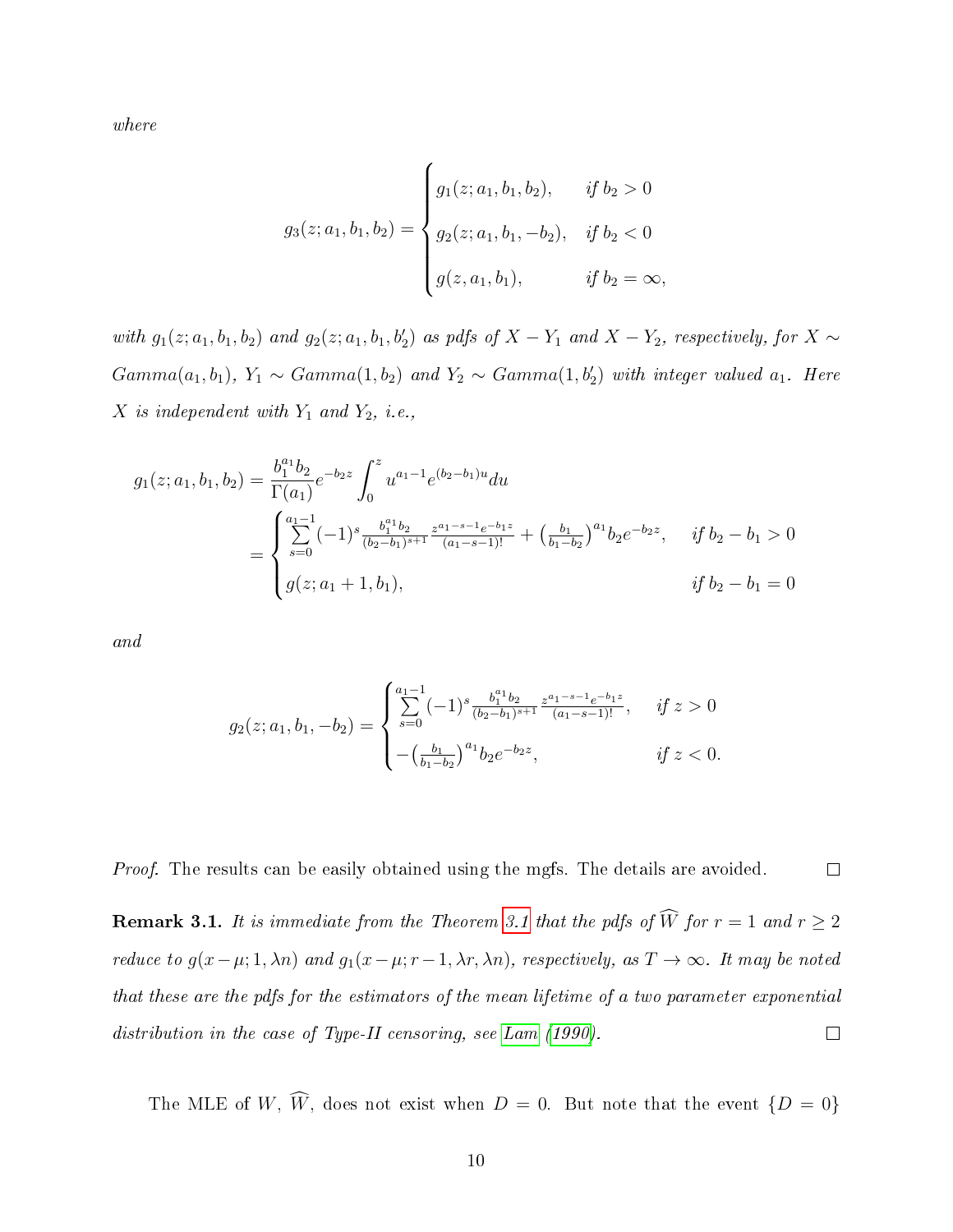indicates that the lot is of good quality, therefore, it is reasonable to accept the lot in this situation. So we redefine the decision function as follows:

$$
\delta(\underline{X}) = \begin{cases} 1, & \text{if } D = 0 \text{ or } \widehat{W} \ge \xi \\ 0, & \text{otherwise.} \end{cases}
$$
 (5)

<span id="page-10-0"></span> $\Box$ 

The loss function to be considered under Type-I HCS is

$$
\ell(\delta(\underline{X}), \lambda, \mu, n, r, T) = nC_s + \tau C_T - (n - D)r_s + \delta(\underline{X}) \Big(\sum_{0 \le i+j \le 2} C_{ij} \lambda^i \mu^j\Big) + (1 - \delta(\underline{X}))C_r, \tag{6}
$$

as the number of units in the sample which have not failed after the completion of the experiment is  $(n - D)$ .

<span id="page-10-1"></span>**Theorem 3.2.** For  $\alpha > 1$ , the Bayes risk of  $\delta(\underline{X})$  denoted by  $r(n, r, T, \xi)$  is given as follows:

$$
r(n,r,T,\xi) = n(C_s - r_s) + C_r + C_T E_{\lambda,\mu} E_{\underline{X}|\lambda,\mu}(\tau|\lambda,\mu) + r_s E_{\lambda,\mu} E_{\underline{X}|\lambda,\mu}(D|\lambda,\mu)
$$
  
+ 
$$
(C_{00} - C_r) E_{\lambda,\mu} (e^{-n\lambda(T-\mu)}) + \sum_{1 \le i+j \le 2} C_{ij} E_{\lambda,\mu} (\lambda^i \mu^j e^{-n\lambda(T-\mu)}) + \sum_{0 \le i+j \le 2} C'_{ij} I_{ij},
$$
  
(7)

where 
$$
I_{ij} = E_{\lambda,\mu} \Big( \lambda^i \mu^j P_{\underline{X}|\lambda,\mu}(\widehat{W} \ge \xi | \lambda, \mu) \Big)
$$
 and  $C'_{ij} = \begin{cases} C_{00} - C_r, & \text{if } i + j = 0 \\ C_{ij}, & \text{if } 1 \le i + j \le 2. \end{cases}$ 

Proof. See appendix [A.](#page-20-2)

**Remark 3.2.** In case  $T \rightarrow \infty$  (Type-II censoring), it can be verified using equation [\(7\)](#page-10-0) and the pdfs given in Remark [3.1](#page-9-0) that the Bayes risk matches with Bayes risk derived by [Lam](#page-18-0) [\(1990\)](#page-18-0) for the cases  $r = 1$  and  $r \ge 2$  when  $C_T = 0$  and  $r_s = 0$ .  $\Box$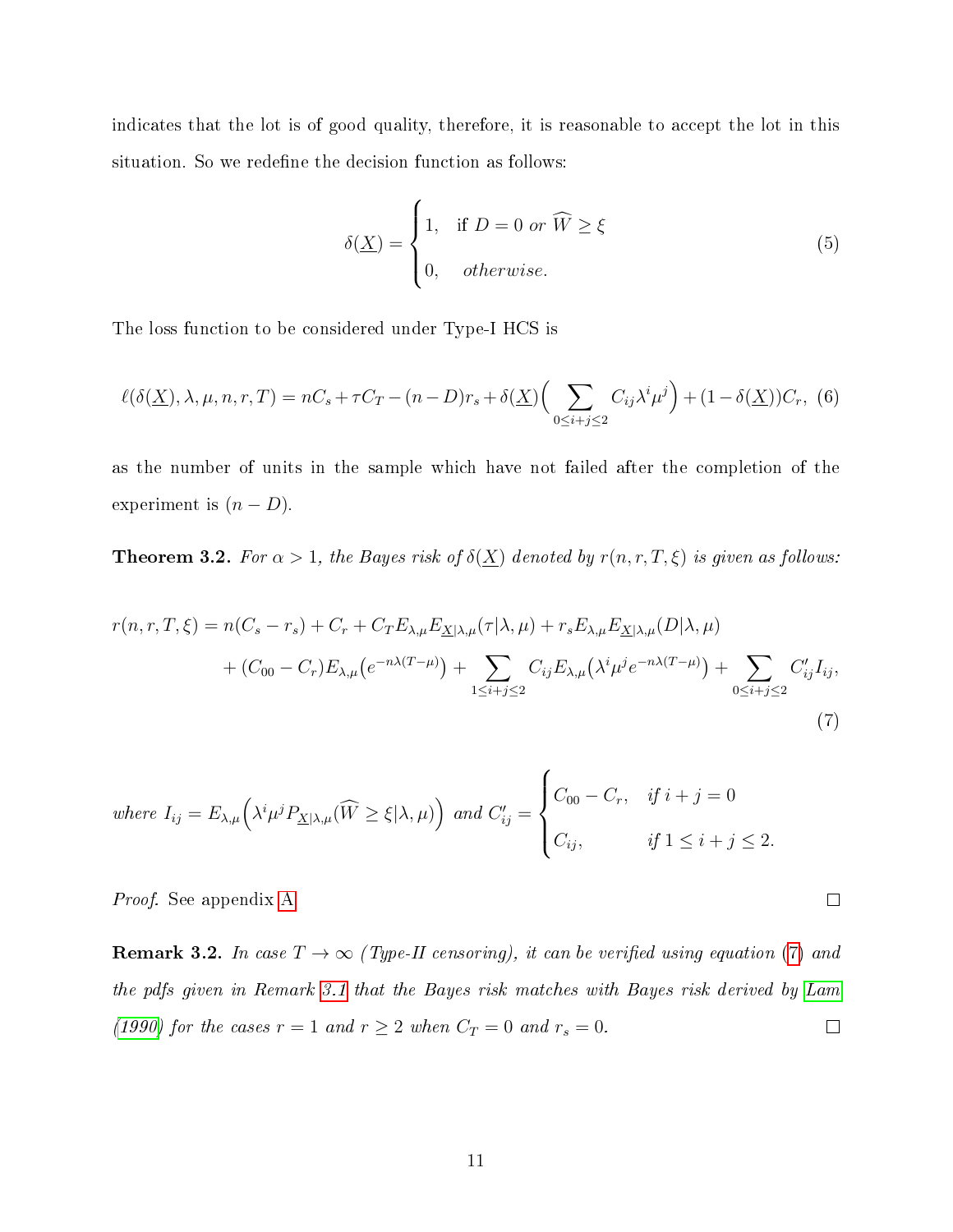## <span id="page-11-0"></span>4 Optimal Sampling Plan

The optimal Bayesian sampling plan is the plan which minimizes the Bayes risk among all the possible sampling plans. Suppose a sampling plan and the optimal Bayesian sampling plan are denoted by  $(n, r, T, \xi)$  and  $(n_0, r_0, T_0, \xi_0)$ , respectively, then

$$
(n_0, r_0, T_0, \xi_0) = \underset{(n, r, T, \xi)}{\arg \min} r(n, r, T, \xi).
$$

The Bayes risk function has complicated expression and therefore it is difficult to show analytically that the Bayes risk has an unique minimum. The Bayes risk is a function of  $n, r, T$  and  $\xi$ , and two of them are discrete. For fixed n and r, it is noted from graphs that the Bayes risk has an unique minimum with respect to T and  $\xi$ . Further, it is also shown that  $n_0$  and  $r_0$ , optimal values of n and r, respectively, are bounded. Therefore, it suffices to provide contour plots of Bayes risk with respect to  $T > 0$  and  $\xi > 0$  for various values of  $n$  and  $r$ .

Figure [4.1](#page-12-0) shows the contour plots of the Bayes risk for the hyper parameters  $\alpha = 2.5, \beta =$  $0.8, \gamma = 2.5, \eta = 0.05$  and the coefficients  $C_s = 0.5, C_r = 30, C_T = 5, C_{ij} = 2$  and  $r_s = 0.3$ . For convenience, only few contour plots have been given here (see Figure [4.1\)](#page-12-0). Sub figure [4.1c](#page-12-0) contains the required contour plot having the minimum Bayes risk 25.4026 among all the contour plots with different values of n and r. Sub figure [4.1c](#page-12-0) also verifies the optimal Bayesian sampling plan obtained in Table [5.1,](#page-14-0) which is (3, 2, 0.3268, 0.3000). The results of Table [5.1](#page-14-0) have been obtained using the algorithm suggested in the next Section [5.](#page-13-0) The following result shows that  $n_0$  and  $r_0$  are finite.

<span id="page-11-1"></span>**Theorem 4.1.**  $n_0$  and  $r_0$  satisfy the following inequalities

$$
n_0 \le \min\left\{\frac{C_r}{C_s - r_s}, \frac{\sum\limits_{0 \le i+j \le 2} C_{ij} E_{\lambda,\mu}\left(\lambda^i \mu^j\right)}{C_s - r_s}\right\} \text{ and } 1 \le r_0 \le n_0.
$$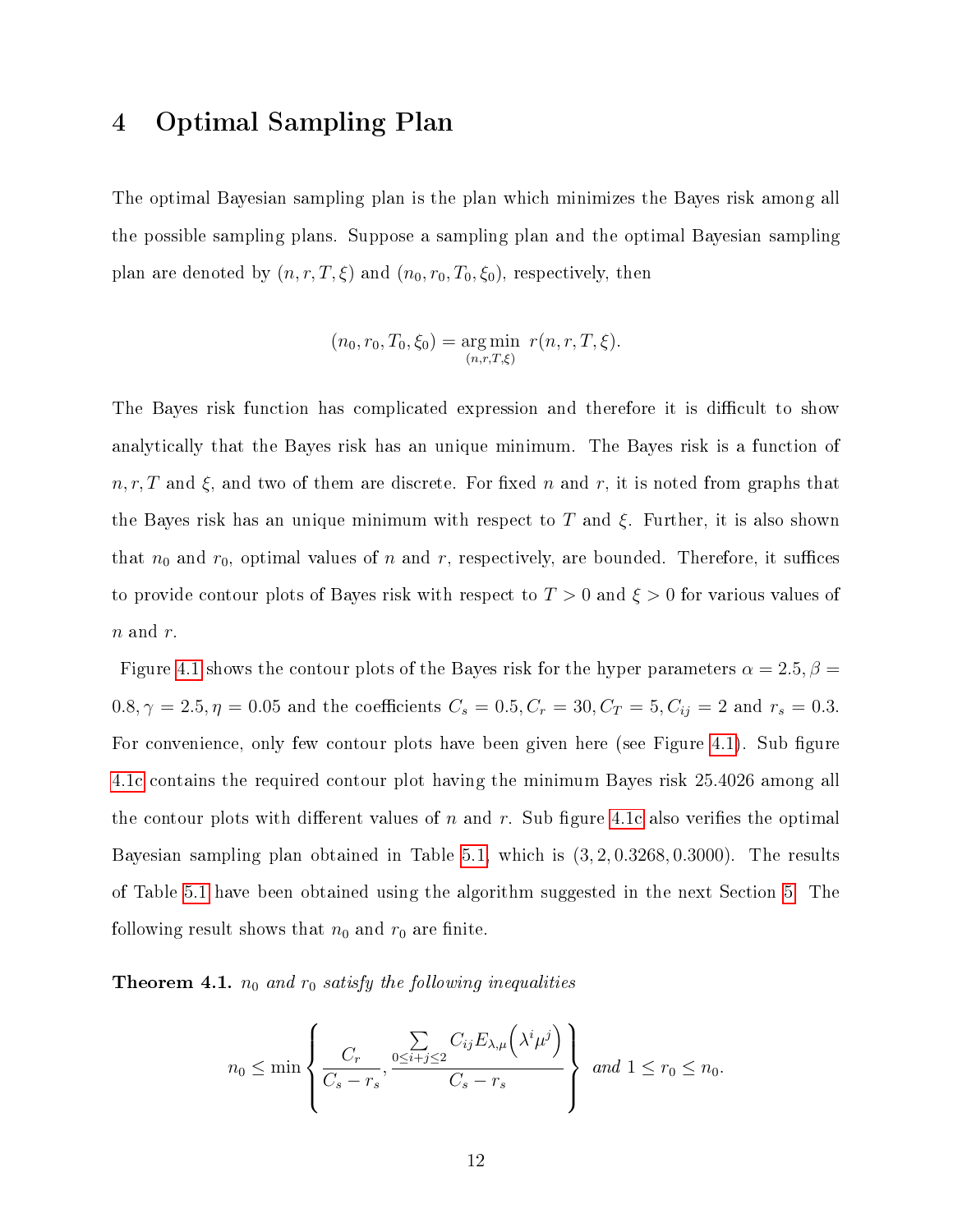<span id="page-12-0"></span>

Figure 4.1: Contour plots of Bayes risk with  $\alpha = 2.5, \beta = 0.8, \gamma = 2.5, \eta = 0.05$  and coefficients  $C_s = 0.5, C_r = 30, C_T = 5, C_{ij} = 2$  and  $r_s = 0.3$ .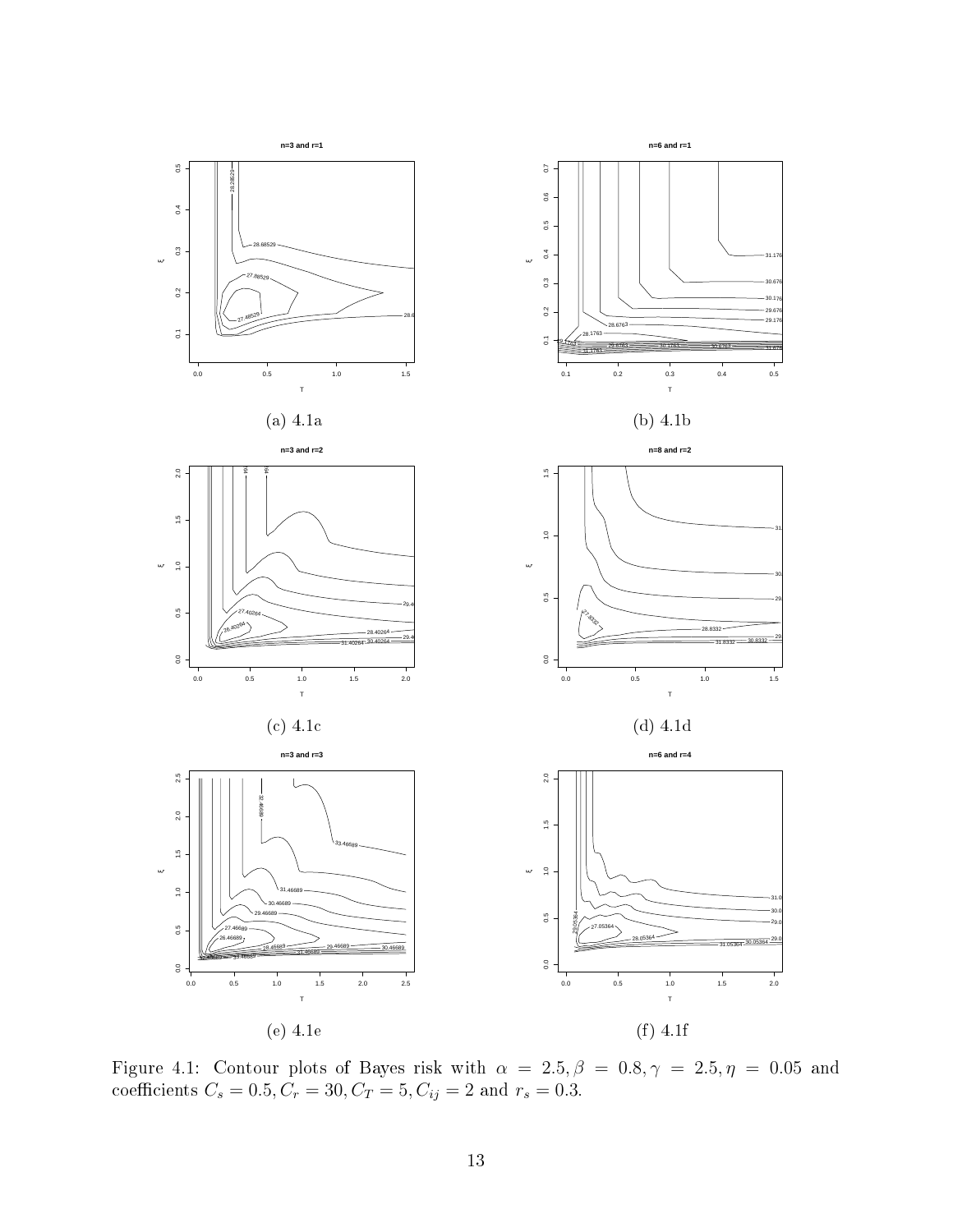<span id="page-13-0"></span>Proof. See appendix [B.](#page-35-0)

#### 5 Numerical Results

The Bayes risk is obtained in explicit form. The Bayes risk has been minimized here to get an optimal Bayesian sampling plan. For finding an optimal Bayesian sampling plan, note that  $r \ge 1$ ,  $n \ge 1$ ,  $T_L < T \le T_U$  such that  $P(X \le T_L) = \nu/2 = P(X \ge T_U)$  for a given  $\nu$ and  $\xi > 0$ . The following algorithm has been used to find the  $(n_0, r_0, T_0, \xi_0)$ .

#### Algorithm:

Step-1: Fixing n and  $r$  ( $1 \le r \le n$ ), minimize  $r(n, r, T, \xi)$  with respect to T and  $\xi$ .

Step-2: For the same *n*, repeat the above step for all  $1 \le r \le n$  and minimize the Bayes risk over  $1 \leq r \leq n$ .

Step-3: Move to  $n+1$  and repeat Step-1 and Step-2.

Step-4: Then finally, by minimizing with respect to n, get the  $(n_0, r_0, T_0, \xi_0)$  such that the corresponding Bayes risk  $r(n_0, r_0, T_0, \xi_0)$  is the smallest Bayes risk over all  $(n, r, T, \xi)$ .

In the previous section, Theorem [4.1](#page-11-1) shows that the optimal Bayesian sampling plan can be found in a finite number of searching steps. Some results have been obtained in Table [5.1](#page-14-0) on optimal Bayesian sampling plans assuming  $\nu = 0.05$  for some sets of hyper parameters with coefficients  $C_s = 0.5$ ,  $C_r = 30$ ,  $C_T = 5$ ,  $C_{ij} = 2$  and  $r_s = 0.3$ . In Table [5.1,](#page-14-0) only one hyperparameter is changed at a time keeping other hyperparameters fixed. The optimal Bayes risk decreases as the hyperparameter  $\beta$  increases when other hyperparameters are fixed and similarly, the optimal Bayes risk increases with respect to  $\alpha$ ,  $\gamma$  and  $\eta$ . Some more optimal Bayesian sampling plans have been shown varying  $C_s$  in Table [5.2.](#page-14-1) If one increases the inspection cost per unit  $C_s$  the optimal Bayes risk increases and at the same time optimal sample size  $n_0$  decreases in order to make the Bayes risk minimum. In order to obtain numerical results, we have used grid search method.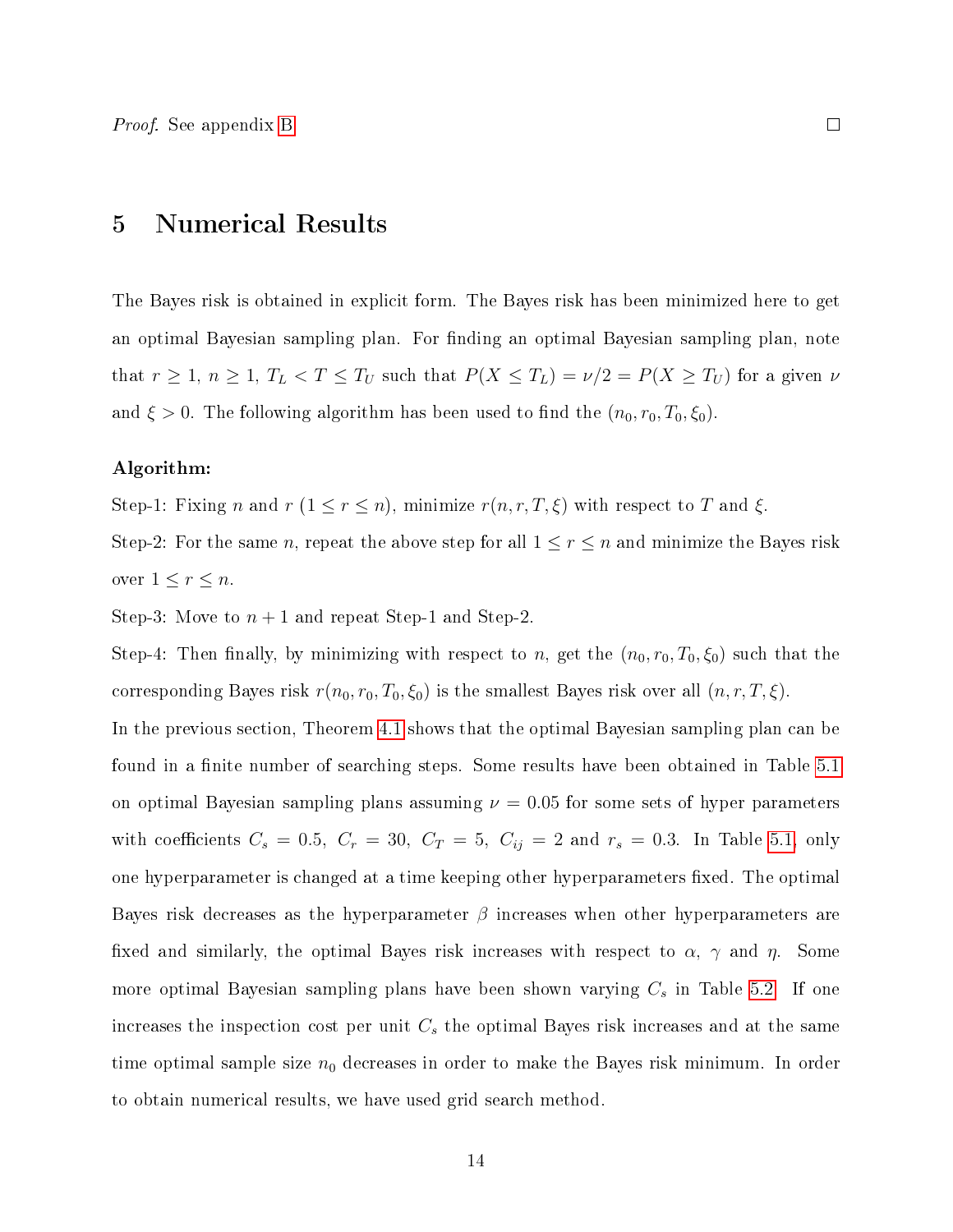| $\alpha$ | $\beta$ | $\gamma$ | $\eta$ | $n_0$ | $r_0$          | $T_{\rm 0}$ | $\xi_0$ | Bayes risk |
|----------|---------|----------|--------|-------|----------------|-------------|---------|------------|
| 2.5      | 0.6     | 2.5      | 0.001  | 3     | $\overline{2}$ | 0.2885      | 0.3000  | 27.8209    |
| $2.5\,$  | 0.8     | 2.5      | 0.001  | 3     | $\overline{2}$ | 0.2236      | 0.2000  | 23.4082    |
| 2.5      | 1.0     | 2.5      | 0.001  | 3     | $\overline{2}$ | 0.0779      | 0.0500  | 17.0718    |
| 2.5      | $1.2\,$ | 2.5      | 0.001  | 3     | 3              | 0.0934      | 0.0500  | 9.2588     |
| 2.5      | 0.6     | 2.5      | 0.050  | 3     | $\overline{2}$ | 0.3502      | 0.3500  | 28.9992    |
| 2.5      | 0.8     | 2.5      | 0.050  | 3     | $\overline{2}$ | 0.3268      | 0.3000  | 25.4026    |
| 2.5      | 1.0     | 2.5      | 0.050  | 3     | $\overline{2}$ | 0.1591      | 0.1500  | 19.4192    |
| 2.5      | 1.2     | $2.5\,$  | 0.050  | 3     | 3              | 0.1124      | 0.1000  | 11.7658    |
| 2.5      | 1.2     | 2.5      | 0.050  | 3     | 3              | 0.1124      | 0.1000  | 11.7658    |
| 2.5      | 1.2     | 3.0      | 0.050  | 3     | 3              | 0.1117      | 0.1000  | 12.2938    |
| 2.5      | 1.2     | 3.5      | 0.050  | 3     | $\overline{2}$ | 0.1109      | 0.1000  | 12.8456    |
| 2.5      | 1.2     | 4.0      | 0.050  | 3     | $\overline{2}$ | 0.1102      | 0.1000  | 13.4158    |
| 2.5      | 0.8     | 2.5      | 0.001  | 3     | $\overline{2}$ | 0.2236      | 0.2000  | 23.4082    |
| 2.5      | 0.8     | 2.5      | 0.050  | 3     | $\overline{2}$ | 0.3268      | 0.3000  | 25.4026    |
| 2.5      | 0.8     | 2.5      | 0.080  | 3     | $\overline{2}$ | 0.3667      | 0.3500  | 26.5350    |
| 2.5      | 0.8     | $2.5\,$  | 0.100  | 3     | $\overline{2}$ | 0.3594      | 0.3500  | 27.2385    |
| 1.8      | 0.8     | 4.0      | 0.050  | 3     | $\overline{2}$ | 0.2223      | 0.2000  | 18.3153    |
| 2.2      | 0.8     | 4.0      | 0.050  | 3     | $\overline{2}$ | 0.2726      | 0.2500  | 23.6387    |
| 2.7      | 0.8     | 4.0      | 0.050  | 3     | 3              | 0.3518      | 0.3500  | 27.6017    |
| 3.1      | 0.8     | 4.0      | 0.050  | 3     | $\overline{2}$ | 0.4059      | 0.4000  | 29.6131    |

<span id="page-14-0"></span>Table 5.1: Optimal Bayesian sampling plan for various combinations of hyper parameters keeping the coefficients fixed.

<span id="page-14-1"></span>Table 5.2: Optimal Bayesian sampling plans varying  $C_s$  for hyper parameters  $\alpha = 2.5, \; \beta =$  $0.8, \gamma = 2.5,$  and  $\eta = 0.05$  keeping other coefficients  $C_r = 30, C_T = 5, r_s = 0.3$  and  $C_{ij} = 2$ fixed.

| $C_{\rm c}$ | $n_0$ | $r_0$ | $\scriptstyle T_0$ | $\xi_0$ | Bayes risk |
|-------------|-------|-------|--------------------|---------|------------|
| 0.300       | 5     | 3     | 0.2774             | 0.3000  | 24.6217    |
| 0.325       | 5     | 3     | 0.2774             | 0.3000  | 24.7467    |
| 0.350       | 5     | 3     | 0.2774             | 0.3000  | 24.8717    |
| 0.375       | 5     | 3     | 0.2774             | 0.3000  | 24.9967    |
| 0.400       | 3     | 2     | 0.3268             | 0.3000  | 25.1026    |
| 0.450       | 3     | 2     | 0.3268             | 0.3000  | 25 25 26   |
| 0.500       | 3     | 2     | 0.3268             | 0.3000  | 25.4026    |
| 0.600       | 3     | 2     | 0.3268             | 0.3000  | 25.7026    |
| 1.000       | 3     | 2     | 0.3268             | 0.3000  | 26.9026    |
| 2.000       | 1     | 1     | 0.6727             | 0.4000  | 28.8057    |
|             |       |       |                    |         |            |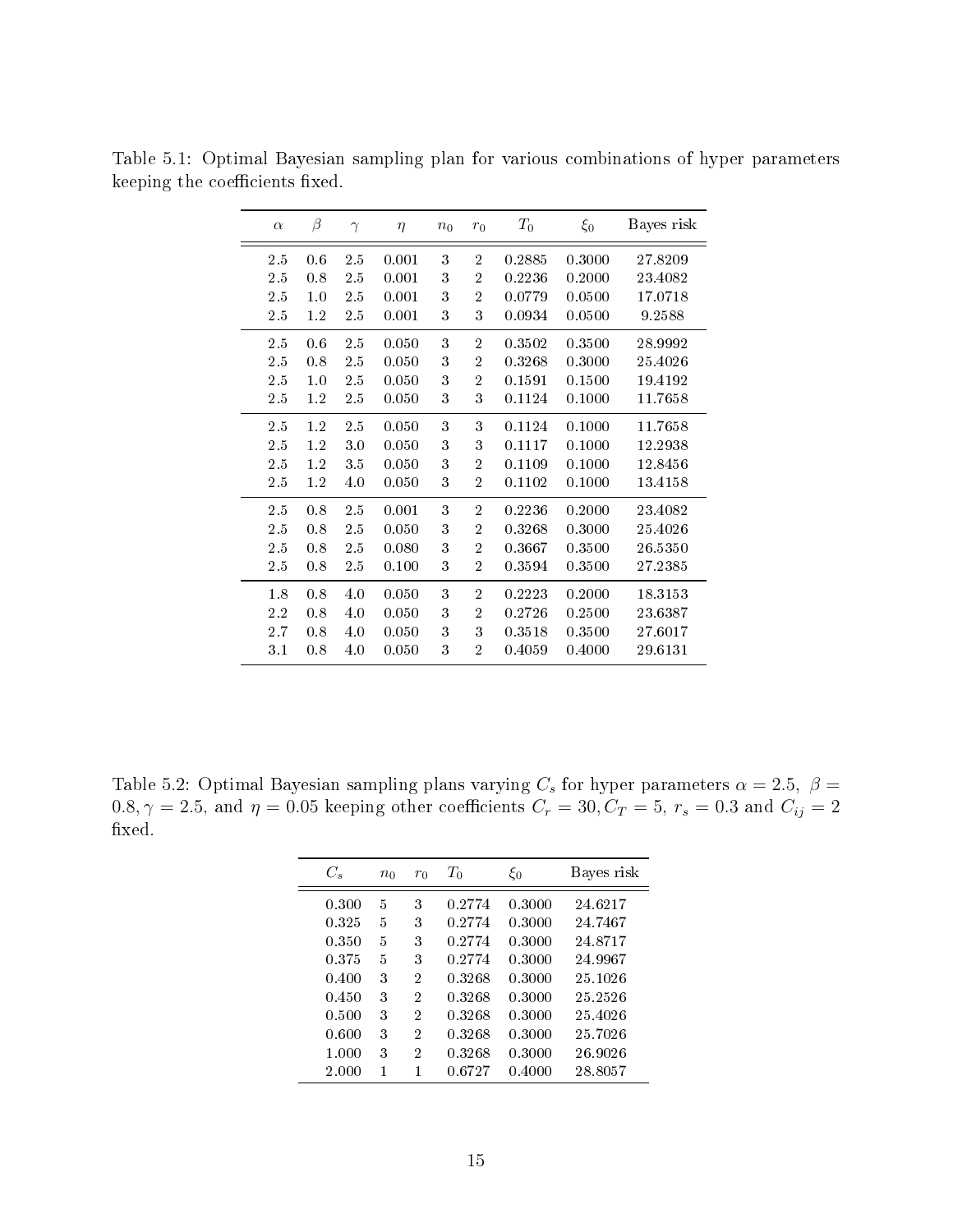| Plan             | $\alpha$   | β          | $\gamma$ | $\eta$ | $n_0$             | $r_0$                          | $T_0$              | $\xi_0$            | Bayes risk           |
|------------------|------------|------------|----------|--------|-------------------|--------------------------------|--------------------|--------------------|----------------------|
| Plan A<br>Plan B | 2.5<br>2.5 | 0.4<br>0.4 | 2.5      | 0.001  | $\mathbf{1}$<br>2 | $\mathbf{1}$<br>$\overline{2}$ | 1.31883<br>1.12070 | 0.75000<br>0.56030 | 29.62464<br>29.81190 |
| Plan A<br>Plan B | 2.5<br>2.5 | 0.6<br>0.6 | 2.5      | 0.001  | 3<br>3            | 3<br>3                         | 0.81210<br>0.85370 | 0.40000<br>0.42680 | 27.43072<br>27.81930 |
| Plan A<br>Plan B | 3.5<br>3.5 | 0.8<br>0.8 | 35       | 0.001  | 3<br>2            | 3<br>2                         | 0.98714<br>1.00370 | 0.45000<br>0.50190 | 29.24757<br>29 36420 |

<span id="page-15-1"></span>Table 5.3: Bayes risk and optimal Bayesian sampling plan varying hyper parameters and keeping coefficients  $C_s = 0.5, C_r = 30, C_T = 0, C_{ij} = 2$  and  $r_s = 0$  fixed.

If  $E(\mu)$  and  $Var(\mu)$  are close to zero, the role of the location parameter can be ignored and the optimal Bayesian sampling plan becomes the optimal Bayesian sampling plan of one parameter exponential distribution. Therefore, the optimal Bayesian sampling plan obtained in this case should reduce to the optimal Bayesian sampling plan of [Lin et al.](#page-19-3) [\(2010\)](#page-19-3). Let us denote the proposed optimal Bayesian sampling plan and optimal Bayesian sampling plan of [Lin et al.](#page-19-3) [\(2010\)](#page-19-3) by plan A and plan B, respectively. Since the optimal Bayesian sampling plans obtained in this paper are based on a different prior it is clear that plan A and plan B are not exactly same. But it is observed that their optimal Bayes risks are quite close as it is observed in Table [5.3.](#page-15-1)

#### <span id="page-15-0"></span>6 Conclusion

In this paper, an optimal Bayesian sampling plan is obtained for the two parameter exponential distribution for Type-I hybrid censoring scheme. A suitable four parameter conjugate prior distribution for the location and scale parameters has been considered. Considering a decision function based on the maximum likelihood estimator of the mean lifetime and based on a suitable loss function, the Bayes risk expression has been derived. An algorithm has been provided to find the optimal sampling plan. It has been shown that the algorithm stops in a finite number of steps. Although, in this paper we have mainly addressed the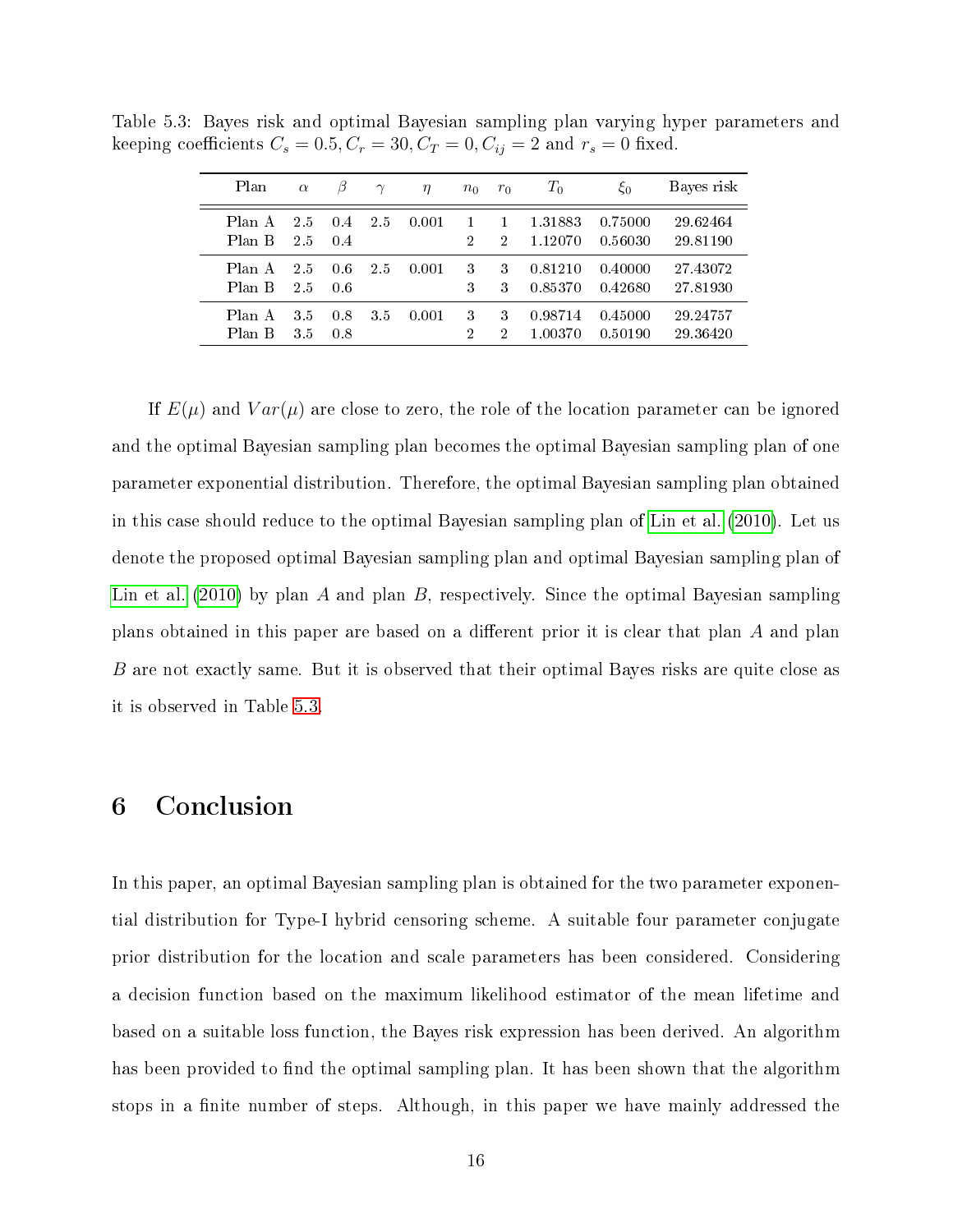Type-I hybrid censoring scheme, similar work for the two parameter exponential distribution under different censoring schemes can also be carried out. The work is in progress, it will be reported elsewhere.

#### Acknowledgments

The authors would like to thank the unknown reviewers for their helpful comments which have significantly improved the quality of the manuscript. We also would like to thank to High Performance Computing (HPC) systems at Computer Center, Indian Institute of Technology Kanpur.

## Declarations

The authors did not receive any funding support from any organization for the submitted work. The authors have no conflicts of interest to declare that are relevant to the content of this article.

#### References

- <span id="page-16-2"></span>Amin, Z. and Salem, M. (2012). On designing an acceptance sampling plan for the pareto lifetime model. Journal of Statistical Computation and Simulation,  $82(8)$ :1115-1133.
- <span id="page-16-0"></span>Aminzadeh, M. (2003). Bayesian economic variable acceptance-sampling plan using inverse gaussian model and step-loss function. Communications in Statistics-Theory and Methods,  $32(5):961-982.$

<span id="page-16-1"></span>Balakrishnan, N., Leiva, V., and Lopez, J. (2007). Acceptance sampling plans from truncated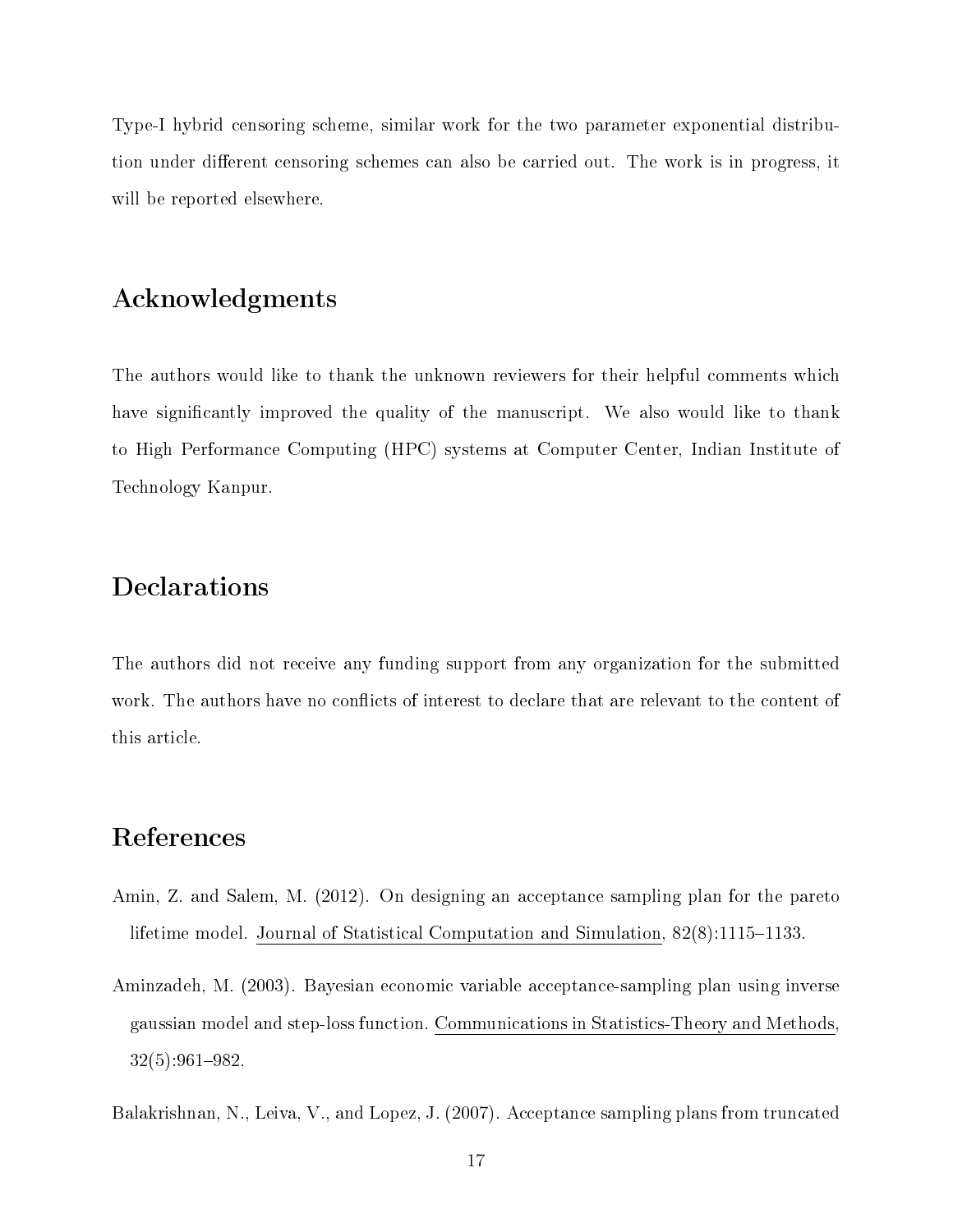life tests based on the generalized Birnbaum-Saunders distribution. Communications in Statistics-Simulation and Computation,  $36(3):643-656$ .

- <span id="page-17-7"></span>Bayoud, H. A. (2012). Bayesian analysis of type i censored data from two-parameter exponential distribution. In Proceedings of the World Congress on Engineering, volume 1.
- <span id="page-17-2"></span>Chen, J., Chou, W., Wu, H., and Zhou, H. (2004a). Designing acceptance sampling schemes for life testing with mixed censoring. Naval Research Logistics  $(NRL)$ , 51(4):597–612.
- <span id="page-17-3"></span>Chen, J., Choy, S., and Li, K. (2004b). Optimal Bayesian sampling acceptance plan with random censoring. European Journal of Operational Research,  $155(3):683-694$ .
- <span id="page-17-4"></span>Chen, J., Li, K., and Lam, Y. (2007). Bayesian single and double variable sampling plans for the weibull distribution with censoring. European Journal of Operational Research,  $177(2):1062-1073$ .
- <span id="page-17-8"></span>Childs, A., Balakrishnan, N., and Chandrasekar, B. (2012). Exact distribution of the mles of the parameters and of the quantiles of two-parameter exponential distribution under hybrid censoring. Statistics,  $46(4):441-458$ .
- <span id="page-17-6"></span>Childs, A., Chandrasekar, B., Balakrishnan, N., and Kundu, D. (2003). Exact likelihood inference based on type-I and type-II hybrid censored samples from the exponential distribution. Annals of the Institute of Statistical Mathematics,  $55(2)$ :319–330.
- <span id="page-17-5"></span>Epstein, B. (1954). Truncated life tests in the exponential case. The Annals of Mathematical Statistics, 25(3):555-564.
- <span id="page-17-1"></span>Fertig, K. and Mann, N. (1974). A decision-theoretic approach to defining variables sampling plans for nite lots: single sampling for exponential and gaussian processes. Journal of the American Statistical Association,  $69(347)$ :665-671.
- <span id="page-17-0"></span>Hald, A. (1968). Bayesian single sampling attribute plans for continuous prior distributions. Technometrics,  $10(4):667-683$ .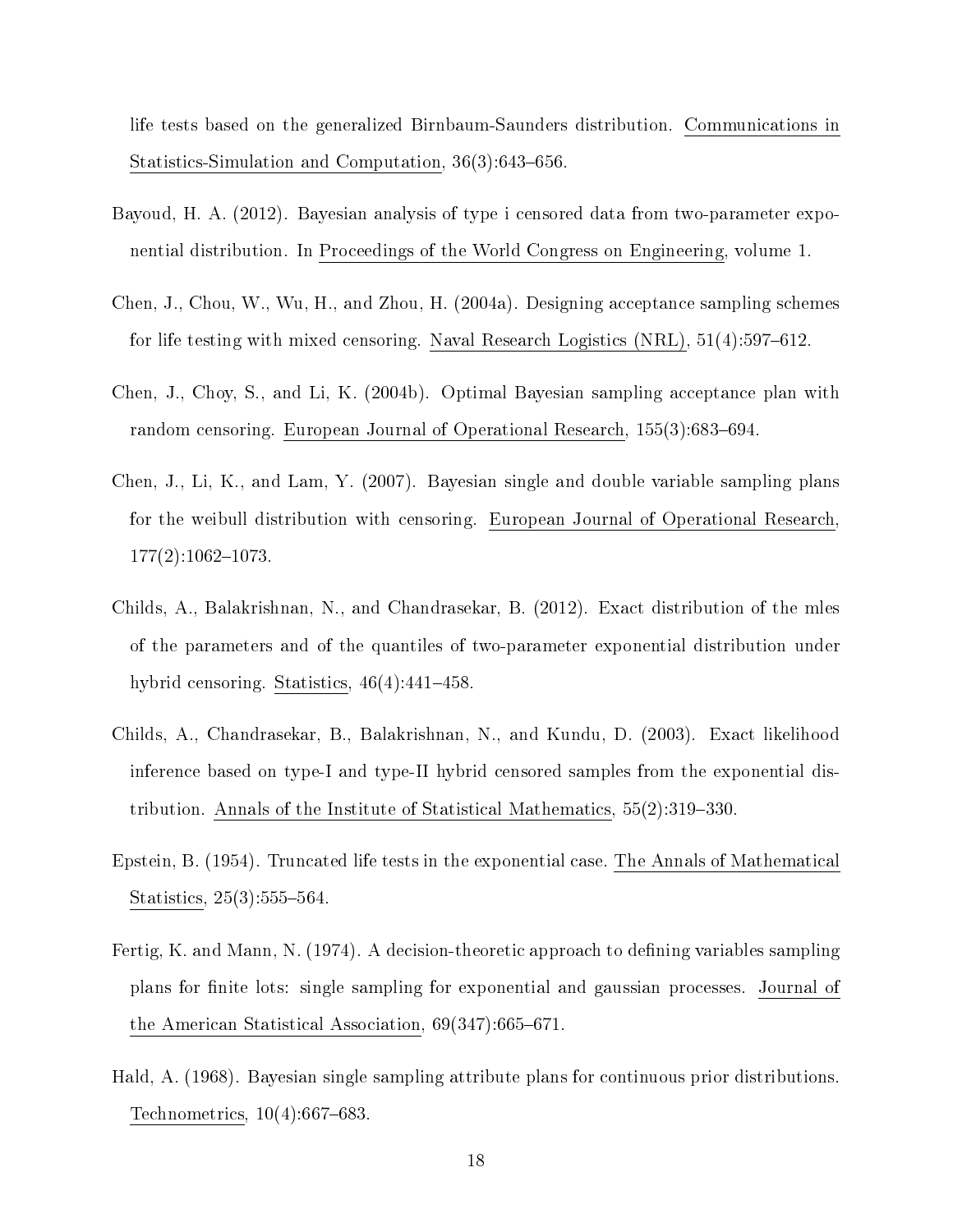- <span id="page-18-5"></span>Huang, W. and Lin, Y. (2002). An improved Bayesian sampling plan for exponential population with type I censoring. Communications in Statistics-Theory and Methods,  $31(11):2003-2025$
- <span id="page-18-6"></span>Huang, W. and Lin, Y. (2004). Bayesian sampling plans for exponential distribution based on uniform random censored data. Computational statistics  $\&$  data analysis, 44(4):669–691.
- <span id="page-18-7"></span>Jianwei, C. and Lam, Y. (1999). Bayesian variable sampling plan for the weibull distribution with type I censoring. Acta Mathematicae Applicatae Sinica, 15(3):269.
- <span id="page-18-8"></span>Jun, C., Balamurali, S., and Lee, S. (2006). Variables sampling plans for weibull distributed lifetimes under sudden death testing. IEEE Transactions on Reliability,  $55(1):53-58$ .
- <span id="page-18-9"></span>Kundu, D., Samanta, D., Ganguly, A., and Mitra, S. (2013). Bayesian analysis of different hybrid and progressive life tests. Communications in Statistics-Simulation and Computation,  $42(9):2160-2173.$
- <span id="page-18-1"></span>Lam, Y. (1988). Bayesian approach to single variable sampling plans. Biometrika, 75(2):387– 391.
- <span id="page-18-0"></span>Lam, Y. (1990). An optimal single variable sampling plan with censoring. The Statistician,  $39(1):53-66$ .
- <span id="page-18-3"></span>Lam, Y. (1994). Bayesian variable sampling plans for the exponential distribution with type-I censoring. The Annals of Statistics,  $22(2):696-711$ .
- <span id="page-18-2"></span>Lam, Y. and Cheung, L. (1993). Optimal single variable sampling plans: Optimal single variable sampling plans. Communications in Statistics-Simulation and Computation,  $22(2):371-386.$
- <span id="page-18-4"></span>Lam, Y. and Choy, S. (1995). Bayesian variable sampling plans for the exponential distribution with uniformly distributed random censoring. Journal of Statistical Planning and Inference,  $47(3):277-293$ .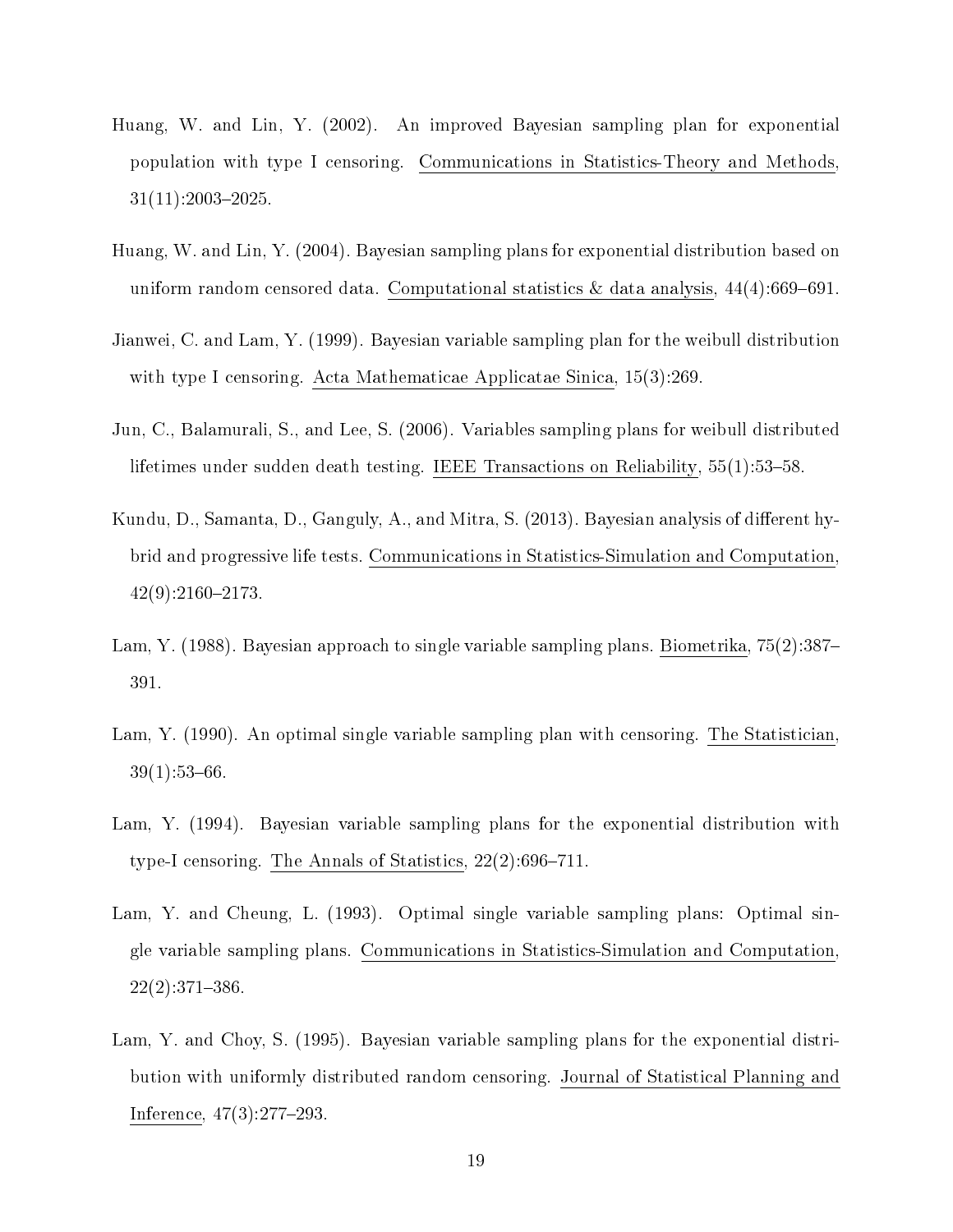- <span id="page-19-6"></span>Liang, T. and Yang, M. (2013). Optimal Bayesian sampling plans for exponential distributions based on hybrid censored samples. Journal of Statistical Computation and Simulation,  $83(5):922-940$ .
- <span id="page-19-2"></span>Lin, C., Huang, Y., and Balakrishnan, N. (2008a). Exact Bayesian variable sampling plans for exponential distribution under type-I censoring. In Huber, C., Milnios, N., Mesbah, M., and Nikulin, M., editors, Mathematical Methods in Survival Analysis, Reliability and Quality of Life, chapter 10, pages 151–162. Wiley Online Library, Hermes, London, UK.
- <span id="page-19-0"></span>Lin, C., Huang, Y., and Balakrishnan, N. (2008b). Exact Bayesian variable sampling plans for the exponential distribution based on type-I and type-II hybrid censored samples. Communications in Statistics—Simulation and Computation,  $37(6)$ :1101-1116.
- <span id="page-19-3"></span>Lin, C., Huang, Y., and Balakrishnan, N. (2010). Corrections on "exact Bayesian variable sampling plans for the exponential distribution based on type-I and type-II hybrid censored samples". Communications in Statistics-Simulation and Computation,  $39(7)$ :1499-1505.
- <span id="page-19-4"></span>Lin, C., Huang, Y., and Balakrishnan, N. (2011). Exact Bayesian variable sampling plans for the exponential distribution with progressive hybrid censoring. Journal of Statistical Computation and Simulation,  $81(7)$ :873-882.
- <span id="page-19-5"></span>Lin, Y., Liang, T., and Huang, W. (2002). Bayesian sampling plans for exponential distribution based on type I censoring data. Annals of the Institute of Statistical Mathematics,  $54(1):100-113.$
- <span id="page-19-7"></span>Tsai, T., Chiang, J., Liang, T., and Yang, M. (2014). Efficient Bayesian sampling plans for exponential distributions with type-I-censored samples. Journal of Statistical Computation and Simulation,  $84(5):964-981$ .
- <span id="page-19-1"></span>Varde, S. (1969). Life testing and reliability estimation for the two parameter exponential distribution. Journal of the American Statistical Association,  $64(326):621-631$ .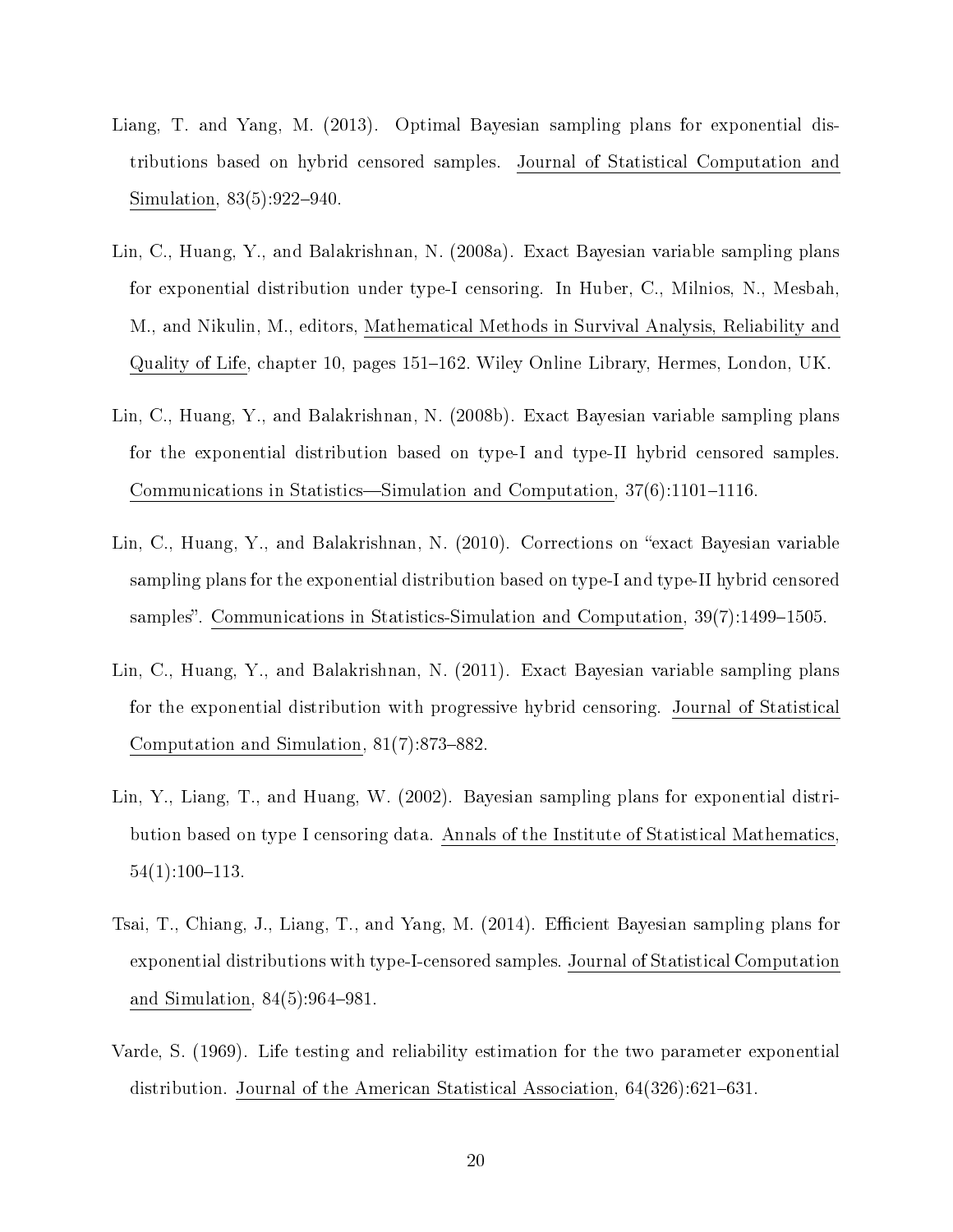- <span id="page-20-0"></span>Wetherill, G. and Campling, G. (1966). The decision theory approach to sampling inspection. Journal of the Royal Statistical Society. Series B (Methodological), 28(3):381-416.
- <span id="page-20-1"></span>Yang, M., Chen, L., and Liang, T. (2017). Optimal Bayesian variable sampling plans for exponential distributions based on modified type-II hybrid censored samples. Communications in Statistics-Simulation and Computation, 46(6):4722-4744.

# <span id="page-20-2"></span>Appendices

## A Proof of Theorem [3.2](#page-10-1)

$$
r(n,r,T,\xi) = E_{\lambda,\mu} E_{\underline{X}|\lambda,\mu} \left[ \ell(\delta(\underline{X}), \lambda, \mu, n, r, T) \right]
$$
  
\n
$$
= E_{\lambda,\mu} E_{\underline{X}|\lambda,\mu} \left[ nC_s + \tau C_T - (n - D)r_s + \delta(\underline{X}) \Big( \sum_{0 \le i+j \le 2} C_{ij} \lambda^i \mu^j \Big) + (1 - \delta(\underline{X})) C_r \right]
$$
  
\n
$$
= n(C_s - r_s) + C_T E_{\lambda,\mu} E_{\underline{X}|\lambda,\mu}(\tau|\lambda,\mu) + r_s E_{\lambda,\mu} E_{\underline{X}|\lambda,\mu}(D|\lambda,\mu) + C_r
$$
  
\n
$$
+ E_{\lambda,\mu} E_{\underline{X}|\lambda,\mu} \left[ \delta(\underline{X}) \Big( \sum_{0 \le i+j \le 2} C_{ij} \lambda^i \mu^j - C_r \Big) \right]
$$
(8)

<span id="page-20-3"></span>Equation [\(8\)](#page-20-3) further can be simplified as follows

$$
r(n,r,T,\xi) = n(C_s - r_s) + C_r + C_T E_{\lambda,\mu} E_{\underline{X}|\lambda,\mu}(\tau|\lambda,\mu) + r_s E_{\lambda,\mu} E_{\underline{X}|\lambda,\mu}(D|\lambda,\mu)
$$
  
+ 
$$
E_{\lambda,\mu} \Big[ \Big( \sum_{0 \le i+j \le 2} C_{ij} \lambda^i \mu^j - C_r \Big) \Big( P(D=0) + P(\widehat{W} \ge \xi|\lambda,\mu) \Big) \Big]
$$
  
= 
$$
n(C_s - r_s) + C_r + C_T E_{\lambda,\mu} E_{\underline{X}|\lambda,\mu}(\tau|\lambda,\mu) + r_s E_{\lambda,\mu} E_{\underline{X}|\lambda,\mu}(D|\lambda,\mu)
$$
  
+ 
$$
(C_{00} - C_r) E_{\lambda,\mu} (e^{-n\lambda(T-\mu)}) + \sum_{1 \le i+j \le 2} C_{ij} E_{\lambda,\mu} (\lambda^i \mu^j e^{-n\lambda(T-\mu)}) + \sum_{0 \le i+j \le 2} C'_{ij} I_{ij},
$$

where  $I_{ij} = E_{\lambda,\mu} (\lambda^i \mu^j P(\widehat{W} \geq \xi | \lambda, \mu))$ . Further  $E_{\lambda,\mu} E_{\underline{X} | \lambda, \mu}(\tau | \lambda, \mu)$ ,  $E_{\lambda,\mu} E_{\underline{X} | \lambda, \mu}(D | \lambda, \mu)$  and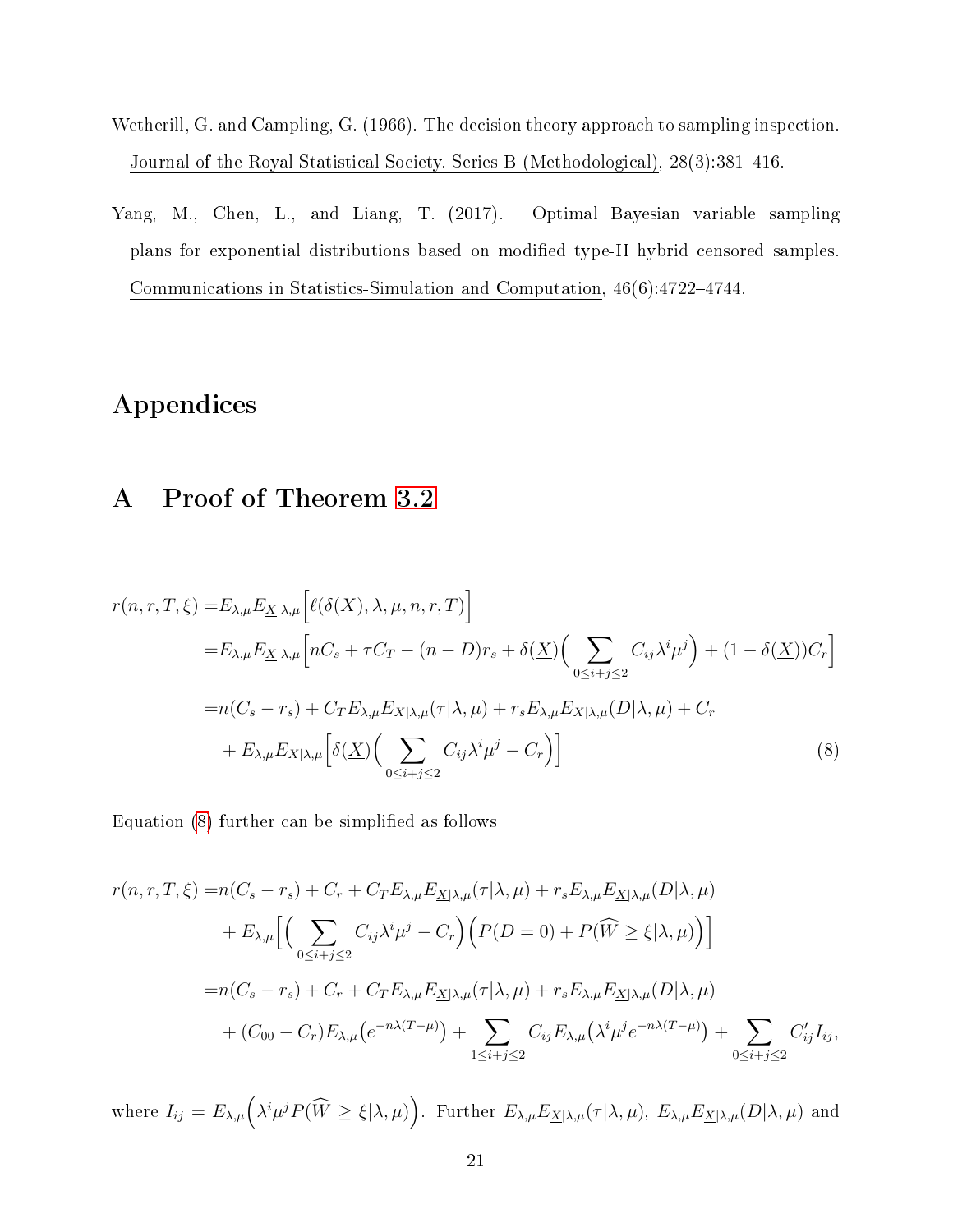$\sum_{0 \leq i+j \leq 2} C_{ij} E_{\lambda,\mu} (\lambda^i \mu^j e^{-n\lambda(T-\mu)})$  and  $I_{ij}$  have been obtained. In the remaining proof, it is to be noted that the Bayes risk in explicit forms has been provided for  $\alpha > 1$ .

#### Computation of  $I_{ij}$ :

Case (*i*):  $r = 1$  and  $n \ge 1$ 

Suppose notations  $\eta_1$ ,  $\xi^*_{\mu}$  and  $\xi^*_{T}$  are defined as  $\eta_1 = min\{\eta, T\}$ ,  $\xi^*_{\mu} = max\{\xi, \mu\}$  and  $\xi^*_{T} =$  $max{ξ, T}$ , respectively, then

$$
I_{ij} = \frac{1}{A} \int_0^{\eta_1} \int_0^{\infty} \int_{\xi_{\mu}^{*}}^{\infty} \lambda^{\alpha+i-1} \mu^{j} e^{-\lambda(\beta-\gamma\mu)} f_{\widehat{W}}(x) dx d\lambda d\mu
$$
  
\n
$$
= \frac{1}{A} \sum_{l=0}^{\infty} \int_0^{\eta_1} \int_0^{\infty} \int_{\xi_{\mu}^{*}}^{\infty} \lambda^{\alpha+i-1} \mu^{j} e^{-\lambda(\beta-\gamma\mu)} q^{nl} \{g(x-\mu;1,n\lambda) - q^n g(x-T;1,n\lambda)\} dx d\lambda d\mu
$$
  
\n
$$
= \frac{1}{A} \sum_{l=0}^{\infty} \left\{ \int_0^{\eta_1} \int_{\xi_{\mu}^{*}}^{\infty} \int_0^{\infty} n \lambda^{\alpha+i-1} \mu^{j} e^{-\lambda(\beta-\gamma\mu+n(l+1)(T-\mu))} (n\lambda e^{-n\lambda(x-\mu)}) d\lambda dx d\mu - \int_0^{\eta_1} \int_{\xi_T^{*}}^{\infty} \int_0^{\infty} n \lambda^{\alpha+i-1} \mu^{j} e^{-\lambda(\beta-\gamma\mu+n(l+1)(T-\mu))} (n\lambda e^{-n\lambda(x-T)}) d\lambda dx d\mu \right\}
$$
  
\n
$$
= \frac{1}{A} \sum_{l=0}^{\infty} \left\{ \int_0^{\eta_1} \int_{\xi_{\mu}^{*}}^{\infty} \frac{n \Gamma(\alpha+i+1) \mu^{j}}{(\beta-\gamma\mu+n(l+1)(T-\mu)+n(x-\mu))^{\alpha+i+1}} dxd\mu - \int_0^{\eta_1} \int_{\xi_T^{*}}^{\infty} \frac{n \Gamma(\alpha+i+1) \mu^{j}}{(\beta-\gamma\mu+n(l+1)(T-\mu)+n(x-T))^{\alpha+i}} d\mu \right\}
$$
  
\n
$$
= \frac{\Gamma(\alpha+i)}{A} \sum_{l=0}^{\infty} \left\{ \int_0^{\eta_1} \frac{\mu^{j}}{(\beta-\gamma\mu+n(l+1)(T-\mu)+n(\xi_{\mu}^{*}-\mu))^{\alpha+i}} d\mu - \int_0^{\eta_1} \frac{\mu^{j}}{(\beta-\gamma\mu+n(l+1)(T-\mu)+n(\xi_T^{*}-T))^{\alpha
$$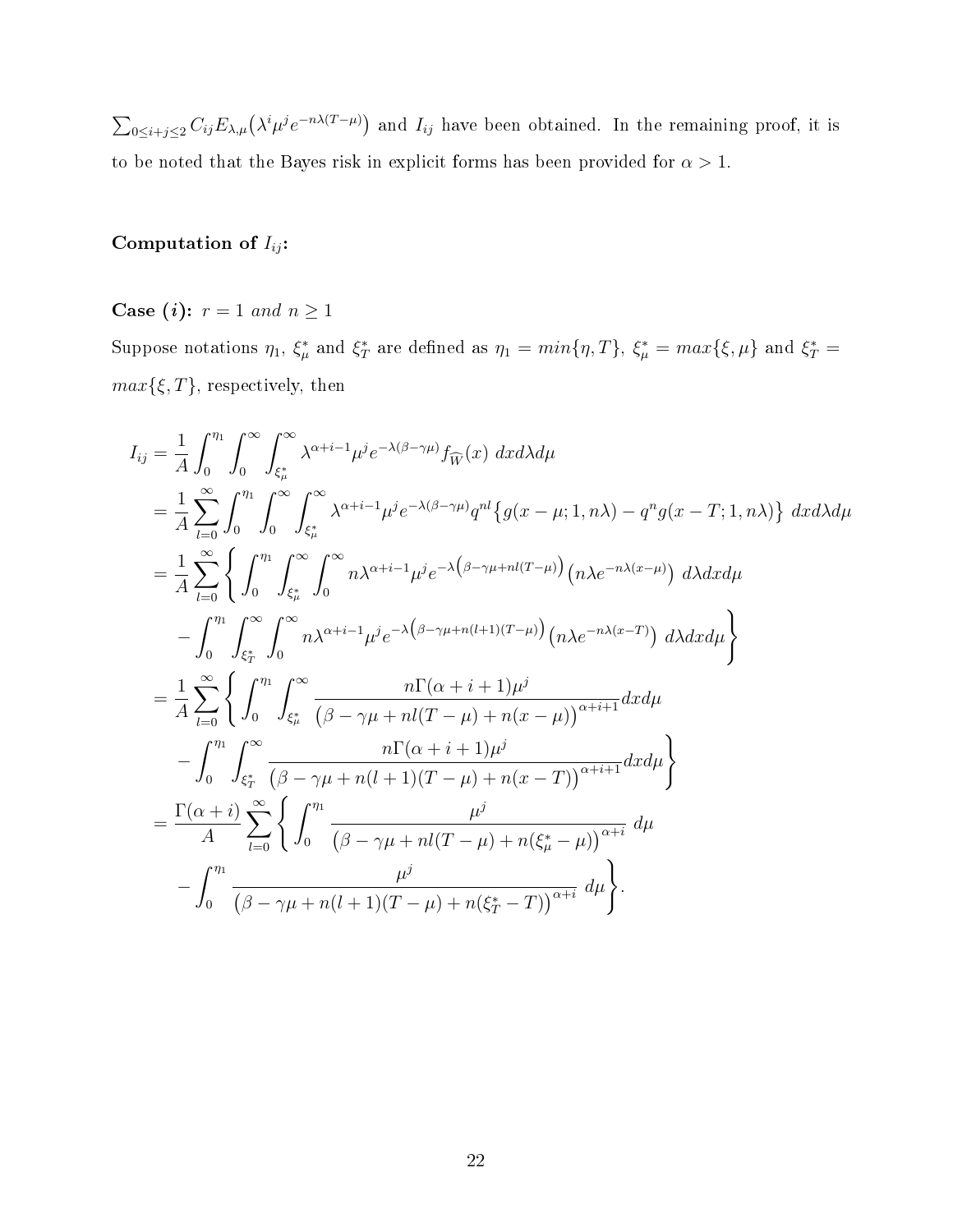Case (*ii*):  $r = 2$  and  $n = 2$ 

In this case,  $\mathcal{I}_{ij}$  can be expressed as

$$
I_{ij} = \frac{1}{A} \int_0^{\eta_1} \int_0^{\infty} \lambda^{\alpha + i - 1} \mu^j e^{-\lambda(\beta - \gamma \mu)} P_{\underline{X} | \lambda, \mu}(\widehat{W} \ge \xi | \lambda, \mu) d\lambda d\mu
$$
  
\n
$$
= \frac{1}{A} \int_0^{\eta_1} \int_0^{\infty} \lambda^{\alpha + i - 1} \mu^j e^{-\lambda(\beta - \gamma \mu)} \left[ I_{\{\xi < \mu\}} + I_{\{\mu \le \xi \le T\}} \left\{ \sum_{l=0}^{\infty} q^{2l} \left[ 2q(1 - q) S_1(\xi) + S_2(\xi - \mu; 2, 2\lambda) + q^2 S_2(\xi - T; 2, 2\lambda) - 2q S_2(\xi - \frac{\mu + T}{2}; 2, 2\lambda) \right] \right\} d\lambda d\mu
$$
  
\n
$$
= \frac{1}{A} \left\{ M_0 + \sum_{l=0}^{\infty} 2(M_{l1} - M_{l4}) + M_{l2} + M_{l3} \right\},
$$

where

$$
M_0 = \int_{\xi}^{\eta_1} \int_0^{\infty} \lambda^{\alpha+i-1} \mu^j e^{-\lambda(\beta-\gamma\mu)} d\lambda d\mu = \Gamma(\alpha+i) \int_{\xi}^{\eta_1} \frac{\mu^j}{(\beta-\gamma\mu)^{\alpha+i}} d\mu,
$$

and also, with another notation  $\eta_2 = min\{\xi, \eta_1\},\$ 

$$
M_{l1} = \int_{0}^{\eta_{2}} \int_{0}^{\infty} \lambda^{\alpha+i-1} \mu^{j} e^{-\lambda(\beta-\gamma\mu)} q^{2l+1} (1-q) S_{1}(\xi) d\lambda d\mu
$$
  
\n
$$
= \begin{cases} \int_{0}^{\eta_{2}} \int_{0}^{\infty} \lambda^{\alpha+i-1} \mu^{j} e^{-\lambda(\beta-\gamma\mu+(2l+1)(T-\mu))} (1-e^{-\lambda(T-\mu)}) d\lambda d\mu, & \text{if } \xi < T \\ 0, & \text{if } \xi \ge T \end{cases}
$$
  
\n
$$
= \begin{cases} \int_{0}^{\eta_{2}} \int_{0}^{\infty} \lambda^{\alpha+i-1} \mu^{j} e^{-\lambda(\beta-\gamma\mu+(2l+1)(T-\mu))} d\lambda d\mu \\ - \int_{0}^{\eta_{2}} \int_{0}^{\infty} \lambda^{\alpha+i-1} \mu^{j} e^{-\lambda(\beta-\gamma\mu+2(l+1)(T-\mu))} d\lambda d\mu, & \text{if } \xi < T \\ 0, & \text{if } \xi \ge T \end{cases}
$$
  
\n
$$
= \begin{cases} \Gamma(\alpha+i) \int_{0}^{\eta_{2}} \mu^{j} \left\{ \frac{1}{(\beta-\gamma\mu+(2l+1)(T-\mu))}^{\alpha+i} - \frac{1}{(\beta-\gamma\mu+2(l+1)(T-\mu))}^{\alpha+i} \right\} d\mu, & \text{if } \xi < T \\ 0, & \text{if } \xi \ge T \end{cases}
$$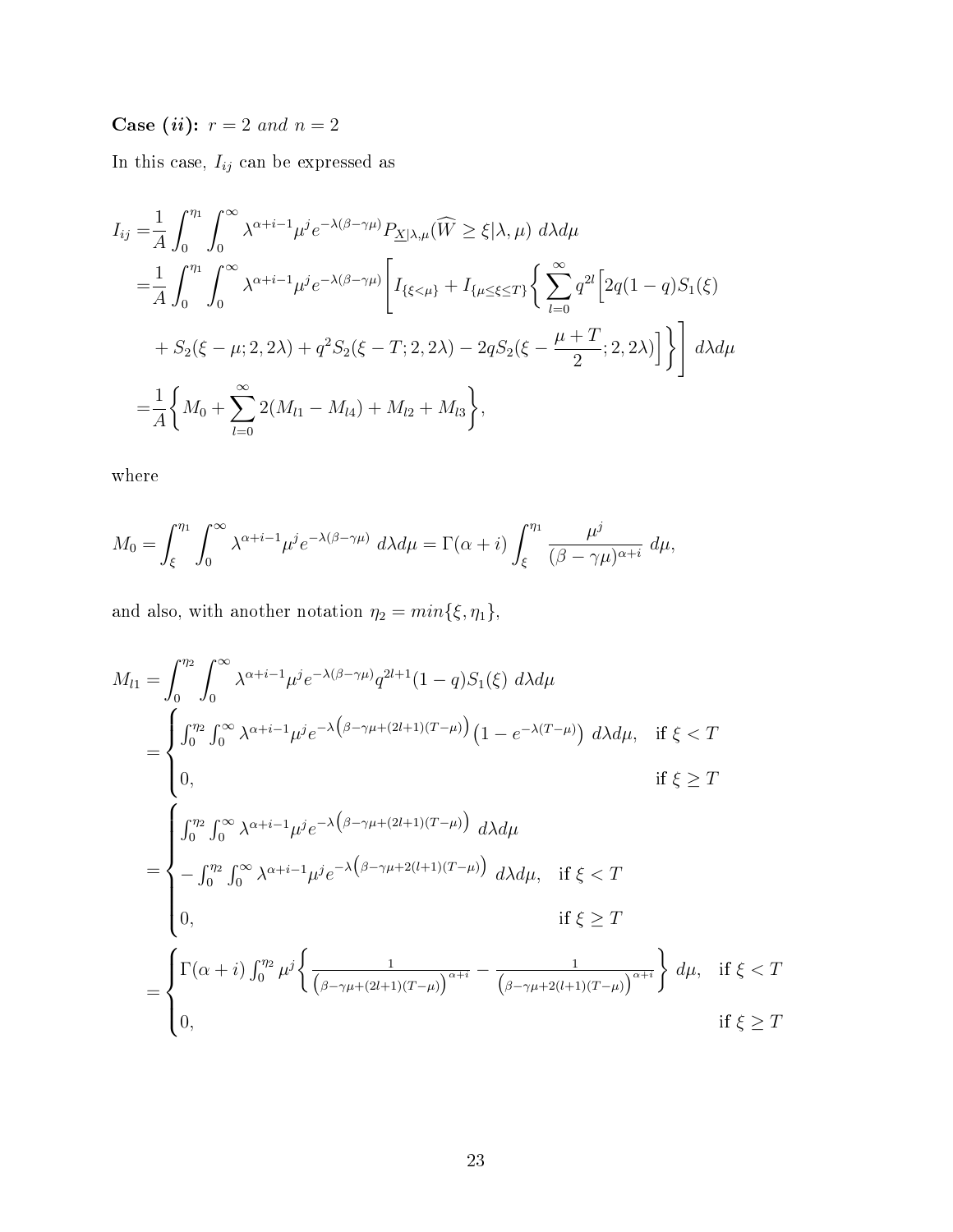as 
$$
\alpha + i > 0
$$
,  $\beta - \gamma \mu + (2l + 1)(T - \mu) > 0$  and  $\beta - \gamma \mu + 2(l + 1)(T - \mu) > 0$ ,

$$
M_{l2} = \int_0^{\eta_2} \int_0^{\infty} \lambda^{\alpha + i - 1} \mu^j e^{-\lambda(\beta - \gamma \mu)} q^{2l} S_2(\xi - \mu, 2, 2\lambda) d\lambda d\mu
$$
  
= 
$$
\int_0^{\eta_2} \int_0^{\infty} \lambda^{\alpha + i - 1} \mu^j e^{-\lambda(\beta - \gamma \mu + 2l(T - \mu))} \left\{ \frac{(2\lambda)^2}{\Gamma(2)} \int_{\xi - \mu}^{\infty} u e^{-2\lambda u} du \right\} d\lambda d\mu
$$
  
= 
$$
4 \int_0^{\eta_2} \int_0^{\infty} \int_{\xi - \mu}^{\infty} \lambda^{\alpha + i + 1} \mu^j u e^{-\lambda(\beta - \gamma \mu + 2l(T - \mu) + 2u)} du d\lambda d\mu.
$$

Note that  $\beta - \gamma \mu + 2l(T - \mu) + 2u$  is strictly positive, therefore

$$
M_{l2}=4\int_0^{\eta_2}\int_{\xi-\mu}^\infty\frac{\Gamma(\alpha+i+2)\mu^j u}{(\beta-\gamma\mu+2l(T-\mu)+2u)^{\alpha+i+2}}\ dud\mu.
$$

Let  $x = 2u/(\beta - \gamma\mu + 2l(T - \mu))$  and also define  $\xi_1^*(\mu) = 2(\xi - \mu)/(\beta - \gamma\mu + 2l(T - \mu))$ , then

$$
M_{l2} = \Gamma(\alpha + i) \left\{ \frac{1}{B(2, \alpha + i)} \int_0^{\eta_2} \int_{\xi_1^*(\mu)}^{\infty} \frac{\mu^j}{(\beta - \gamma \mu + 2l(T - \mu))^{\alpha + i}} \frac{x^{2-1}}{(1+x)^{\alpha + i+2}} dx d\mu \right\}
$$
  
=  $\Gamma(\alpha + i) D_1(2, \alpha + i, 2l, \eta_2),$ 

where  $D_s(a, b, y, x) = \int_a^x$ 0  $\mu^{j}\left(1-I_{\xi_{s}^{*}(\mu)/(1+\xi_{s}^{*}(\mu))}(a,b)\right)$  $\frac{(B-\gamma g_s^*(\mu)/(1+\xi_s^*(\mu))^{(\alpha,\nu)})}{(\beta-\gamma\mu+y(T-\mu))^{\alpha+i}} d\mu$  and  $I_t(a,b)$  denotes the cdf of probability distribution  $Beta(a,b)$  at t. Now, thus and so

$$
M_{l3} = \int_0^{\eta_2} \int_0^{\infty} \lambda^{\alpha+i-1} \mu^j e^{-\lambda(\beta-\gamma\mu)} q^{2(l+1)} S_2(\xi - T, 2, 2\lambda) d\lambda d\mu
$$

$$
= \begin{cases} \Gamma(\alpha+i) \int_0^{\eta_2} \frac{\mu^j}{(\beta-\gamma\mu+2(l+1)(T-\mu))}^{\alpha+i} d\mu, & \text{if } \xi < T \\ \Gamma(\alpha+i) D_2(2, \alpha+i, 2(l+1), \eta_2), & \text{if } \xi \ge T \end{cases}
$$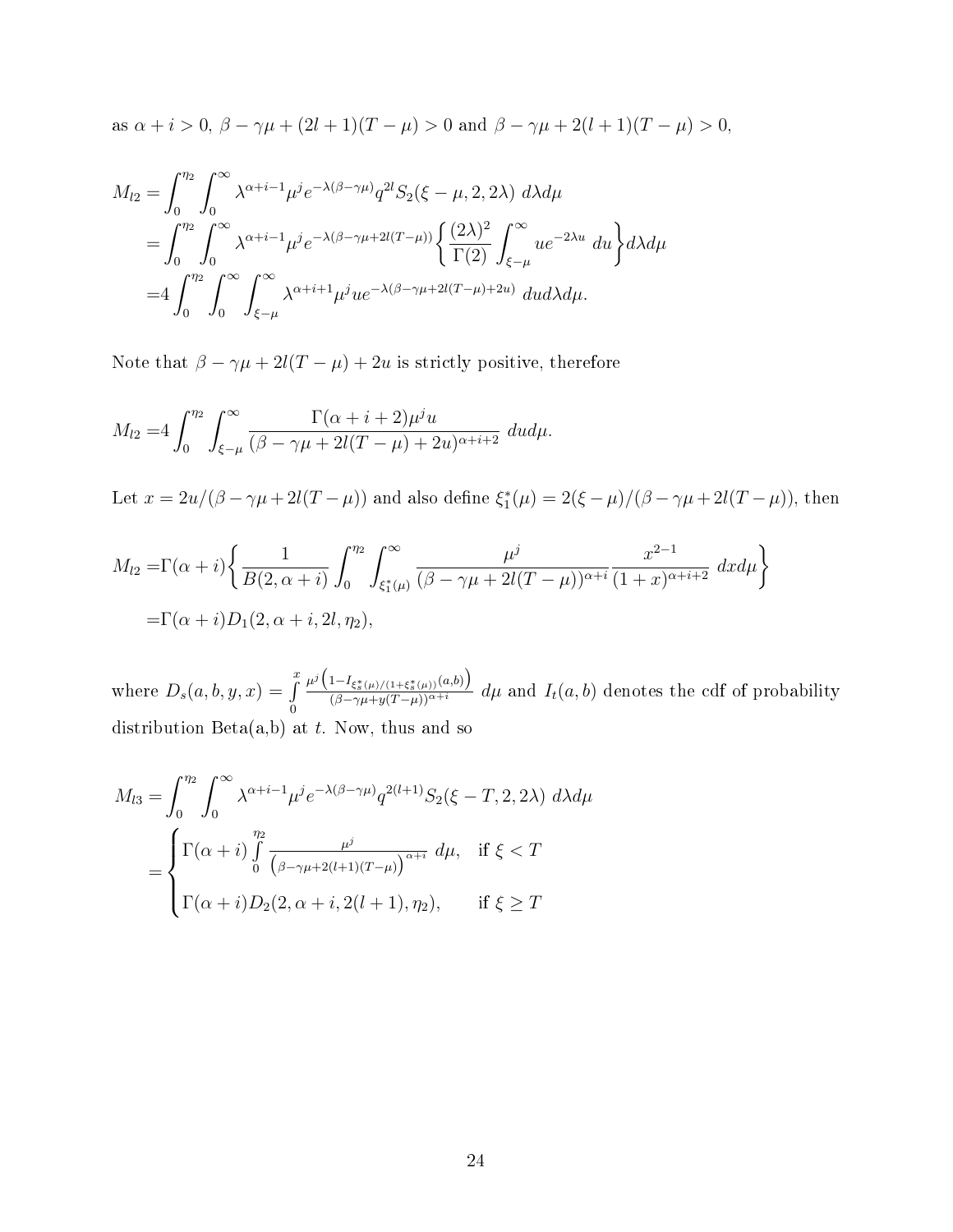and

$$
M_{l4} = \int_0^{\eta_2} \int_0^{\infty} \lambda^{\alpha + i - 1} \mu^j e^{-\lambda(\beta - \gamma \mu)} q^{2l+1} S_2(\xi - \frac{\mu + T}{2}, 2, 2\lambda) d \ d\lambda d\mu
$$
  
=  $\Gamma(\alpha + i) \left\{ \int_{\min\{\eta_2, \max\{0, 2\xi - T\}\}}^{\eta_2} \frac{\mu^j}{(\beta - \gamma \mu + (2l+1)(T - \mu))^{\alpha + i}} d\mu + D_3(2, \alpha + i, 2l + 1, \max\{0, \min\{(2\xi - T), \eta_2\}\}) \right\}$ 

with  $\xi_2^*(\mu) = \frac{2(\xi-T)}{(\beta-\gamma\mu+2(l+1)(T-\mu))}$  and  $\xi_3^*(\mu) = \frac{2(\xi-(\mu+T)/2)}{(\beta-\gamma\mu+(2l+1)(T-\mu))}$ , respectively.

Case *(iii)*:  $r \geq 2$  and  $n \geq 3$ 

$$
I_{ij} = \frac{1}{A} \int_0^{\eta_1} \int_0^{\infty} \int_{\xi_{\mu}^*}^{\infty} \lambda^{\alpha+i-1} \mu^j e^{-\lambda(\beta-\gamma\mu)} f_{\widehat{W}}(x) dx d\lambda d\mu
$$
  
= 
$$
\frac{1}{A} \int_0^{\eta_1} \int_0^{\infty} \int_{\xi_{\mu}^*}^{\infty} \lambda^{\alpha+i-1} \mu^j e^{-\lambda(\beta-\gamma\mu)} \left\{ \sum_{l=0}^{\infty} q^{nl} \left[ c_{10} g(-x+\mu+\mu_{10}; 1, \frac{\lambda}{n-2}) \right] \right\} d\mu
$$

$$
-e_{10}g(-x+T; 1, \frac{\lambda}{n-2}) + I_{\{r \ge 3\}} \sum_{d=2}^{r-1} \sum_{k=0}^{d-1} \left\{ c_{dk}g_3(x-\mu-\mu_{dk}; d-1; \lambda d, \lambda_{dk}) - e_{dk}g_3(x-T; d-1, \lambda d, \lambda_{dk}) \right\} + g_1(x-\mu; r-1, \lambda r, \lambda n) - q^n g_1(x-T; r-1, \lambda r, \lambda n) + \sum_{k=0}^{r-2} \left\{ c_k g_3(x-\mu-\mu_k; r-1, \lambda r, \lambda_k) - e_k g_3(x-T; r-1, \lambda r, \lambda_k) \right\} \right\} dx d\lambda d\mu.
$$

Define  $a_{dk} = \frac{d-k}{2d-k}$  $\frac{d-k}{2d-k-n}$  for  $d=2,3,$ ,..., $r-1$ ,  $k=0,1$ ,..., $d-1$  ∋  $\lambda_{dk} = \lambda da_{dk}$  and  $a_k =$  $r-k-1$  $\frac{r-k-1}{2r-k-n-1}$  for  $k = 0, 1, \ldots, r-1 \Rightarrow \lambda_k = \lambda r a_k$ . Note that  $\lambda_{dk} > (<)0 \iff 2d-k-n > (<)0,$  $\lambda_{dk} = \infty \iff 2d - k - n = 0$  and  $\lambda_k$  also behaves similarly. Therefore, define some sets as follows:

$$
A_0 = \{(d, k) \mid d = 2, 3, \dots, r - 1, k = 0, 1, \dots, d - 1\},\newline A_1 = \{(d, k) \mid (d, k) \in A_0 \text{ and } 2d - k - n > 0\},\newline
$$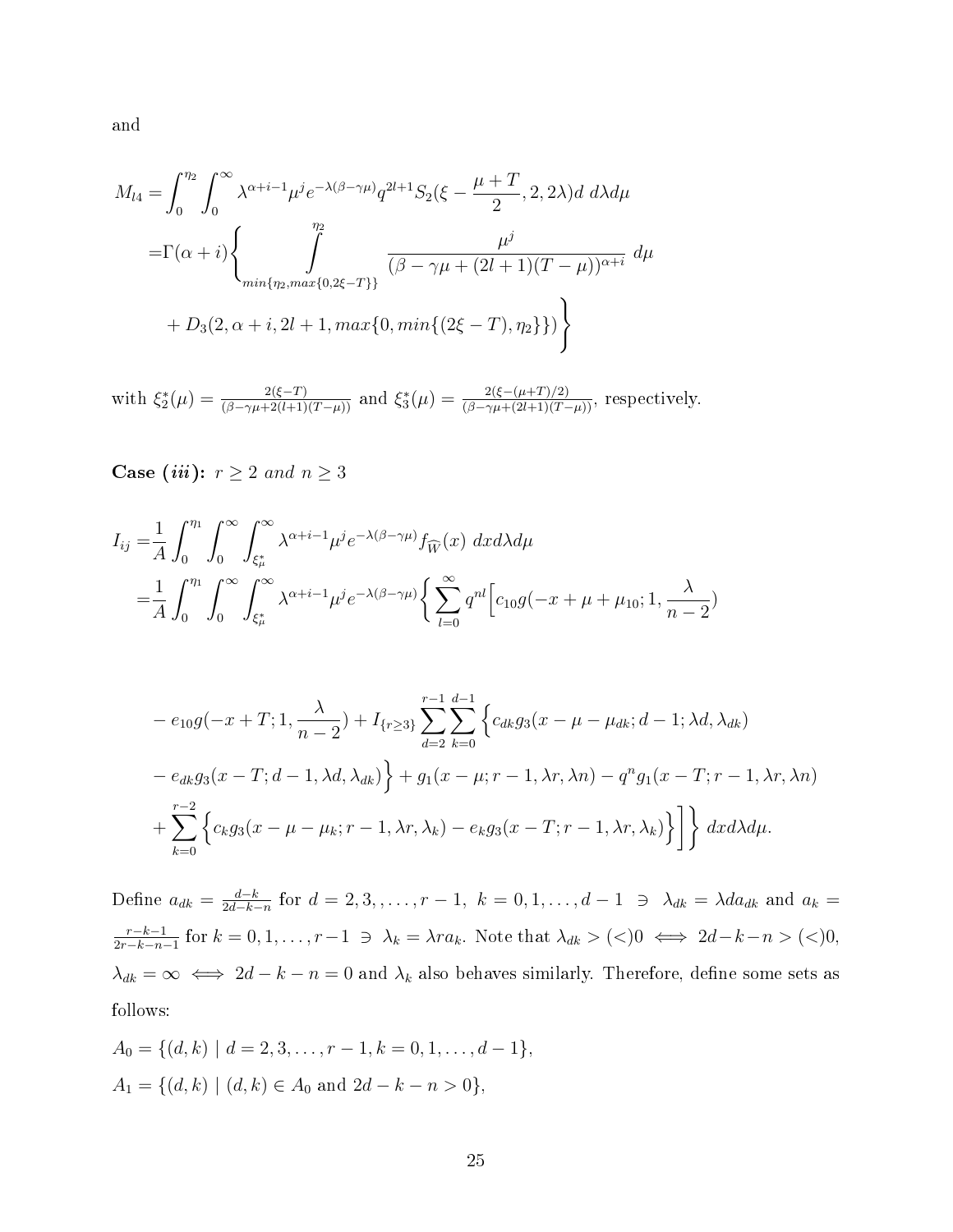$$
A_2 = \{(d, k) \mid (d, k) \in A_0 \text{ and } 2d - k - n < 0\},
$$
\n
$$
A_3 = \{(d, k) \mid (d, k) \in A_0 \text{ and } 2d - k - n = 0\},
$$
\n
$$
B_0 = \{k \mid k = 0, 1, \dots, r - 2\},
$$
\n
$$
B_1 = \{k \mid k \in B_0 \text{ and } 2r - k - n - 1 > 0\},
$$
\n
$$
B_2 = \{k \mid k \in B_0 \text{ and } 2r - k - n - 1 < 0\},
$$
\n
$$
B_3 = \{k \mid k \in B_0 \text{ and } 2r - k - n - 1 = 0\}.
$$

Now replace q,  $c_{dk}$ ,  $e_{dk}$ ,  $c_k$ ,  $e_k$  and  $g_3$  by their respective expressions to have

$$
I_{ij} = \frac{1}{A} \sum_{l=0}^{\infty} \left[ n(K_{l1} - K_{l2}) + I_{\{r \geq 3\}} \left\{ \sum_{A_1} (-1)^k {n \choose d} {d \choose k} (K_{l3} - K_{l4}) \right. \\ \left. + \sum_{A_2} (-1)^k {n \choose d} {d \choose k} (K_{l5} - K_{l6}) + \sum_{A_3} (-1)^k {n \choose d} {d \choose k} (K_{l7} - K_{l8}) \right\} \\ \left. + (K_{l9} - K_{l10}) + \sum_{B_1} (-1)^{k+1} r {n \choose r} {r-1 \choose k} \frac{1}{n-r+k+1} (K_{l11} - K_{l12}) \\ \left. + \sum_{B_2} (-1)^{k+1} r {n \choose r} {r-1 \choose k} \frac{1}{n-r+k+1} (K_{l13} - K_{l14}) \\ \left. + \sum_{B_3} (-1)^{k+1} r {n \choose r} {r-1 \choose k} \frac{1}{n-r+k+1} (K_{l15} - K_{l16}) \right],
$$

where  $K_{l1}, K_{l2}, \ldots, K_{l16}$  denotes some expressions involving triple integrals. Moreover these integrals can be obtained along the same line as  $M_{l1}$  and  $M_{l2}$  have been obtained, so their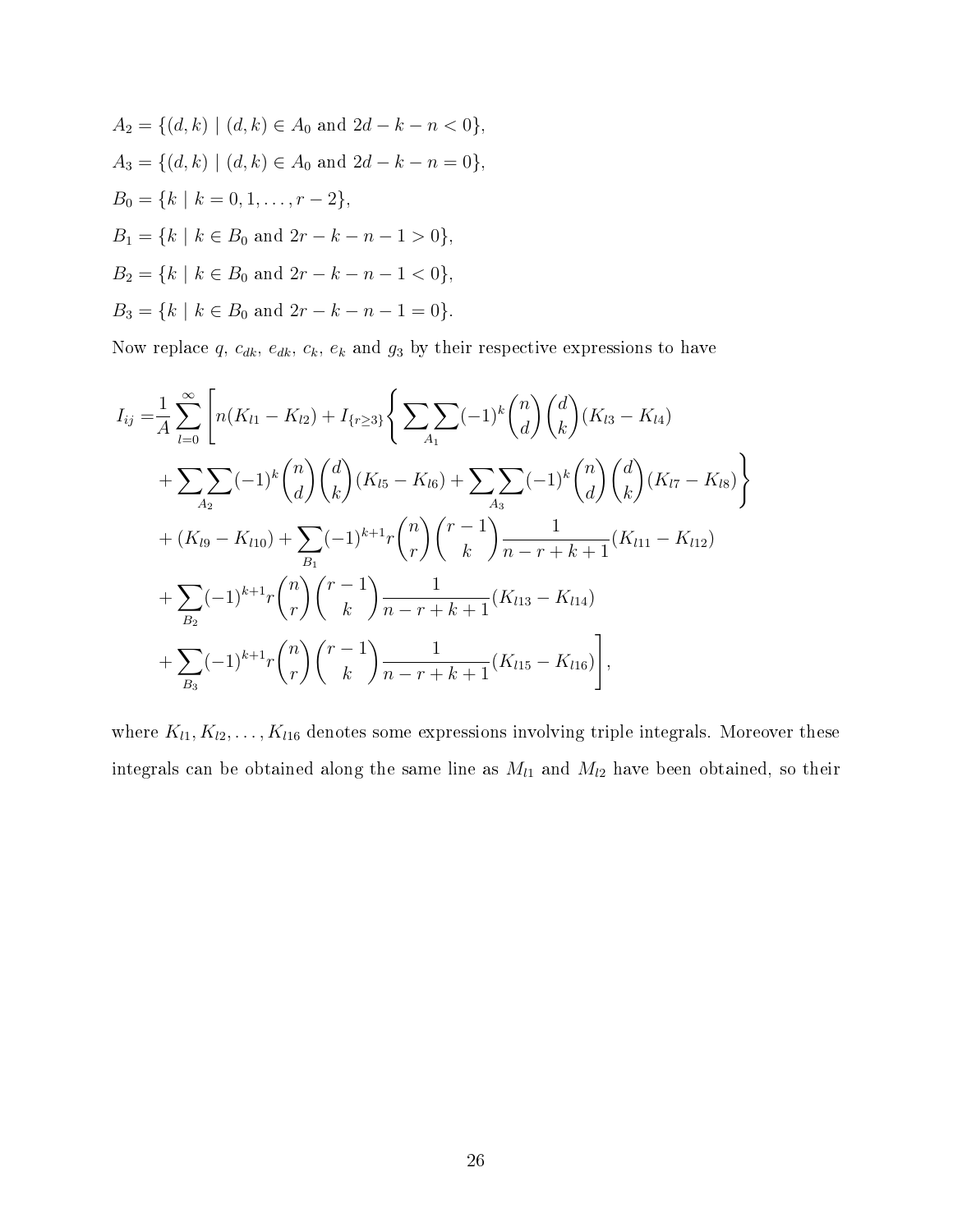proofs have been omitted here.

$$
K_{l1} = \int_{0}^{n_{l}} \int_{0}^{\infty} \int_{\xi_{\mu}^{*}}^{\infty} \lambda^{\alpha+i-1} \mu^{j} e^{-\lambda(\beta-\gamma\mu)} q^{n(l+1)-1} g(-x+\mu+\mu_{10}; 1, \lambda/(n-2)) dx d\lambda d\mu
$$
  
\n
$$
= \Gamma(\alpha+i) \int_{0}^{n_{l}} \mu^{j} \left\{ \frac{1}{(\beta-\gamma\mu+(n(l+1)-1)(T-\mu))^{n+i}} - \frac{1}{(\beta-\gamma\mu+(n(l+1)-1)(T-\mu)-\frac{(min\{\xi_{\mu}^{*},\mu+\mu_{10}\})-\mu-\mu_{10})}{n-2})^{\alpha+i}} \right\} d\mu,
$$
  
\n
$$
K_{l2} = \int_{0}^{n_{l}} \int_{0}^{\infty} \int_{\xi_{\mu}^{*}}^{\infty} \lambda^{\alpha+i-1} \mu^{j} e^{-\lambda(\beta-\gamma\mu)} q^{n(l+1)} g(-x+T; 1, \lambda/(n-2)) dx d\lambda d\mu
$$
  
\n
$$
= \Gamma(\alpha+i) \int_{0}^{n_{l}} \mu^{j} \left\{ \frac{1}{(\beta-\gamma\mu+n(l+1)(T-\mu))^{n+i}} - \frac{1}{(\beta-\gamma\mu+n(l+1)(T-\mu)-\frac{(min\{\xi_{\mu}^{*},T\}-T)}{n-2})^{\alpha+i}} \right\} d\mu,
$$
  
\n
$$
K_{l3} = \int_{0}^{n_{l}} \int_{0}^{\infty} \int_{\xi_{\mu}^{*}}^{\infty} \lambda^{\alpha+i-1} \mu^{j} e^{-\lambda(\beta-\gamma\mu)} q^{n(l+1)-d+k} g_{1}(x-\mu-\mu_{dk}; d-1, \lambda d, \lambda_{dk}) dx d\lambda d\mu
$$
  
\n
$$
= \Gamma(\alpha+i) \left\{ \sum_{s=0}^{d-2} R_{dks} D_{4}(d-s-1, \alpha+i, n(l+1)-d+k, \eta_{1}) + \frac{1}{(1-a_{dk})^{d-1}} - \frac{\mu^{j}}{(\beta-\gamma\mu+(n(l+1)-d+k)(T-\mu)+da_{dk}(max\{\xi,\mu+\mu_{dk}\}-\mu-\mu_{dk})\right)^{\alpha+i}} d\mu \right\}
$$

 $\left\{ \right.$ 

where  $R_{dks} = (-1)^s \frac{a_{dk}}{(a_{dk}-1)^{s+1}}$  and  $\xi_4^*(\mu) = \frac{d(max\{\xi, \mu + \mu_{dk}\} - \mu - \mu_{dk})}{\beta - \gamma \mu + (n(l+1) - d + k)(T - \mu)},$ 

$$
K_{l4} = \int_0^{\eta_1} \int_0^{\infty} \int_{\xi_{\mu}^*}^{\infty} \lambda^{\alpha + i - 1} \mu^j e^{-\lambda(\beta - \gamma \mu)} q^{n(l+1)} g_1(x - T; d - 1, \lambda d, \lambda_{dk}) dx d\lambda d\mu
$$
  
=  $\Gamma(\alpha + i) \left\{ \sum_{s=0}^{d-2} R_{dks} D_5(d - s - 1, \alpha + i, n(l+1), \eta_1) + \frac{1}{(1 - a_{dk})^{d-1}} \int_0^{\eta_1} \frac{\mu^j}{(\beta - \gamma \mu + n(l+1)(T - \mu) + da_{dk}(\xi_T^* - T))^{\alpha + i}} d\mu \right\}$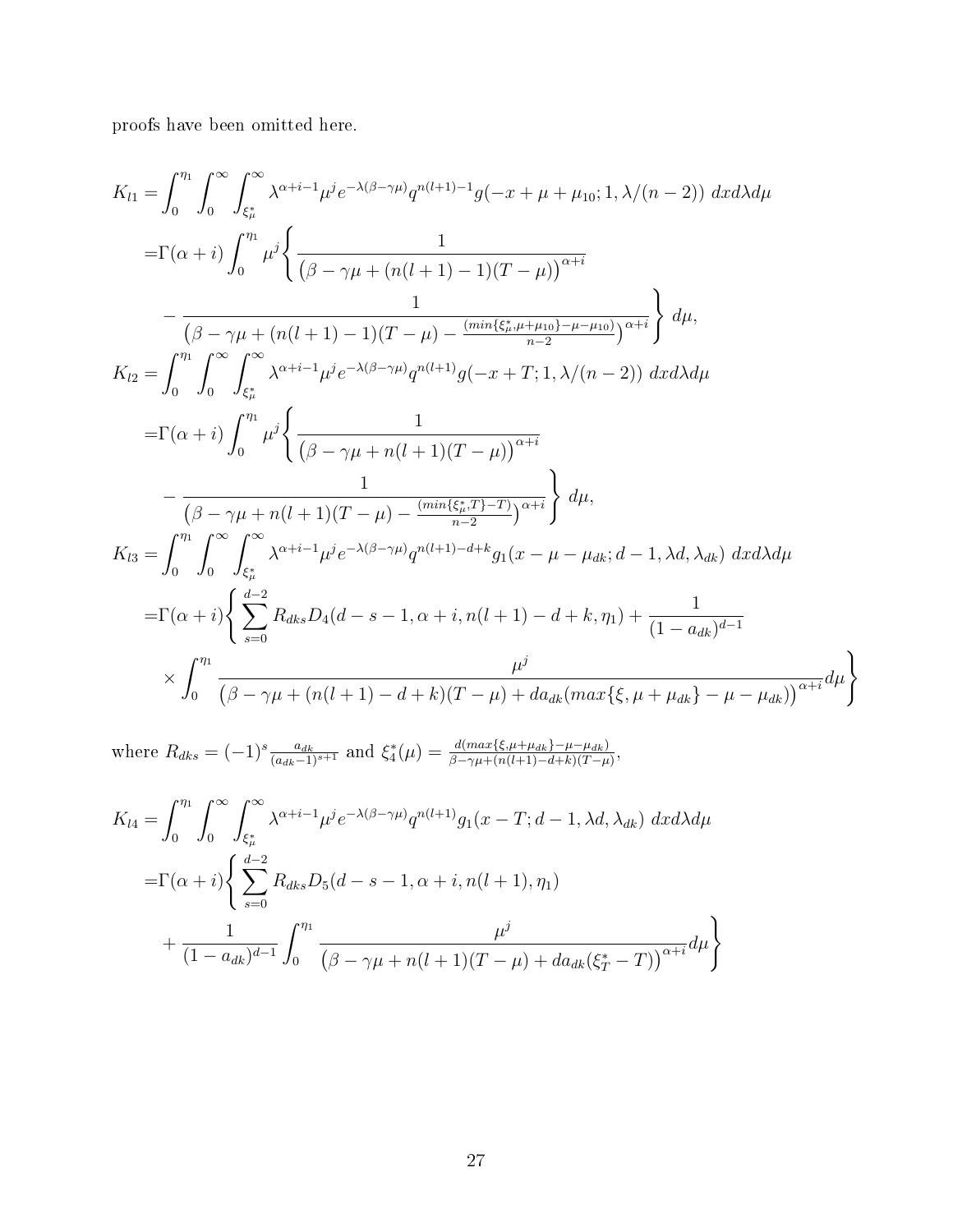with  $\xi_5^*(\mu) = \frac{d(\xi_T^*-T)}{(\beta-\gamma\mu+n(l+1)(T-\mu))},$ 

$$
K_{l5} = \int_{0}^{r_{\text{H}}} \int_{0}^{\infty} \int_{\xi_{\mu}^{*}}^{\infty} \lambda^{\alpha+i-1} \mu^{j} e^{-\lambda(\beta-\gamma)\mu} q^{n(l+1)-d+k} g_{2}(x-\mu-\mu_{dk}; d-1, \lambda d, -\lambda_{dk}) dxd\lambda d\mu
$$
\n
$$
= \Gamma(\alpha+i) \left[ \sum_{s=0}^{d-2} R_{dks} D_{4}(d-s-1, \alpha+i, n(l+1)-d+k, \eta_{1}) + \frac{1}{(1-a_{dk})^{d-1}} \right. \times \int_{0}^{r_{\text{H}}} \mu^{j} \left\{ \frac{1}{(\beta-\gamma\mu+(n(l+1)-d+k)(T-\mu))^{a+i}} \right. \left. - \frac{1}{(\beta-\gamma\mu+(n(l+1)-d+k)(T-\mu)+da_{dk}(min\{\xi_{\mu}^{*}, \mu+\mu_{dk}\}-\mu-\mu_{dk}))^{a+i}} \right\} d\mu \right],
$$
\n
$$
K_{l6} = \int_{0}^{r_{\text{H}}} \int_{0}^{\infty} \int_{\xi_{\mu}^{*}}^{\infty} \lambda^{\alpha+i-1} \mu^{j} e^{-\lambda(\beta-\gamma)\mu} q^{n(l+1)} g_{2}(x-T; d-1, \lambda d, -\lambda_{dk}) dxd\lambda d\mu
$$
\n
$$
= \Gamma(\alpha+i) \left[ \sum_{s=0}^{d-2} R_{dks} D_{5}(d-s-1, \alpha+i, n(l+1), \eta_{1}) + \frac{1}{(1-a_{dk})^{d-1}} \right. \times \int_{0}^{r_{\text{H}}} \mu^{j} \left\{ \frac{1}{(\beta-\gamma\mu+n(l+1)(T-\mu))^{\alpha+i}} \right. \left. - \frac{1}{(\beta-\gamma\mu+n(l+1)(T-\mu)+da_{dk}(min\{\xi_{\mu}^{*}, T\}-T))^{\alpha+i}} \right\} d\mu \right],
$$
\n
$$
K_{l7} = \int_{0}^{r_{\text{H}}} \int_{0}^{\infty} \int_{\xi_{\mu}^{*}}^{\infty} \lambda^{\alpha+i-1} \mu^{j} e^{-\lambda(\beta-\gamma)\mu} q^{n(l+1)-d+k} g(x-\mu-\mu_{dk}; d-1, \lambda d) dxd\lambda d\mu
$$
\n
$$
= \Gamma
$$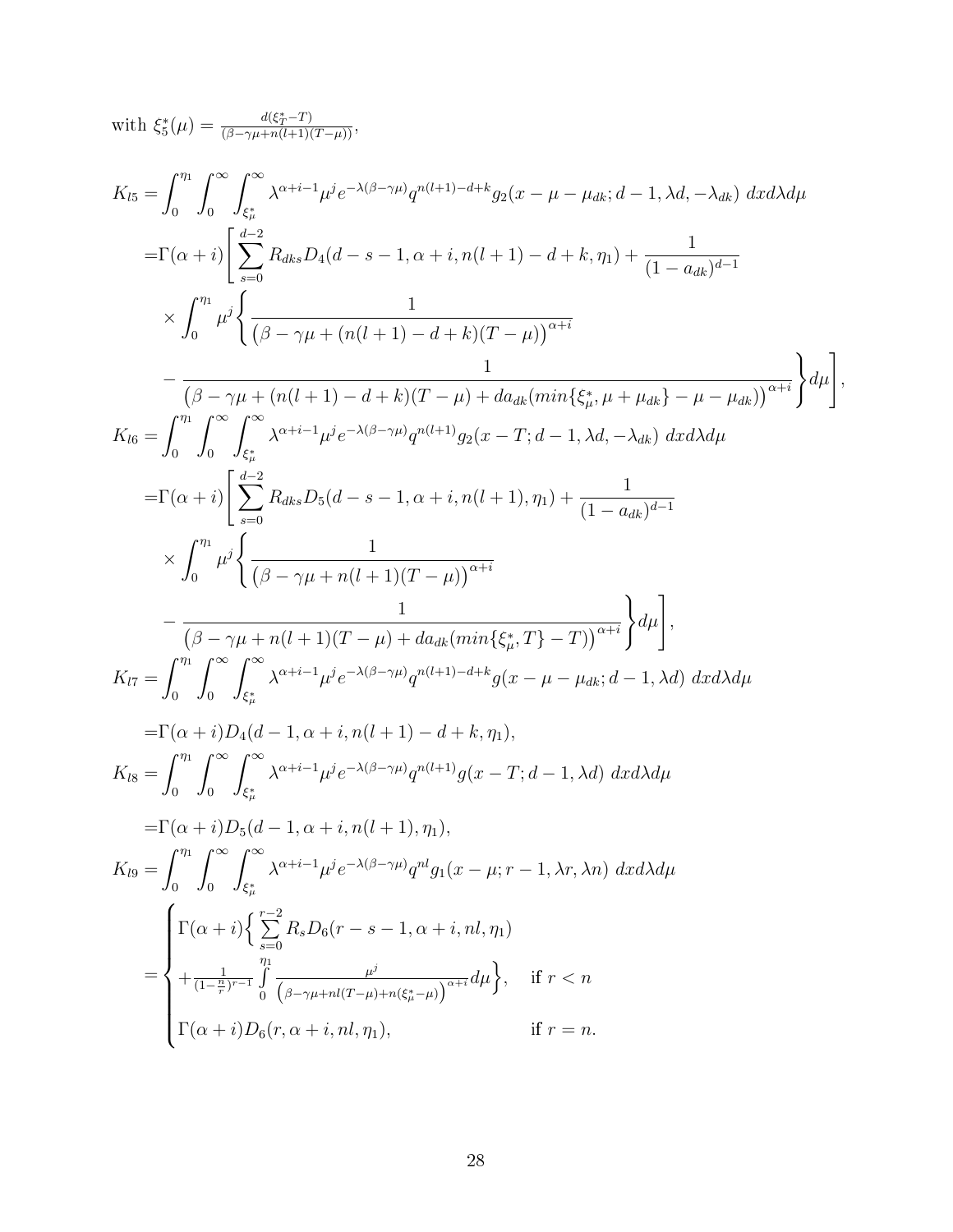with 
$$
\xi_6^*(\mu) = \frac{r(\xi_{\mu}^* - \mu)}{(\beta - \gamma \mu + nI(T - \mu))}
$$
 and  $R_s = (-1)^s \frac{n/r}{((n/r) - 1)^{s+1}}$ ,

$$
K_{l10} = \int_0^{\eta_1} \int_0^{\infty} \int_{\xi_{\mu}^{*}}^{\infty} \lambda^{\alpha+i-1} \mu^{j} e^{-\lambda(\beta-\gamma\mu)} q^{n(l+1)} g_1(x-T; r-1, \lambda r, \lambda n) dx d\lambda d\mu
$$
  
= 
$$
\begin{cases} \Gamma(\alpha+i) \Big\{ \sum_{s=0}^{r-2} R_s D_7(r-s-1, \alpha+i, n(l+1), \eta_1) \\ + \frac{\eta_1}{(1-\frac{n}{r})^{r-1}} \int_0^{\eta_1} \frac{\mu^j}{(\beta-\gamma\mu+n(l+1)(T-\mu)+n(\xi_T^*-T))^{\alpha+i}} d\mu \Big\}, & \text{if } r < n \\ \Gamma(\alpha+i) D_7(r, \alpha+i, n(l+1), \eta_1), & \text{if } r = n \end{cases}
$$

with  $\xi_7^*(\mu) = \frac{r(\xi_T^*-T)}{(\beta-\gamma\mu+n(l+1)(T-\mu))},$ 

$$
K_{l11} = \int_0^{\eta_1} \int_0^{\infty} \int_{\xi_{\mu}^*}^{\infty} \lambda^{\alpha+i-1} \mu^j e^{-\lambda(\beta-\gamma\mu)} q^{n(l+1)-r+k+1} g_1(x-\mu-\mu_k; r-1, \lambda r, \lambda_k) dx d\lambda d\mu
$$
  

$$
= \begin{cases} \Gamma(\alpha+i) \Big\{ \sum_{s=0}^{r-2} R_{ks} D_8(r-s-1, \alpha+i, n(l+1)-r+k+1, \eta_1) \\ + \frac{\eta_1}{(1-a_k)^{r-1}} \int_0^{\eta_1} \frac{\mu^j}{(\beta-\gamma\mu+(n(l+1)-r+k+1)(T-\mu)+ra_k(max\{\xi, \mu+\mu_k\}-\mu-\mu_k))}^{\alpha+i} d\mu \Big\}, & \text{if } r < n \\ \Gamma(\alpha+i) D_8(r, \alpha+i, n(l+1)-r+k+1, \eta_1), & \text{if } r = n \end{cases}
$$

with  $\xi_8^*(\mu) = \frac{r(max\{\xi,\mu+\mu_k\}-\mu-\mu_k)}{(\beta-\gamma\mu+(n(l+1)-r+k+1)(T-\mu))},$ 

$$
K_{l12} = \int_0^{\eta_1} \int_0^{\infty} \int_{\xi_{\mu}^*}^{\infty} \lambda^{\alpha+i-1} \mu^j e^{-\lambda(\beta-\gamma\mu)} q^{n(l+1)} g_1(x-T; r-1, \lambda r, \lambda_k) dx d\lambda d\mu
$$
  
= 
$$
\begin{cases} \Gamma(\alpha+i) \Big\{ \sum_{s=0}^{r-2} R_{ks} D_9(r-s-1, \alpha+i, n(l+1), \eta_1) \\ + \frac{\eta_1}{(1-a_k)^{r-1}} \int_0^{\eta_1} \frac{\mu^j}{(\beta-\gamma\mu+n(l+1)(T-\mu)+ra_k(\xi_T^*-T))^{a+i}} d\mu \Big\}, & \text{if } r < n \\ \Gamma(\alpha+i) D_9(r, \alpha+i, n(l+1), \eta_1), & \text{if } r = n \end{cases}
$$

with 
$$
\xi_9^*(\mu) = \frac{r(\xi_7^* - T)}{(\beta - \gamma \mu + n(l+1)(T - \mu))}
$$
,  
\n
$$
K_{l13} = \int_0^{\eta_1} \int_0^{\infty} \int_{\xi_{\mu}^*}^{\infty} \lambda^{\alpha + i - 1} \mu^j e^{-\lambda(\beta - \gamma \mu)} q^{n(l+1) - r + k + 1} g_2(x - \mu - \mu_k; r - 1, \lambda r, -\lambda_k) dxd\lambda d\mu
$$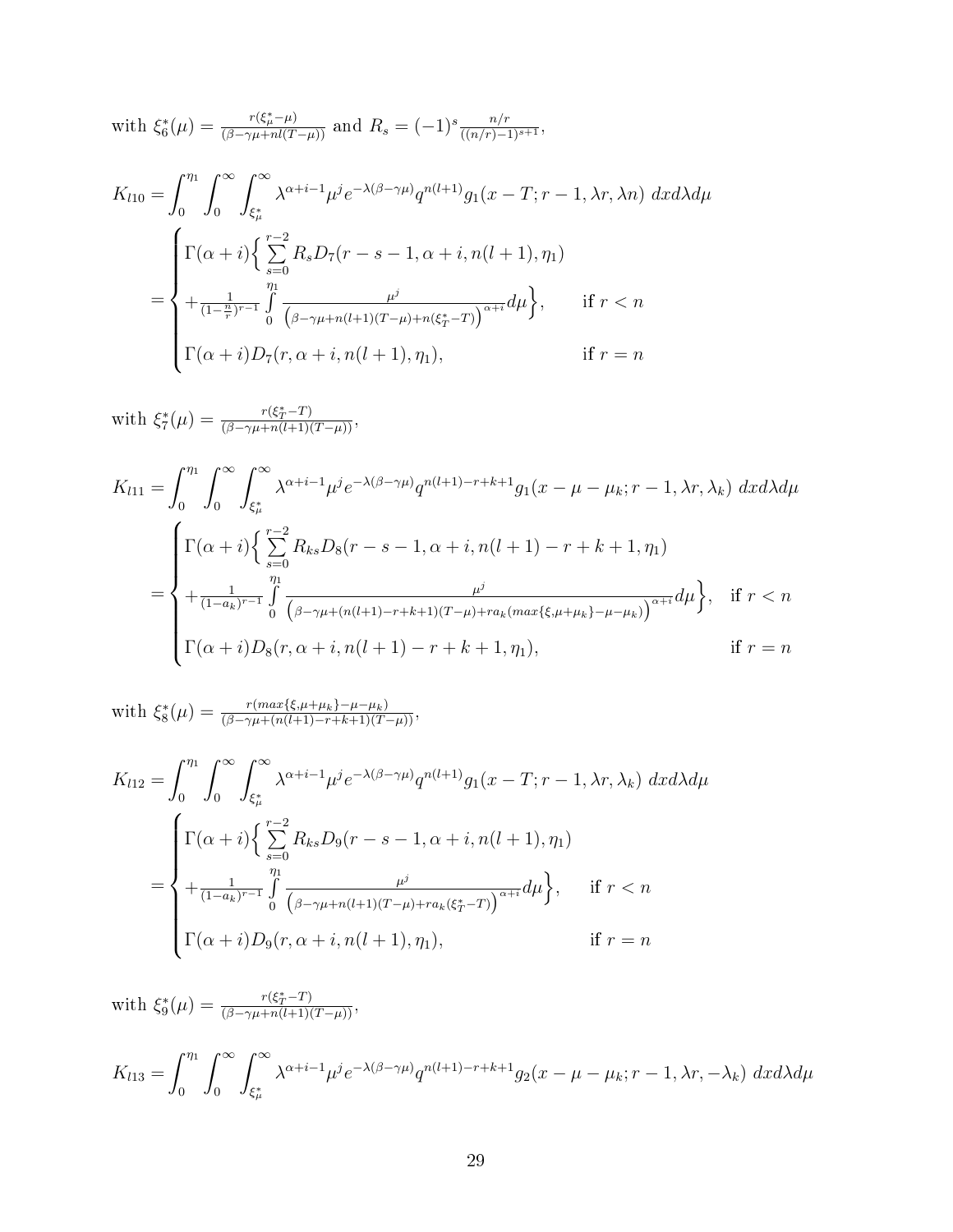$$
= \Gamma(\alpha + i) \left[ \sum_{s=0}^{r-2} R_{ks} D_8(r - s - 1, \alpha + i, n(l+1) - r + k + 1, \eta_1) + \frac{1}{(1 - a_k)^{r-1}} \right]
$$
  
\n
$$
\times \int_0^{\eta_1} \mu^j \left\{ (\beta - \gamma \mu + (n(l+1) - r + k + 1)(T - \mu))^{-\alpha - i} \right.
$$
  
\n
$$
= (\beta - \gamma \mu + (n(l+1) - r + k + 1)(T - \mu) + ra_k(min\{\xi_{\mu}^*, \mu + \mu_k\} - \mu - \mu_k))^{-\alpha - i} \right\} d\mu
$$
  
\n
$$
K_{l14} = \int_0^{\eta_1} \int_0^{\infty} \int_{\xi_{\mu}^*}^{\infty} \lambda^{\alpha + i - 1} \mu^j e^{-\lambda(\beta - \gamma \mu)} q^{n(l+1)} g_2(x - T; r - 1, \lambda r, -\lambda_k) \, dx d\lambda d\mu
$$
  
\n
$$
= \Gamma(\alpha + i) \left[ \sum_{s=0}^{r-2} R_{ks} D_9(r - s - 1, \alpha + i, n(l+1), \eta_1) + \frac{1}{(1 - a_k)^{r-1}} \right.
$$
  
\n
$$
\times \int_0^{\eta_1} \mu^j \left\{ \frac{1}{(\beta - \gamma \mu + n(l+1)(T - \mu))^{ \alpha + i}} \right\} d\mu \right],
$$
  
\n
$$
K_{l15} = \int_0^{\eta_1} \int_0^{\infty} \int_{\xi_{\mu}^*}^{\infty} \lambda^{\alpha + i - 1} \mu^j e^{-\lambda(\beta - \gamma \mu)} q^{n(l+1) - r + k + 1} g(x - \mu - \mu_k; r - 1, \lambda r) \, dx d\lambda d\mu
$$
  
\n
$$
= \Gamma(\alpha + i) D_8(r - 1, \alpha + i, n(l+1) - r + k + 1, \eta_1) \text{ and}
$$
  
\n
$$
K_{l16} = \int_0^{\eta_1} \int_0^{\infty} \int_{\xi_{\mu}^*}^{\infty} \lambda^{\alpha + i - 1} \mu^j e^{-\lambda(\beta - \gamma \
$$

Computation of  $E_{\lambda,\mu}E_{\underline{X}|\lambda,\mu}(\tau|\lambda,\mu)$ :

$$
E_{\lambda,\mu}E_{\underline{X}|\lambda,\mu}(\tau|\lambda,\mu)
$$
  
= 
$$
\int_{\mu}\int_{\lambda}E_{\underline{X}|\lambda,\mu}(\tau|\lambda,\mu)p(\lambda,\mu)d\lambda d\mu
$$
  
= 
$$
\frac{1}{A}\int_{0}^{\eta_{1}}\int_{0}^{\infty}E_{\underline{X}|\lambda,\mu}(\tau|\lambda,\mu)\lambda^{\alpha-1}e^{-\lambda(\beta-\gamma\mu)}d\lambda d\mu
$$
  
= 
$$
\frac{1}{A}\int_{0}^{\eta_{1}}\int_{0}^{\infty}E_{\underline{X}|\lambda,\mu}\left[\min\{X_{(r)},T\}|\lambda,\mu\right]\lambda^{\alpha-1}e^{-\lambda(\beta-\gamma\mu)}d\lambda d\mu
$$
  
= 
$$
\frac{1}{A}\int_{0}^{\eta_{1}}\int_{0}^{\infty}\left\{\int_{\mu}^{T}yf_{X_{(r)}}(y)dy+TP_{\underline{X}|\lambda,\mu}\left[0\leq D\leq r-1|\lambda,\mu\right]\right\}\lambda^{\alpha-1}e^{-\lambda(\beta-\gamma\mu)}d\lambda d\mu
$$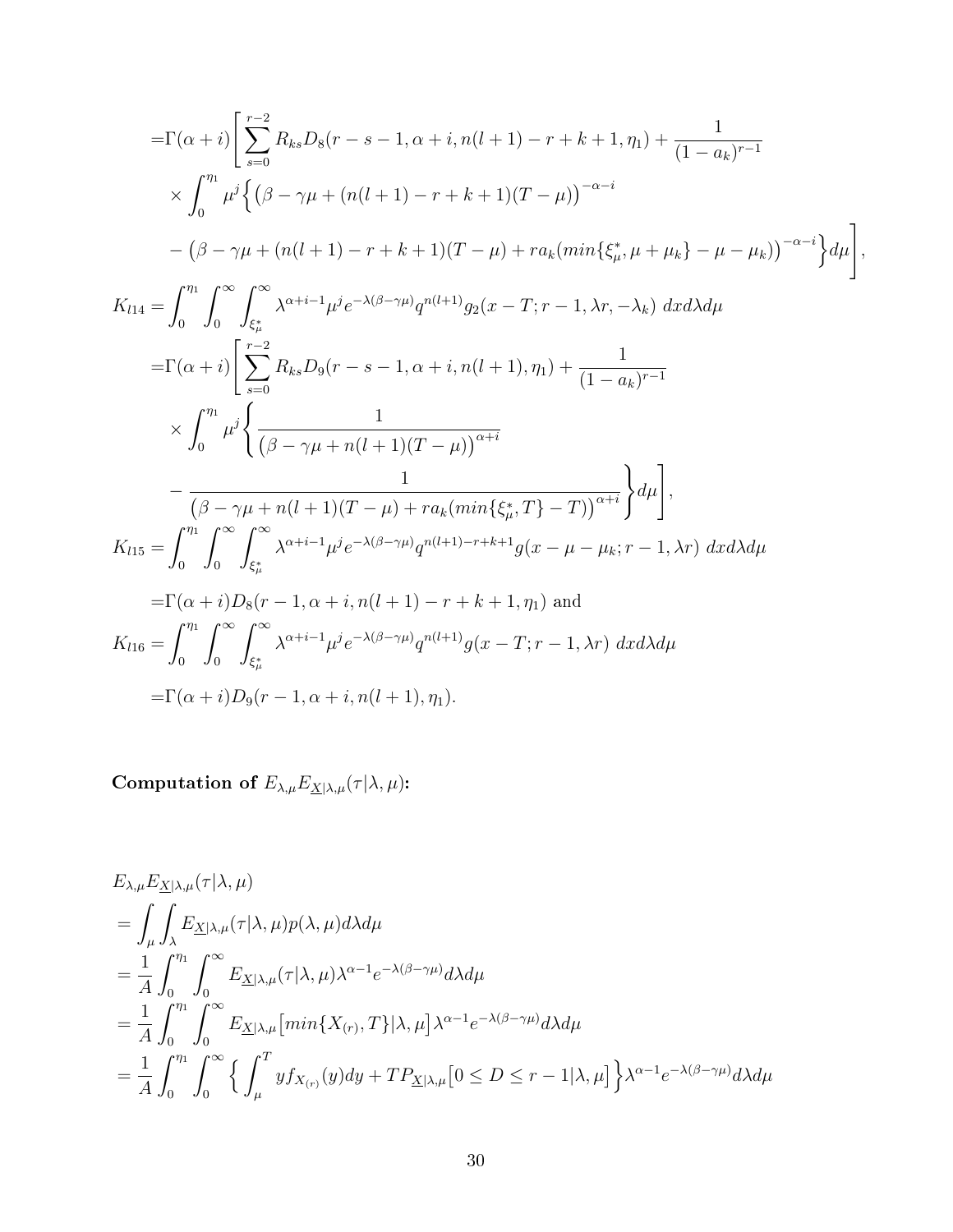$$
= \frac{1}{A} \sum_{l=0}^{r-1} (-1)^{r-1-l} (n-r+1) {n \choose r-1} {r-1 \choose l}
$$
  
 
$$
\times \left[ \frac{1}{n-l} \int_{0}^{\eta_1} \int_{0}^{\infty} \lambda^{\alpha-1} \mu e^{-\lambda(\beta-\gamma\mu)} d\lambda d\mu - \frac{T}{n-l} \int_{0}^{\eta_1} \int_{0}^{\infty} \lambda^{\alpha-1} e^{-\lambda(\beta+(n-l)T-(\gamma+n-l)\mu)} d\lambda d\mu - \frac{1}{(n-l)^2} \int_{0}^{\eta_1} \int_{0}^{\infty} \lambda^{\alpha-2} e^{-\lambda(\beta+(n-l)T-(\gamma+n-l)\mu)} d\lambda d\mu + \frac{1}{(n-l)^2} \int_{0}^{\eta_1} \int_{0}^{\infty} \lambda^{\alpha-2} e^{-\lambda(\beta-\gamma\mu)} d\lambda d\mu \right] + \frac{T}{A} \sum_{d=0}^{r-1} \sum_{l=0}^{d} (-1)^{d-l} {n \choose d} {d \choose l} \int_{0}^{\eta_1} \int_{0}^{\infty} \lambda^{\alpha-1} e^{-\lambda(\beta+(n-l)T-(\gamma+n-l)\mu)} d\lambda d\mu
$$

Note that  $\beta+(n-l)T-(\gamma+(n-l))\mu>0$ . Hence all the integrals except  $\int_0^{\eta_1}\int_0^\infty \lambda^{\alpha-2}exp(-\lambda(\beta-\alpha))\mu$  $+(n-l)T-(\gamma+n-l)\mu)$ )d $\lambda d\mu$  and  $\int_0^{\eta_1} \int_0^{\infty} \lambda^{\alpha-2} exp(-\lambda(\beta-\gamma\mu))d\lambda d\mu$  exist for the entire range of hyper parameter  $\alpha$ . These two integrals do not exist when  $0 < \alpha \leq 1$ , so this range is excluded and the Bayes risk has been provided only when  $\alpha > 1$ . Hence

$$
E_{\lambda,\mu}E_{\underline{X}|\lambda,\mu}(\tau|\lambda,\mu) = \frac{1}{A} \sum_{l=0}^{r-1} (-1)^{r-1-l} (n-r+1) {n \choose r-1} {r-1 \choose l} \left[ \frac{1}{n-l} \int_0^{\eta_1} \Gamma(\alpha) \frac{\mu}{(\beta-\gamma\mu)^{\alpha}} d\mu - \frac{T}{n-l} \int_0^{\eta_1} \frac{\Gamma(\alpha)}{(\beta+(n-l)T-(\gamma+n-l)\mu)^{\alpha}} d\mu - \frac{1}{(n-l)^2} \int_0^{\eta_1} \frac{\Gamma(\alpha-1)}{(\beta+(n-l)T-(\gamma+n-l)\mu)^{\alpha-1}} d\mu + \frac{1}{(n-l)^2} \int_0^{\eta_1} \frac{\Gamma(\alpha-1)}{(\beta-\gamma\mu)^{\alpha-1}} d\mu + \frac{T}{A} \sum_{d=0}^{r-1} \sum_{l=0}^d (-1)^{d-l} {n \choose d} {d \choose l} \int_0^{\eta_1} \frac{\Gamma(\alpha)}{(\beta+(n-l)T-(\gamma+n-l)\mu)^{\alpha}} d\mu.
$$
\n(9)

<span id="page-30-0"></span>Now there are two cases:

**Case (1)**: When  $\alpha \neq 2$ , equation [\(9\)](#page-30-0) is given by

$$
E_{\lambda,\mu}E_{\underline{X}|\lambda,\mu}(\tau|\lambda,\mu) = \frac{1}{A} \sum_{l=0}^{r-1} (-1)^{r-l-1} (n-r+1) {n \choose r-1} {r-1 \choose l} \left\{ \frac{\beta \Gamma(\alpha-1)}{(n-l)\gamma^2} \right. \\ \times \left. \left( \frac{\beta^{\alpha-1} - (\beta-\gamma\eta_1)^{\alpha-1}}{\beta^{\alpha-1} (\beta-\gamma\eta_1)^{\alpha-1}} \right) - \frac{(\alpha-1) \Gamma(\alpha-2)}{(n-l)\gamma^2} \left( \frac{\beta^{\alpha-2} - (\beta-\gamma\eta_1)^{\alpha-2}}{\beta^{\alpha-2} (\beta-\gamma\eta_1)^{\alpha-2}} \right) \right\}
$$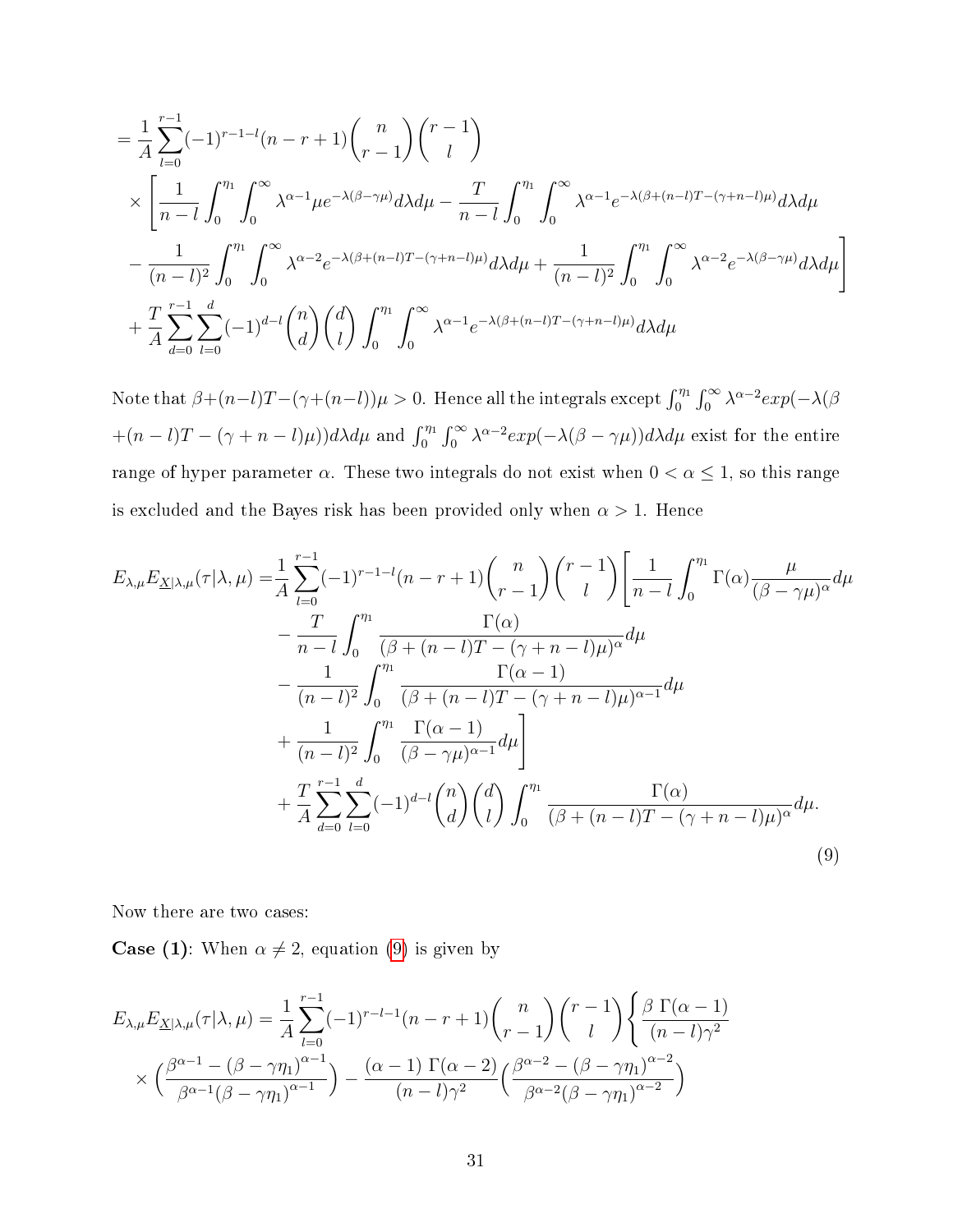$$
-\frac{T \Gamma(\alpha - 1)}{(n-l)(\gamma + n - l)} \left( \frac{(\beta + (n-l)T)^{\alpha - 1} - (\beta + (n-l)T - \eta_1(\gamma + n - l))^{\alpha - 1}}{(\beta + (n-l)T)^{\alpha - 1}(\beta + (n-l)T - \eta_1(\gamma + n - l))^{\alpha - 1}} \right) -\frac{\Gamma(\alpha - 2)}{(n-l)^2(\gamma + n - l)} \left( \frac{(\beta + (n-l)T)^{\alpha - 2} - (\beta + (n-l)T - \eta_1(\gamma + n - l))^{\alpha - 2}}{(\beta + (n-l)T)^{\alpha - 2}(\beta + (n-l)T - \eta_1(\gamma + n - l))^{\alpha - 2}} \right) +\frac{\Gamma(\alpha - 2)}{(n-l)^2\gamma} \left( \frac{\beta^{\alpha - 2} - (\beta - \gamma\eta_1)^{\alpha - 2}}{\beta^{\alpha - 2}(\beta - \gamma\eta_1)^{\alpha - 2}} \right) + \frac{T}{A} \sum_{d=0}^{r-1} \sum_{l=0}^{d} (-1)^{d-l} {n \choose d} {d \choose l} \frac{\Gamma(\alpha - 1)}{(\gamma + n - l)} \times \left\{ \frac{(\beta + (n-l)T)^{\alpha - 1} - (\beta + (n-l)T - \eta_1(\gamma + n - l))^{\alpha - 1}}{(\beta + (n-l)T)^{\alpha - 1}(\beta + (n-l)T - \eta_1(\gamma + n - l))^{\alpha - 1}} \right\}.
$$

**Case (2):** When  $\alpha = 2$ , simplifying equation [\(9\)](#page-30-0) further the following expression is obtained:

$$
E_{\lambda,\mu}E_{\underline{X}|\lambda,\mu}(\tau|\lambda,\mu) = \frac{1}{A} \sum_{l=0}^{r-1} (-1)^{r-l-1} (n-r+1) {n \choose r-1} {r-1 \choose l} \left\{ \frac{\eta_1}{(n-l)\gamma(\beta-\gamma\eta_1)} - \frac{\ln(\beta)-\ln(\beta-\gamma\eta_1)}{(n-l)\gamma^2} - \frac{T}{(n-l)} \left( \frac{\eta_1}{(\beta+(n-l)T)(\beta+(n-l)T-\eta_1(\gamma+n-l))} \right) \right\}
$$

$$
-\frac{\ln(\beta+(n-l)T)-\ln(\beta+(n-l)T-\eta_1(\gamma+n-l))}{(n-l)^2(\gamma+n-l)} + \frac{\ln(\beta)-\ln(\beta-\gamma\eta_1)}{(n-l)^2\gamma} + \frac{T}{A} \sum_{d=0}^{r-1} \sum_{l=0}^{d} (-1)^{d-l} {n \choose d} {d \choose l} \left\{ \frac{\eta_1}{(\beta+(n-l)T)(\beta+(n-l)T-\eta_1(\gamma+n-l))} \right\}
$$

b. Computation of  $E_{\lambda,\mu}E_{\underline{X}|\lambda,\mu}(D|\lambda,\mu)$ :

$$
E_{\lambda,\mu}E_{\underline{X}|\lambda,\mu}(D|\lambda,\mu) = \int_0^{\eta_1} \int_0^{\infty} E_{\underline{X}|\lambda,\mu}(D|\lambda,\mu)p(\lambda,\mu)d\lambda d\mu
$$
  
\n
$$
= \frac{1}{A} \int_0^{\eta_1} \int_0^{\infty} \left\{ \sum_{d=0}^{r-1} d\binom{n}{d} e^{-\lambda(n-d)(T-\mu)} \left( 1 - e^{-\lambda(T-\mu)} \right)^d \right\}
$$
  
\n
$$
+ r \sum_{k=r}^n \binom{n}{k} e^{-\lambda(n-k)(T-\mu)} \left( 1 - e^{-\lambda(T-\mu)} \right)^k \right\} \lambda^{\alpha-1} e^{-\lambda(\beta-\gamma\mu)} d\lambda d\mu
$$
  
\n
$$
= \frac{1}{A} \sum_{d=0}^{r-1} \sum_{l=0}^d (-1)^{d-l} d\binom{n}{d} \left( \begin{array}{c} d \\ l \end{array} \right) \int_0^{\eta_1} \int_0^{\infty} \lambda^{\alpha-1} e^{-\lambda \left[ \beta + (n-l)T - (\gamma + n-l)\mu \right]} d\lambda d\mu
$$
  
\n
$$
+ \frac{r}{A} \sum_{k=r}^n \sum_{l=0}^k (-1)^{k-l} \binom{n}{k} \binom{k}{l} \int_0^{\eta_1} \int_0^{\infty} \lambda^{\alpha-1} e^{-\lambda \left[ \beta + (n-l)T - (\gamma + n-l)\mu \right]} d\lambda d\mu
$$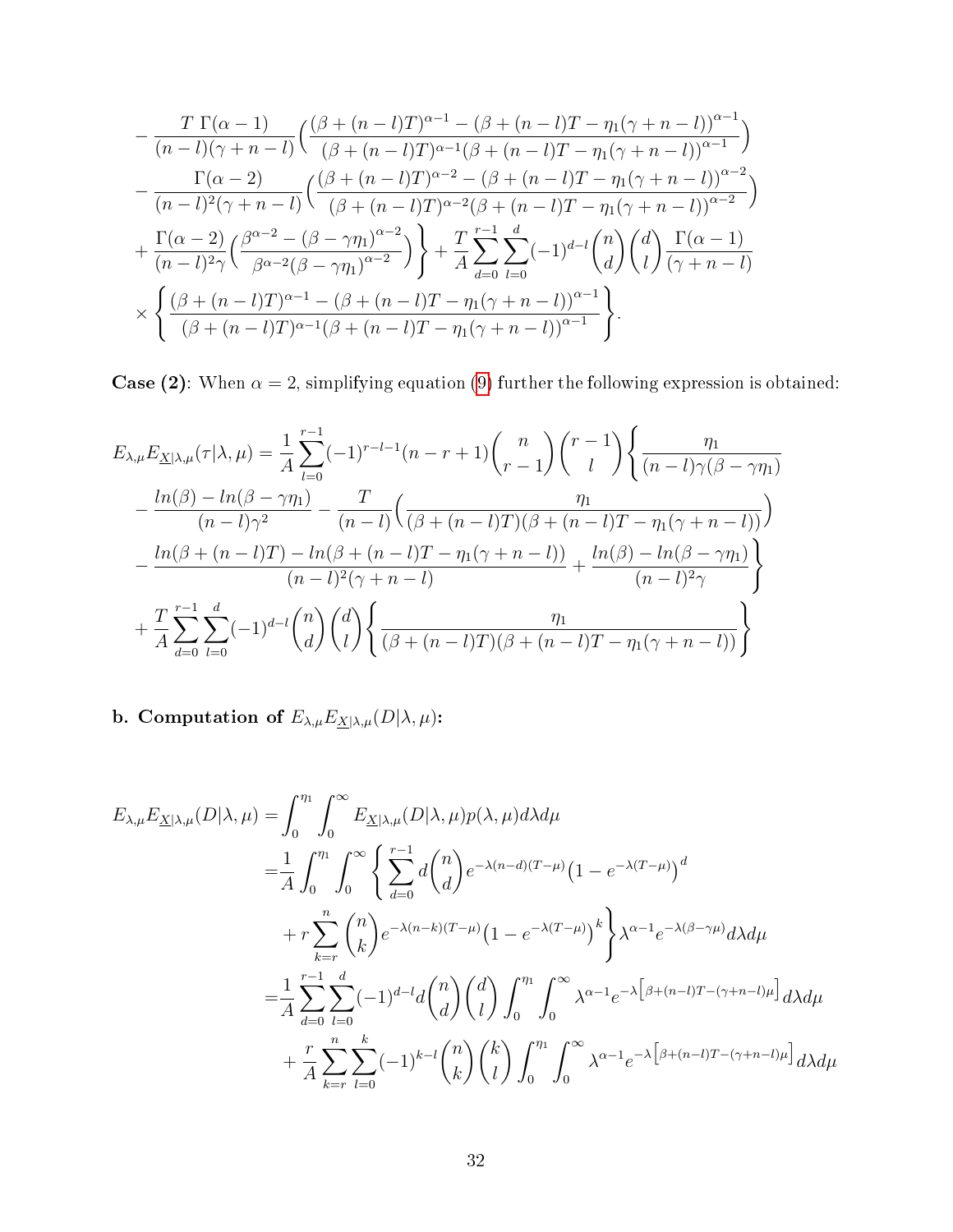$$
= \frac{1}{A}\sum_{d=0}^{n}\sum_{l=0}^{d}(-1)^{d-l}m\binom{n}{d}\binom{d}{l}\int_{0}^{\eta_{1}}\int_{0}^{\infty}\lambda^{\alpha-1}e^{-\lambda\left[\beta+(n-l)T-(\gamma+n-l)\mu\right]}d\lambda d\mu
$$

where  $m = min{d, r}$ . Hence

$$
E_{\lambda,\mu}E_{\underline{X}|\lambda,\mu}(D|\lambda,\mu) = \frac{1}{A} \sum_{d=0}^{n} \sum_{l=0}^{d} (-1)^{d-l} m \binom{n}{d} \binom{d}{l} \int_{0}^{\eta_{1}} \frac{\Gamma(\alpha)}{(\beta + (n-l)T - (\gamma + n-l)\mu)^{\alpha}} d\mu
$$
  

$$
= \frac{1}{A} \sum_{d=0}^{n} \sum_{l=0}^{d} (-1)^{d-l} m \binom{n}{d} \binom{d}{l} \frac{\Gamma(\alpha - 1)}{\gamma + n - l}
$$
  

$$
\times \left\{ \frac{(\beta + (n-l)T)^{\alpha - 1} - (\beta + (n-l)T - (\gamma + n-l)\eta_{1})^{\alpha - 1}}{(\beta + (n-l)T)^{\alpha - 1}(\beta + (n-l)T - (\gamma + n-l)\eta_{1})^{\alpha - 1}} \right\}
$$

c. Computation of  $E_{\lambda,\mu}(e^{-n\lambda(T-\mu)})$ :

$$
E_{\lambda,\mu}(e^{-n\lambda(T-\mu)}) = \int_0^{\eta_1} \int_0^{\infty} e^{-n\lambda(T-\mu)} p(\lambda,\mu) d\lambda d\mu
$$
  
=  $\frac{1}{A} \int_0^{\eta_1} \int_0^{\infty} \lambda^{\alpha-1} e^{-\lambda(\beta+nT-(n+\gamma)\mu)} d\lambda d\mu$   
=  $\frac{1}{A} \int_0^{\eta_1} \frac{\Gamma(\alpha)}{(\beta+nT-(n+\gamma)\mu)^{\alpha}} d\mu$   
=  $\frac{1}{A} \frac{\Gamma(\alpha-1)}{n+\gamma} \left\{ \frac{(\beta+nT)^{\alpha-1} - (\beta+nT-(n+\gamma)\eta_1)^{\alpha-1}}{(\beta+nT)^{\alpha-1}(\beta+nT-(n+\gamma)\eta_1)^{\alpha-1}} \right\}$ 

d. Computation of  $\sum_{1\leq i+j\leq 2}C_{ij}E_{\lambda,\mu}(\lambda^i\mu^je^{-n\lambda(T-\mu)})$ :

$$
\sum_{1 \leq i+j \leq 2} C_{ij} E_{\lambda,\mu} (\lambda^i \mu^j e^{-n\lambda(T-\mu)})
$$
\n
$$
= \sum_{1 \leq i+j \leq 2} C_{ij} \int_0^{\eta_1} \int_0^\infty \lambda^i \mu^j e^{-n\lambda(T-\mu)} p(\lambda,\mu) d\lambda d\mu
$$
\n
$$
= \frac{1}{A} \sum_{1 \leq i+j \leq 2} C_{ij} \int_0^{\eta_1} \int_0^\infty \lambda^{\alpha+i-1} \mu^j e^{-\lambda(\beta+nT-(n+\gamma)\mu)} d\lambda d\mu
$$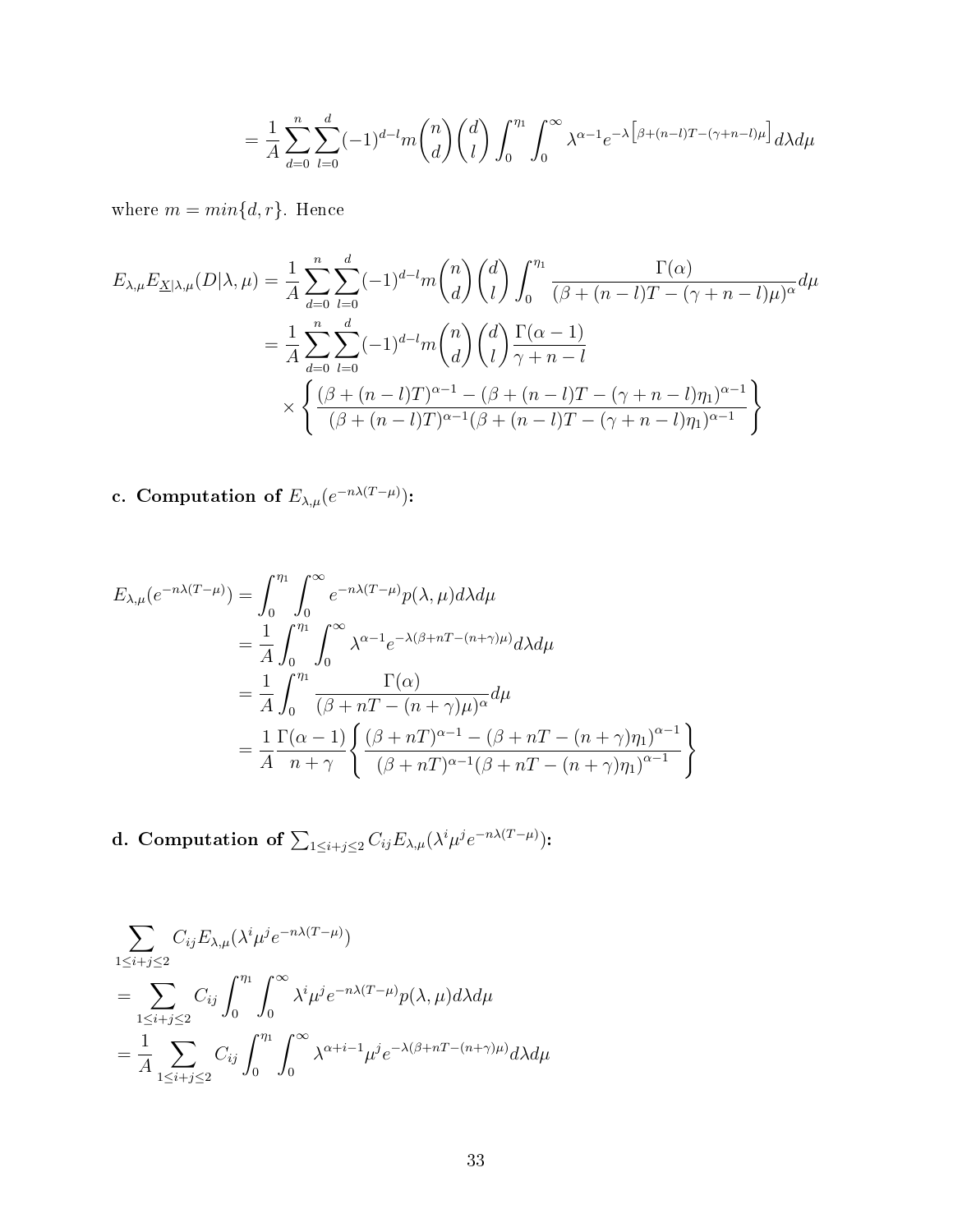$$
\begin{split}\n&= \frac{1}{A} \sum_{1 \leq i+j \leq 2} C_{ij} \int_{0}^{\eta_{1}} \frac{\Gamma(\alpha+i)}{(\beta+nT-(n+\gamma)\mu)^{\alpha+i}} \mu^{j} d\mu \\
&= \frac{1}{A} \sum_{1 \leq i+j \leq 2} C_{ij} \frac{\Gamma(\alpha+i)}{(\beta+nT)^{\alpha+i}} \int_{0}^{\frac{(n+\gamma)\eta_{1}}{\beta+nT}} \left(\frac{\beta+nT}{(n+\gamma)}\right)^{j+1} \frac{u^{j}}{(1-u)^{\alpha+i}} du \\
&= \frac{1}{A} \sum_{1 \leq i+j \leq 2} C_{ij} \frac{\Gamma(\alpha+i)}{(n+\gamma)^{j+1}(\beta+nT)^{\alpha+i-j-1}} \int_{0}^{\eta^{*}} \frac{u^{j}}{(1-u)^{\alpha+i}} du \\
&= C_{01} \frac{\Gamma(\alpha)}{A(n+\gamma)^{2}(\beta+nT)^{\alpha-2}} \int_{0}^{\eta^{*}} \frac{u}{(1-u)^{\alpha}} du + C_{10} \frac{\Gamma(\alpha+1)}{A(n+\gamma)(\beta+nT)^{\alpha}} \int_{0}^{\eta^{*}} \frac{1}{(1-u)^{\alpha+1}} du \\
&+ C_{11} \frac{\Gamma(\alpha+1)}{A(n+\gamma)^{2}(\beta+nT)^{\alpha-1}} \int_{0}^{\eta^{*}} \frac{u}{(1-u)^{\alpha+1}} du + C_{20} \frac{\Gamma(\alpha+2)}{A(n+\gamma)(\beta+nT)^{\alpha+1}} \\
&\times \int_{0}^{\eta^{*}} \frac{1}{(1-u)^{\alpha+2}} du + C_{02} \frac{\Gamma(\alpha)}{A(n+\gamma)^{3}(\beta+nT)^{\alpha-3}} \int_{0}^{\eta^{*}} \frac{u^{2}}{(1-u)^{\alpha}} du,\n\end{split}
$$

where  $\eta* = \frac{(n+\gamma)\eta_1}{\beta+nT}$  and since  $\int_0^{\eta*}$  $\overline{u}$  $\frac{u}{(1-u)^p} du = -\int_0^{\eta*}$ 1  $\frac{1}{(1-u)^{p-1}} du + \int_0^{\eta*}$ 1  $\frac{1}{(1-u)^p} du$  and  $\int_0^{\eta*}$  $u^2$  $\frac{u^2}{(1-u)^p}du =$  $\int_0^{\eta*}$ 1  $\frac{1}{(1-u)^p} du + \int_0^{\eta*}$ 1  $\frac{1}{(1-u)^{p-2}} du - 2 \int_0^{\eta*}$ 1  $\frac{1}{(1-u)^{p-1}}du$ . Therefore,

$$
\sum_{1 \leq i+j \leq 2} C_{ij} E_{\lambda,\mu} (\lambda^{i} \mu^{j} e^{-n\lambda (T-\mu)})
$$
\n
$$
= C_{01} \frac{\Gamma(\alpha)}{A(n+\gamma)^{2}(\beta+nT)^{\alpha-2}} \left\{ -\int_{0}^{\eta^{*}} \frac{1}{(1-u)^{\alpha-1}} du + \int_{0}^{\eta^{*}} \frac{1}{(1-u)^{\alpha}} du \right\}
$$
\n
$$
+ C_{10} \frac{\Gamma(\alpha+1)}{A(n+\gamma)(\beta+nT)^{\alpha}} \int_{0}^{\eta^{*}} \frac{1}{(1-u)^{\alpha+1}} du + C_{11} \frac{\Gamma(\alpha+1)}{A(n+\gamma)^{2}(\beta+nT)^{\alpha-1}} \times \left\{ -\int_{0}^{\eta^{*}} \frac{1}{(1-u)^{\alpha}} du + \int_{0}^{\eta^{*}} \frac{1}{(1-u)^{\alpha+1}} du \right\} + C_{20} \frac{\Gamma(\alpha+2)}{A(n+\gamma)(\beta+nT)^{\alpha+1}} \times \int_{0}^{\eta^{*}} \frac{1}{(1-u)^{\alpha+2}} du + C_{02} \frac{\Gamma(\alpha)}{A(n+\gamma)^{3}(\beta+nT)^{\alpha-3}} \times \left\{ \int_{0}^{\eta^{*}} \frac{1}{(1-u)^{\alpha}} du + \int_{0}^{\eta^{*}} \frac{1}{(1-u)^{\alpha-2}} du - 2 \int_{0}^{\eta^{*}} \frac{1}{(1-u)^{\alpha-1}} du \right\}.
$$

**Case (1):** Thus when  $\alpha \notin \{2, 3\}$ , we get,

$$
\sum_{1 \leq i+j \leq 2} C_{ij} E_{\lambda,\mu} (\lambda^i \mu^j e^{-n\lambda(T-\mu)})
$$
  
=  $C_{01} \frac{\Gamma(\alpha)}{A(n+\gamma)^2 (\beta+nT)^{\alpha-2}} \left\{ -\frac{1}{\alpha-2} \left( \frac{1}{(1-\eta^*)^{\alpha-2}} - 1 \right) + \frac{1}{\alpha-1} \left( \frac{1}{(1-\eta^*)^{\alpha-1}} - 1 \right) \right\}$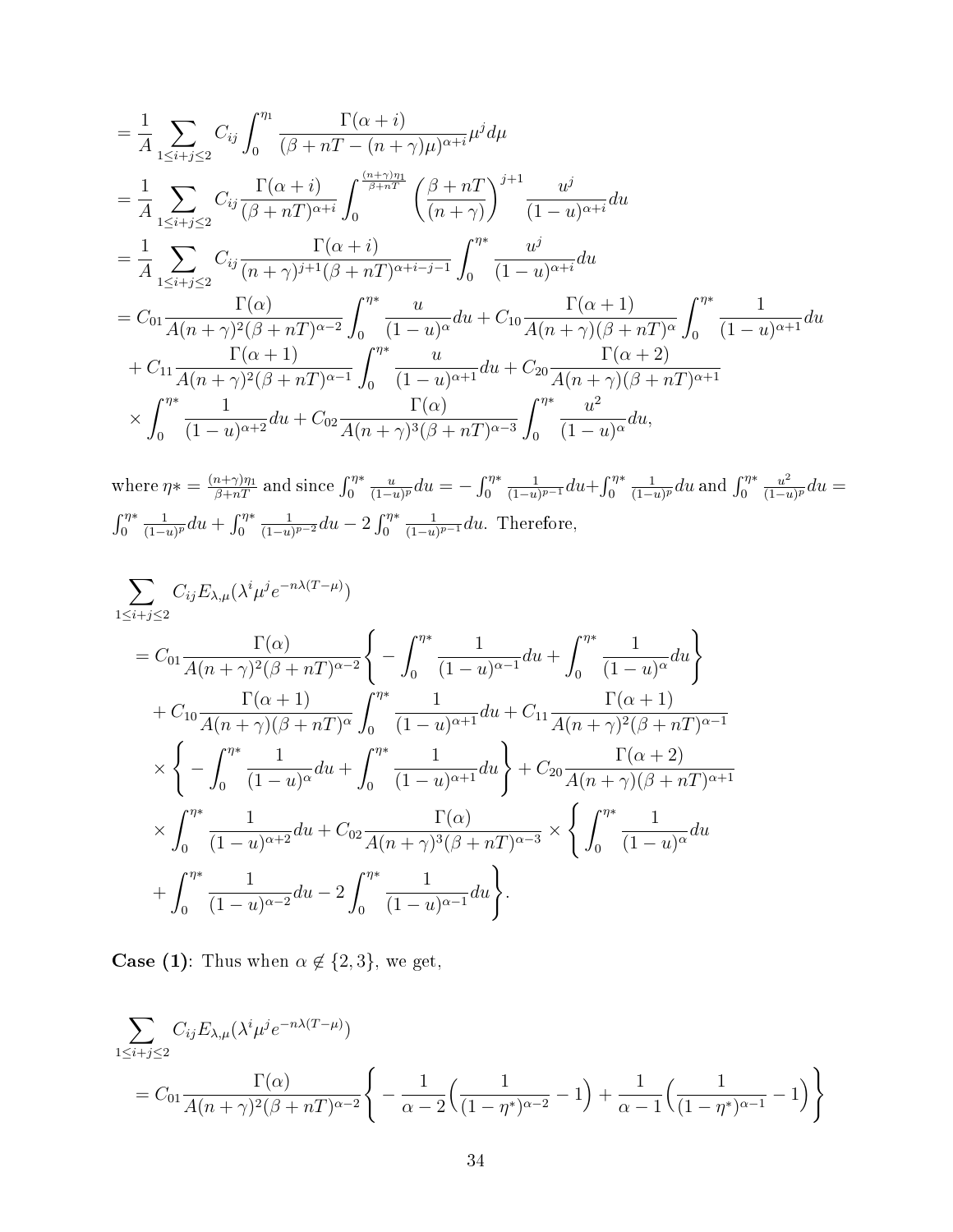$$
+ C_{10} \frac{\Gamma(\alpha+1)}{A(n+\gamma)(\beta+nT)^{\alpha}} \frac{1}{\alpha} \Big( \frac{1}{(1-\eta^{*})^{\alpha}} - 1 \Big) + C_{11} \frac{\Gamma(\alpha+1)}{A(n+\gamma)^{2}(\beta+nT)^{\alpha-1}} \times \Big\{ - \frac{1}{\alpha-1} \Big( \frac{1}{(1-\eta^{*})^{\alpha-1}} - 1 \Big) + \frac{1}{\alpha} \Big( \frac{1}{(1-\eta^{*})^{\alpha}} - 1 \Big) \Big\} + C_{20} \frac{\Gamma(\alpha+2)}{A(n+\gamma)(\beta+nT)^{\alpha+1}} \times \frac{1}{\alpha+1} \Big( \frac{1}{(1-\eta^{*})^{\alpha+1}} - 1 \Big) + C_{02} \frac{\Gamma(\alpha)}{A(n+\gamma)^{3}(\beta+nT)^{\alpha-3}} \Big\{ \frac{1}{\alpha-1} \Big( \frac{1}{(1-\eta^{*})^{\alpha-1}} - 1 \Big) \times \frac{1}{\alpha-3} \Big( \frac{1}{(1-\eta^{*})^{\alpha-3}} - 1 \Big) - 2 \frac{1}{\alpha-2} \Big( \frac{1}{(1-\eta^{*})^{\alpha-2}} - 1 \Big) \Big\} = \frac{\Gamma(\alpha-1)}{A(n+\gamma)^{2}(\beta+nT)^{\alpha-3}} \Big( \frac{C_{01}}{\beta+nT} - \frac{C_{11}\alpha}{(\beta+nT)^{2}} + \frac{C_{02}}{(n+\gamma)} \Big) \Big( \frac{1}{(1-\eta^{*})^{\alpha-1}} - 1 \Big) - \frac{(\alpha-1)\Gamma(\alpha-2)}{A(n+\gamma)^{2}(\beta+nT)^{\alpha-3}} \Big( \frac{C_{01}}{\beta+nT} - \frac{2C_{02}}{(n+\gamma)} \Big) \Big( \frac{1}{(1-\eta^{*})^{\alpha-2}} - 1 \Big) + \frac{C_{02}\Gamma(\alpha)}{A(\alpha-3)(n+\gamma)^{3}(\beta+nT)^{\alpha-3}} \Big( \frac{1}{(1-\eta^{*})^{\alpha-3}} - 1 \Big) + \frac{\Gamma(\alpha)}{A(n+\gamma)(\beta+nT)^{\alpha-1}} \times \Big( \frac{C_{10}}{\beta+nT} + \frac{C_{11}}{(n+\gamma)} \Big) \Big( \frac{1}{(1-\eta^{*})
$$

**Case (2):** when  $\alpha = 2$ .

$$
\sum_{1 \leq i+j \leq 2} C_{ij} E_{\lambda,\mu} (\lambda^{i} \mu^{j} e^{-n\lambda (T-\mu)})
$$
\n
$$
= C_{01} \frac{\Gamma(2)}{A(n+\gamma)^{2}} \left\{ ln(1-\eta^{*}) + \left(\frac{1}{(1-\eta^{*})}-1\right) \right\} + C_{10} \frac{\Gamma(3)}{2A(n+\gamma)(\beta+nT)^{2}} \left(\frac{1}{(1-\eta^{*})^{2}}-1\right)
$$
\n
$$
+ C_{11} \frac{\Gamma(3)}{A(n+\gamma)^{2}(\beta+nT)} \left\{ -\left(\frac{1}{(1-\eta^{*})}-1\right) + \frac{1}{2} \left(\frac{1}{(1-\eta^{*})^{2}}-1\right) \right\}
$$
\n
$$
+ C_{20} \frac{\Gamma(4)}{A(n+\gamma)(\beta+nT)^{3}} \frac{1}{3} \left(\frac{1}{(1-\eta^{*})^{3}}-1\right) + C_{02} \frac{\Gamma(2)}{A(n+\gamma)^{3}(\beta+nT)^{-1}}
$$
\n
$$
\times \left\{ \left(\frac{1}{(1-\eta^{*})}-1\right) + \eta^{*} + 2ln(1-\eta^{*}) \right\}
$$
\n
$$
= \frac{1}{A(n+\gamma)^{2}} \left(C_{01} - \frac{2C_{11}}{\beta+nT} + \frac{C_{02}(\beta+nT)}{(n+\gamma)}\right) \left(\frac{\eta^{*}}{1-\eta^{*}}\right) + \frac{1}{A(n+\gamma)^{2}} \left(C_{01} + \frac{2C_{02}(\beta+nT)}{(n+\gamma)}\right)
$$
\n
$$
\times ln(1-\eta^{*}) + \frac{1}{A(n+\gamma)(\beta+nT)} \left(\frac{C_{10}}{\beta+nT} + \frac{C_{11}}{(n+\gamma)}\right) \left(\frac{1}{(1-\eta^{*})^{2}}-1\right)
$$
\n
$$
+ \frac{2C_{20}}{A(n+\gamma)(\beta+nT)^{3}} \left(\frac{1}{(1-\eta^{*})^{3}}-1\right) + \frac{C_{02}(\beta+nT)}{A(n+\gamma)^{3}} \eta^{*},
$$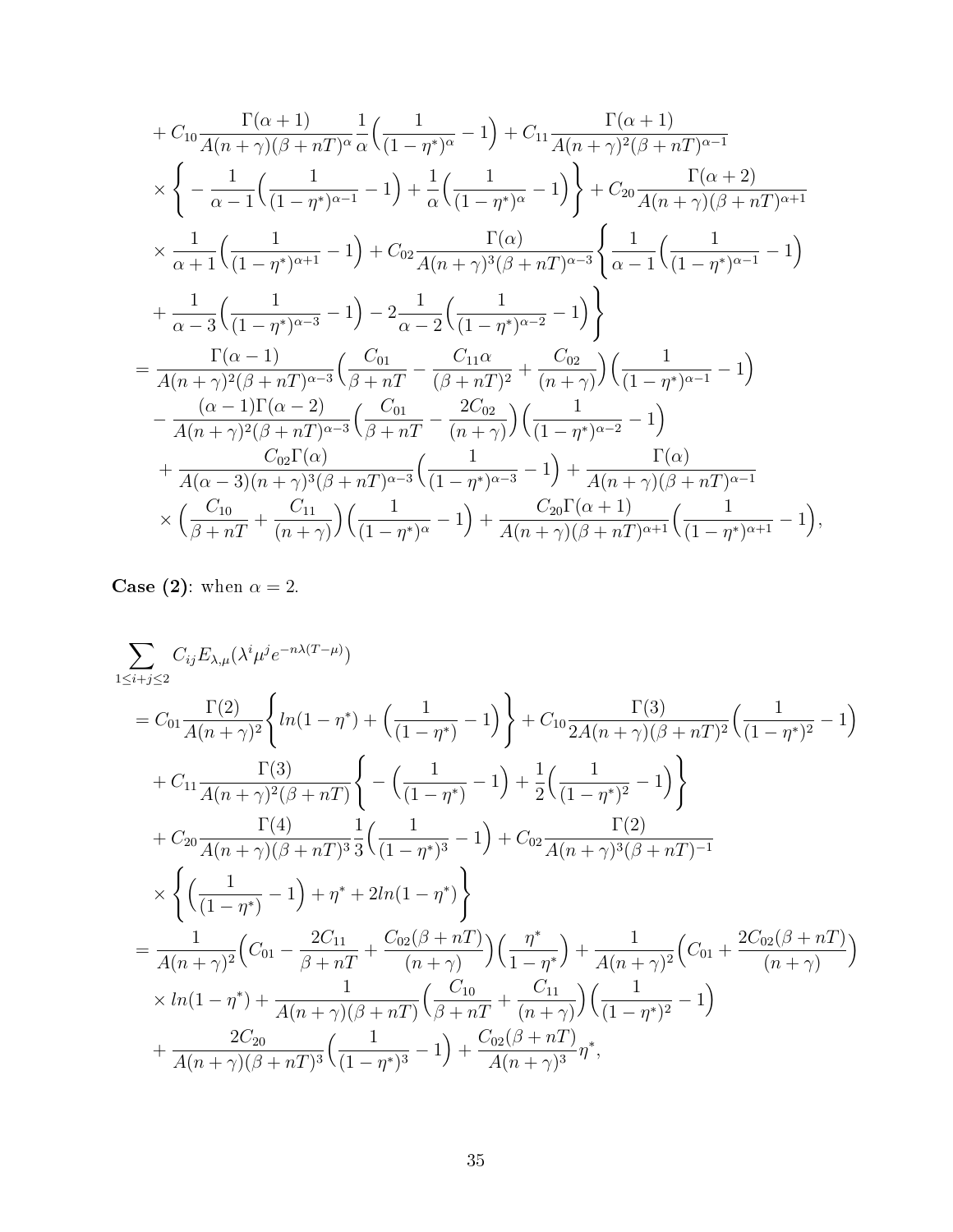**Case (3):** and when  $\alpha = 3$ .

$$
\sum_{1 \leq i+j \leq 2} C_{ij} E_{\lambda,\mu} (\lambda^{i} \mu^{j} e^{-n\lambda (T-mu)})
$$
\n
$$
= C_{01} \frac{\Gamma(3)}{A(n+\gamma)^{2}(\beta+nT)} \left\{ -\left(\frac{1}{(1-\eta^{*})} - 1\right) + \frac{1}{2} \left(\frac{1}{(1-\eta^{*})^{2}} - 1\right) \right\}
$$
\n
$$
+ C_{10} \frac{\Gamma(4)}{A(n+\gamma)(\beta+nT)^{3}} \frac{1}{3} \left(\frac{1}{(1-\eta^{*})^{3}} - 1\right) + C_{11} \frac{\Gamma(4)}{A(n+\gamma)^{2}(\beta+nT)^{2}}
$$
\n
$$
\times \left\{ -\frac{1}{2} \left(\frac{1}{(1-\eta^{*})^{2}} - 1\right) + \frac{1}{3} \left(\frac{1}{(1-\eta^{*})^{3}} - 1\right) \right\} + C_{20} \frac{\Gamma(5)}{A(n+\gamma)(\beta+nT)^{4}}
$$
\n
$$
\times \frac{1}{4} \left(\frac{1}{(1-\eta^{*})^{4}} - 1\right) + C_{02} \frac{\Gamma(3)}{A(n+\gamma)^{3}} \left\{ \frac{1}{2} \left(\frac{1}{(1-\eta^{*})^{2}} - 1\right) - \ln(1-\eta^{*}) - 2 \left(\frac{1}{(1-\eta^{*})} - 1\right) \right\}
$$
\n
$$
= \frac{1}{A(n+\gamma)^{2}} \left(\frac{C_{01}}{\beta+nT} - \frac{3C_{11}}{(\beta+nT)^{2}} + \frac{C_{02}}{(n+\gamma)}\right) \left(\frac{1}{(1-\eta^{*})^{2}} - 1\right) - \frac{1}{A(n+\gamma)^{2}} \left(\frac{2C_{01}}{\beta+nT} + \frac{C_{02}}{(n+\gamma)}\right) \left(\frac{\eta^{*}}{1-\eta^{*}}\right) + \frac{2}{A(n+\gamma)(\beta+nT)^{2}} \left(\frac{C_{10}}{\beta+nT} - \frac{C_{11}}{(n+\gamma)}\right) \left(\frac{1}{(1-\eta^{*})^{3}} - 1\right)
$$
\n
$$
+ \frac{6C_{20}}{A(n+\gamma)(\beta+nT)^{4}} \left(\frac{1}{(1
$$

# <span id="page-35-0"></span>B Proof of Theorem [4.1](#page-11-1)

Suppose  $(0, 0, 0, 0)$  denotes the sampling plan which accepts the lot without sampling  $(n =$ 0 or 1). It is easy to verify from the equation [\(8\)](#page-20-3) that the corresponding Bayes risk

$$
r(0,0,0,0)=\sum_{0\leq i+j\leq 2}C_{ij}E_{\lambda,\mu}(\lambda^i\mu^j),
$$

for expressions of the required moments, see [Lam](#page-18-0) [\(1990\)](#page-18-0). Similarly if  $(0,0,0,\infty)$  denotes the sampling plan which rejects the lot without sampling  $(n = 0)$ , then the corresponding Bayes risk  $r(0, 0, 0, \infty)$  will be  $C_r$ . Obviously the Bayes risk corresponding to the optimal